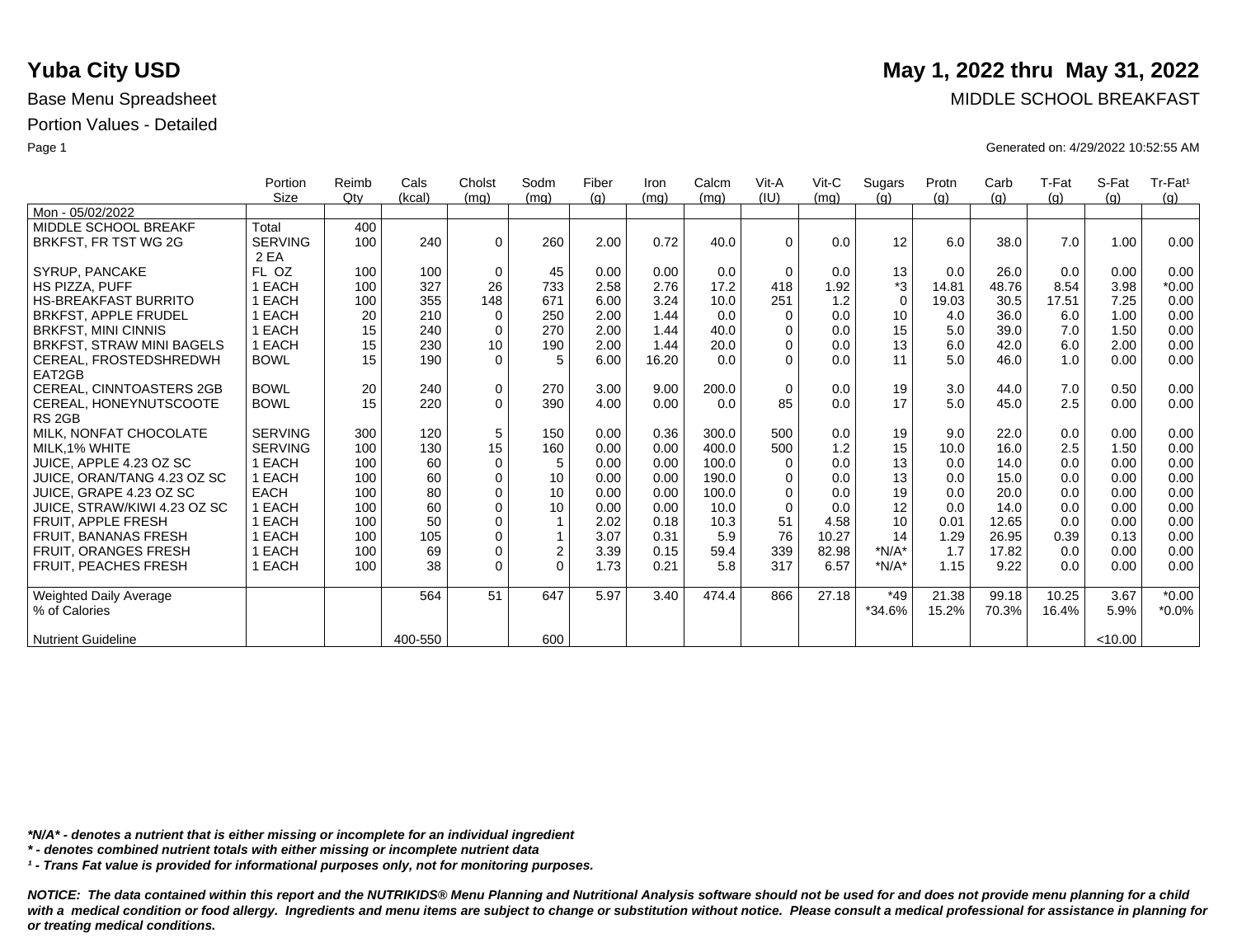|                                 | Portion        | Reimb | Cals    | Cholst      | Sodm        | Fiber | Iron  | Calcm | Vit-A    | Vit-C | Sugars      | Protn | Carb  | T-Fat | S-Fat  | Tr-Fat <sup>1</sup> |
|---------------------------------|----------------|-------|---------|-------------|-------------|-------|-------|-------|----------|-------|-------------|-------|-------|-------|--------|---------------------|
|                                 | Size           | Qtv   | (kcal)  | (mq)        | (mq)        | (q)   | (mq)  | (mq)  | (IU)     | (mq)  | (q)         | (q)   | (q)   | (q)   | (q)    | (q)                 |
| Tue - 05/03/2022                |                |       |         |             |             |       |       |       |          |       |             |       |       |       |        |                     |
| MIDDLE SCHOOL BREAKF            | Total          | 400   |         |             |             |       |       |       |          |       |             |       |       |       |        |                     |
| <b>HS-BREAKFAST BURRITO</b>     | 1 EACH         | 100   | 355     | 148         | 671         | 6.00  | 3.24  | 10.0  | 251      | 1.2   | $\mathbf 0$ | 19.03 | 30.5  | 17.51 | 7.25   | 0.00                |
| YOGURT PARFAIT, STRAWBE         | <b>SERVING</b> | 75    | 310     | 3           | 177         | 3.66  | 2.14  | 133.3 | 810      | 52.4  | $*11$       | 5.06  | 51.17 | 10.8  | 7.31   | 0.00                |
| <b>RRY BWG</b>                  |                |       |         |             |             |       |       |       |          |       |             |       |       |       |        |                     |
| YOGURT PARFAIT, BLUEBERRI       | <b>SERVING</b> | 50    | 324     | 3           | 177         | 4.00  | 1.80  | 120.0 | 800      | 3.6   | $*14$       | 4.5   | 53.8  | 11.55 | 7.30   | 0.00                |
| <b>ES BWG</b>                   |                |       |         |             |             |       |       |       |          |       |             |       |       |       |        |                     |
| PIZZA, BKFS BEEF 2.790Z WIL     | <b>SLICE</b>   | 50    | 180     | 10          | 270         | 2.00  | 1.08  | 150.0 | 300      | 3.6   | 3           | 9.0   | 17.0  | 6.0   | 2.00   | 0.00                |
| D M                             |                |       |         |             |             |       |       |       |          |       |             |       |       |       |        |                     |
| BRKFST, BAR GLAZ BTRMLK 2       | <b>BAR</b>     | 50    | 249     | 15          | 220         | 3.00  | 1.08  | 0.0   | $\Omega$ | 0.0   | $*N/A*$     | 3.0   | 43.0  | 7.0   | 1.00   | 0.00                |
| .5OZ                            |                |       |         |             |             |       |       |       |          |       |             |       |       |       |        |                     |
| CEREAL, FROSTEDSHREDWH          | <b>BOWL</b>    | 20    | 190     | $\mathbf 0$ | 5           | 6.00  | 16.20 | 0.0   | $\Omega$ | 0.0   | 11          | 5.0   | 46.0  | 1.0   | 0.00   | 0.00                |
| EAT2GB                          |                |       |         |             |             |       |       |       |          |       |             |       |       |       |        |                     |
| <b>CEREAL, CINNTOASTERS 2GB</b> | <b>BOWL</b>    | 35    | 240     | $\mathbf 0$ | 270         | 3.00  | 9.00  | 200.0 | $\Omega$ | 0.0   | 19          | 3.0   | 44.0  | 7.0   | 0.50   | 0.00                |
| CEREAL, HONEYNUTSCOOTE          | <b>BOWL</b>    | 20    | 220     | $\Omega$    | 390         | 4.00  | 0.00  | 0.0   | 85       | 0.0   | 17          | 5.0   | 45.0  | 2.5   | 0.00   | 0.00                |
| RS <sub>2GB</sub>               |                |       |         |             |             |       |       |       |          |       |             |       |       |       |        |                     |
| MILK. NONFAT CHOCOLATE          | <b>SERVING</b> | 300   | 120     | 5           | 150         | 0.00  | 0.36  | 300.0 | 500      | 0.0   | 19          | 9.0   | 22.0  | 0.0   | 0.00   | 0.00                |
| MILK.1% WHITE                   | <b>SERVING</b> | 100   | 130     | 15          | 160         | 0.00  | 0.00  | 400.0 | 500      | 1.2   | 15          | 10.0  | 16.0  | 2.5   | 1.50   | 0.00                |
| JUICE, APPLE 4.23 OZ SC         | 1 EACH         | 100   | 60      | $\Omega$    | 5           | 0.00  | 0.00  | 100.0 | $\Omega$ | 0.0   | 13          | 0.0   | 14.0  | 0.0   | 0.00   | 0.00                |
| JUICE, ORAN/TANG 4.23 OZ SC     | 1 EACH         | 100   | 60      | $\mathbf 0$ | 10          | 0.00  | 0.00  | 190.0 | $\Omega$ | 0.0   | 13          | 0.0   | 15.0  | 0.0   | 0.00   | 0.00                |
| JUICE, GRAPE 4.23 OZ SC         | <b>EACH</b>    | 100   | 80      | $\Omega$    | 10          | 0.00  | 0.00  | 100.0 | $\Omega$ | 0.0   | 19          | 0.0   | 20.0  | 0.0   | 0.00   | 0.00                |
| JUICE, STRAW/KIWI 4.23 OZ SC    | 1 EACH         | 100   | 60      | $\Omega$    | 10          | 0.00  | 0.00  | 10.0  | $\Omega$ | 0.0   | 12          | 0.0   | 14.0  | 0.0   | 0.00   | 0.00                |
| FRUIT. APPLE FRESH              | 1 EACH         | 100   | 50      | $\Omega$    | 1           | 2.02  | 0.18  | 10.3  | 51       | 4.58  | 10          | 0.01  | 12.65 | 0.0   | 0.00   | 0.00                |
| <b>FRUIT, BANANAS FRESH</b>     | 1 EACH         | 100   | 105     | $\Omega$    |             | 3.07  | 0.31  | 5.9   | 76       | 10.27 | 14          | 1.29  | 26.95 | 0.39  | 0.13   | 0.00                |
| <b>FRUIT, ORANGES FRESH</b>     | 1 EACH         | 100   | 69      | $\mathbf 0$ | $\mathbf 2$ | 3.39  | 0.15  | 59.4  | 339      | 82.98 | $*N/A*$     | 1.7   | 17.82 | 0.0   | 0.00   | 0.00                |
| FRUIT, PEACHES FRESH            | 1 EACH         | 100   | 38      | $\Omega$    | $\Omega$    | 1.73  | 0.21  | 5.8   | 317      | 6.57  | $*N/A*$     | 1.15  | 9.22  | 0.0   | 0.00   | 0.00                |
|                                 |                |       |         |             |             |       |       |       |          |       |             |       |       |       |        |                     |
| <b>Weighted Daily Average</b>   |                |       | 536     | 48          | 490         | 6.63  | 3.79  | 524.1 | 1052     | 37.42 | $*46$       | 18.82 | 92.76 | 10.98 | 4.92   | 0.00                |
| % of Calories                   |                |       |         |             |             |       |       |       |          |       | $*34.0%$    | 14.1% | 69.3% | 18.5% | 8.3%   | 0.0%                |
|                                 |                |       |         |             |             |       |       |       |          |       |             |       |       |       |        |                     |
| <b>Nutrient Guideline</b>       |                |       | 400-550 |             | 600         |       |       |       |          |       |             |       |       |       | <10.00 |                     |

*\*N/A\* - denotes a nutrient that is either missing or incomplete for an individual ingredient*

*\* - denotes combined nutrient totals with either missing or incomplete nutrient data*

*¹ - Trans Fat value is provided for informational purposes only, not for monitoring purposes.*

*NOTICE: The data contained within this report and the NUTRIKIDS® Menu Planning and Nutritional Analysis software should not be used for and does not provide menu planning for a child*  with a medical condition or food allergy. Ingredients and menu items are subject to change or substitution without notice. Please consult a medical professional for assistance in planning for *or treating medical conditions.*

# **Yuba City USD** May 1, 2022 thru May 31, 2022

Base Menu Spreadsheet **MIDDLE SCHOOL BREAKFAST** 

Page 2 Generated on: 4/29/2022 10:52:55 AM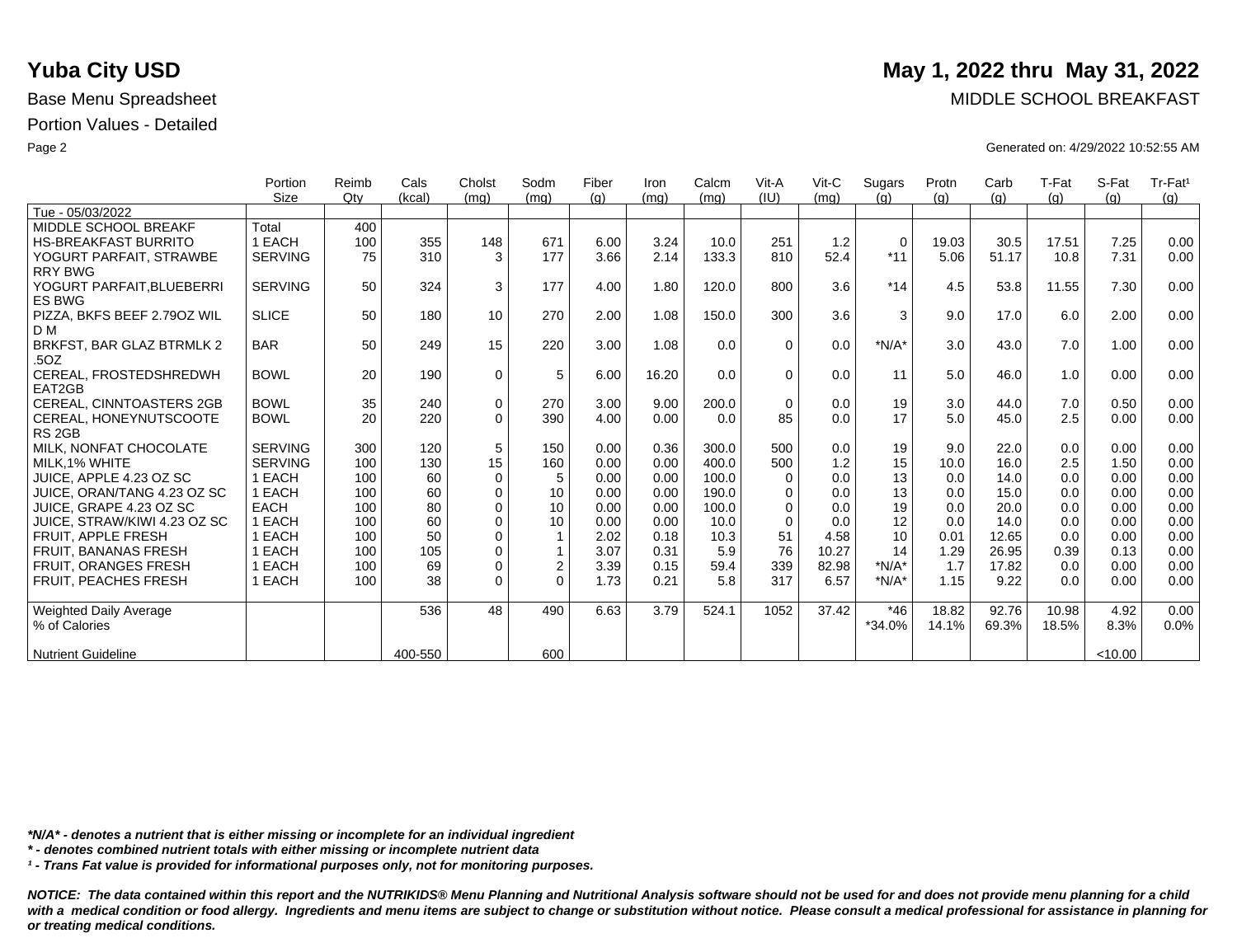|                                             | Portion        | Reimb | Cals    | Cholst      | Sodm             | Fiber | Iron  | Calcm | Vit-A       | Vit-C | Sugars   | Protn | Carb  | T-Fat | S-Fat   | Tr-Fat <sup>1</sup> |
|---------------------------------------------|----------------|-------|---------|-------------|------------------|-------|-------|-------|-------------|-------|----------|-------|-------|-------|---------|---------------------|
|                                             | <b>Size</b>    | Qtv   | (kcal)  | (mq)        | (mq)             | (q)   | (mq)  | (mq)  | (IU)        | (mq)  | (q)      | (q)   | (q)   | (g)   | (q)     | (q)                 |
| Wed - 05/04/2022                            |                |       |         |             |                  |       |       |       |             |       |          |       |       |       |         |                     |
| MIDDLE SCHOOL BREAKF                        | Total          | 400   |         |             |                  |       |       |       |             |       |          |       |       |       |         |                     |
| <b>HS PIZZA, PUFF</b>                       | 1 EACH         | 50    | 327     | 26          | 733              | 2.58  | 2.76  | 17.2  | 418         | 1.92  | *3       | 14.81 | 48.76 | 8.54  | 3.98    | $*0.00$             |
| POP TART, STRAWBERRY (2)WG                  | <b>PASTRY</b>  | 42    | 360     | $\Omega$    | 360              | 6.00  | 3.60  | 200.0 | 1000        | 0.0   | $*N/A*$  | 4.0   | 74.0  | 5.0   | 1.50    | 0.00                |
| POP TART, BRN SUGAR CINN<br>(2)WG           | <b>PASTRY</b>  | 43    | 370     | $\Omega$    | 380              | 6.00  | 3.60  | 200.0 | 1000        | 0.0   | $*N/A*$  | 5.0   | 74.0  | 6.0   | 2.00    | 0.00                |
| SANDWICH, PB & STRAWWG                      | 1 EACH         | 50    | 320     | $\Omega$    | 320              | 4.00  | 1.44  | 20.0  | $\Omega$    | 0.0   | 13       | 10.0  | 32.0  | 17.0  | 3.50    | 0.00                |
| 2.6OZ                                       |                |       |         |             |                  |       |       |       |             |       |          |       |       |       |         |                     |
| SANDWICH, PB & GRAPE WG<br>2.6OZ            | 1 EACH         | 50    | 300     | $\Omega$    | 280              | 4.00  | 1.44  | 20.0  | $\Omega$    | 0.0   | 14       | 8.0   | 32.0  | 17.0  | 3.00    | 0.00                |
| <b>EGG &amp; CHEESE BISCUIT</b>             | <b>SERVING</b> | 25    | 380     | 145         | 780              | 2.00  | 1.08  | 100.0 | $\mathbf 0$ | 0.0   | $^*0$    | 13.0  | 30.0  | 23.0  | 10.50   | 0.00                |
| BRKFST, SAUSAGE & EGG BIS<br><b>CUIT</b>    | 1 EACH         | 25    | 350     | 155         | 690              | 2.00  | 1.44  | 100.0 | $\Omega$    | 0.0   | $*_{0}$  | 14.0  | 29.0  | 20.0  | 7.50    | 0.00                |
| EGG & CHEESE ON A CROISS                    | 1 EACH         | 25    | 340     | 145         | 600              | 3.00  | 1.44  | 100.0 | 200         | 0.0   | 3        | 13.0  | 32.0  | 19.0  | 8.00    | 0.00                |
| ANT                                         |                |       |         |             |                  |       |       |       |             |       |          |       |       |       |         |                     |
| CEREAL, FROSTEDSHREDWH<br>EAT2GB            | <b>BOWL</b>    | 30    | 190     | $\mathbf 0$ | 5                | 6.00  | 16.20 | 0.0   | $\Omega$    | 0.0   | 11       | 5.0   | 46.0  | 1.0   | 0.00    | 0.00                |
| <b>CEREAL, CINNTOASTERS 2GB</b>             | <b>BOWL</b>    | 30    | 240     | 0           | 270              | 3.00  | 9.00  | 200.0 | $\Omega$    | 0.0   | 19       | 3.0   | 44.0  | 7.0   | 0.50    | 0.00                |
| CEREAL, HONEYNUTSCOOTE<br>RS <sub>2GB</sub> | <b>BOWL</b>    | 30    | 220     | $\Omega$    | 390              | 4.00  | 0.00  | 0.0   | 85          | 0.0   | 17       | 5.0   | 45.0  | 2.5   | 0.00    | 0.00                |
| MILK, NONFAT CHOCOLATE                      | <b>SERVING</b> | 300   | 120     | 5           | 150              | 0.00  | 0.36  | 300.0 | 500         | 0.0   | 19       | 9.0   | 22.0  | 0.0   | 0.00    | 0.00                |
| MILK, 1% WHITE                              | <b>SERVING</b> | 100   | 130     | 15          | 160              | 0.00  | 0.00  | 400.0 | 500         | 1.2   | 15       | 10.0  | 16.0  | 2.5   | 1.50    | 0.00                |
| JUICE, APPLE 4.23 OZ SC                     | 1 EACH         | 100   | 60      | $\mathbf 0$ | 5                | 0.00  | 0.00  | 100.0 | $\mathbf 0$ | 0.0   | 13       | 0.0   | 14.0  | 0.0   | 0.00    | 0.00                |
| JUICE, ORAN/TANG 4.23 OZ SC                 | 1 EACH         | 100   | 60      | $\mathbf 0$ | 10               | 0.00  | 0.00  | 190.0 | 0           | 0.0   | 13       | 0.0   | 15.0  | 0.0   | 0.00    | 0.00                |
| JUICE, GRAPE 4.23 OZ SC                     | EACH           | 100   | 80      | $\Omega$    | 10               | 0.00  | 0.00  | 100.0 | $\Omega$    | 0.0   | 19       | 0.0   | 20.0  | 0.0   | 0.00    | 0.00                |
| JUICE, STRAW/KIWI 4.23 OZ SC                | 1 EACH         | 100   | 60      | $\Omega$    | 10               | 0.00  | 0.00  | 10.0  | $\Omega$    | 0.0   | 12       | 0.0   | 14.0  | 0.0   | 0.00    | 0.00                |
| FRUIT, APPLE FRESH                          | 1 EACH         | 100   | 50      | $\Omega$    | $\mathbf 1$      | 2.02  | 0.18  | 10.3  | 51          | 4.58  | 10       | 0.01  | 12.65 | 0.0   | 0.00    | 0.00                |
| <b>FRUIT, BANANAS FRESH</b>                 | 1 EACH         | 100   | 105     | $\Omega$    | $\mathbf 1$      | 3.07  | 0.31  | 5.9   | 76          | 10.27 | 14       | 1.29  | 26.95 | 0.39  | 0.13    | 0.00                |
| FRUIT, ORANGES FRESH                        | 1 EACH         | 100   | 69      | $\mathbf 0$ | $\boldsymbol{2}$ | 3.39  | 0.15  | 59.4  | 339         | 82.98 | $*N/A*$  | 1.7   | 17.82 | 0.0   | 0.00    | 0.00                |
| FRUIT, PEACHES FRESH                        | 1 EACH         | 100   | 38      | $\Omega$    | $\Omega$         | 1.73  | 0.21  | 5.8   | 317         | 6.57  | $*N/A*$  | 1.15  | 9.22  | 0.0   | 0.00    | 0.00                |
| Weighted Daily Average                      |                |       | 565     | 39          | 587              | 6.56  | 4.09  | 528.7 | 979         | 26.64 | $*46$    | 18.82 | 98.54 | 11.87 | 3.75    | $*0.00$             |
| % of Calories                               |                |       |         |             |                  |       |       |       |             |       | $*32.4%$ | 13.3% | 69.8% | 18.9% | 6.0%    | $*0.0\%$            |
| <b>Nutrient Guideline</b>                   |                |       | 400-550 |             | 600              |       |       |       |             |       |          |       |       |       | < 10.00 |                     |

*\*N/A\* - denotes a nutrient that is either missing or incomplete for an individual ingredient*

*\* - denotes combined nutrient totals with either missing or incomplete nutrient data*

*¹ - Trans Fat value is provided for informational purposes only, not for monitoring purposes.*

*NOTICE: The data contained within this report and the NUTRIKIDS® Menu Planning and Nutritional Analysis software should not be used for and does not provide menu planning for a child*  with a medical condition or food allergy. Ingredients and menu items are subject to change or substitution without notice. Please consult a medical professional for assistance in planning for *or treating medical conditions.*

## **Yuba City USD** May 1, 2022 thru May 31, 2022

Base Menu Spreadsheet **MIDDLE SCHOOL BREAKFAST** 

Page 3 Generated on: 4/29/2022 10:52:55 AM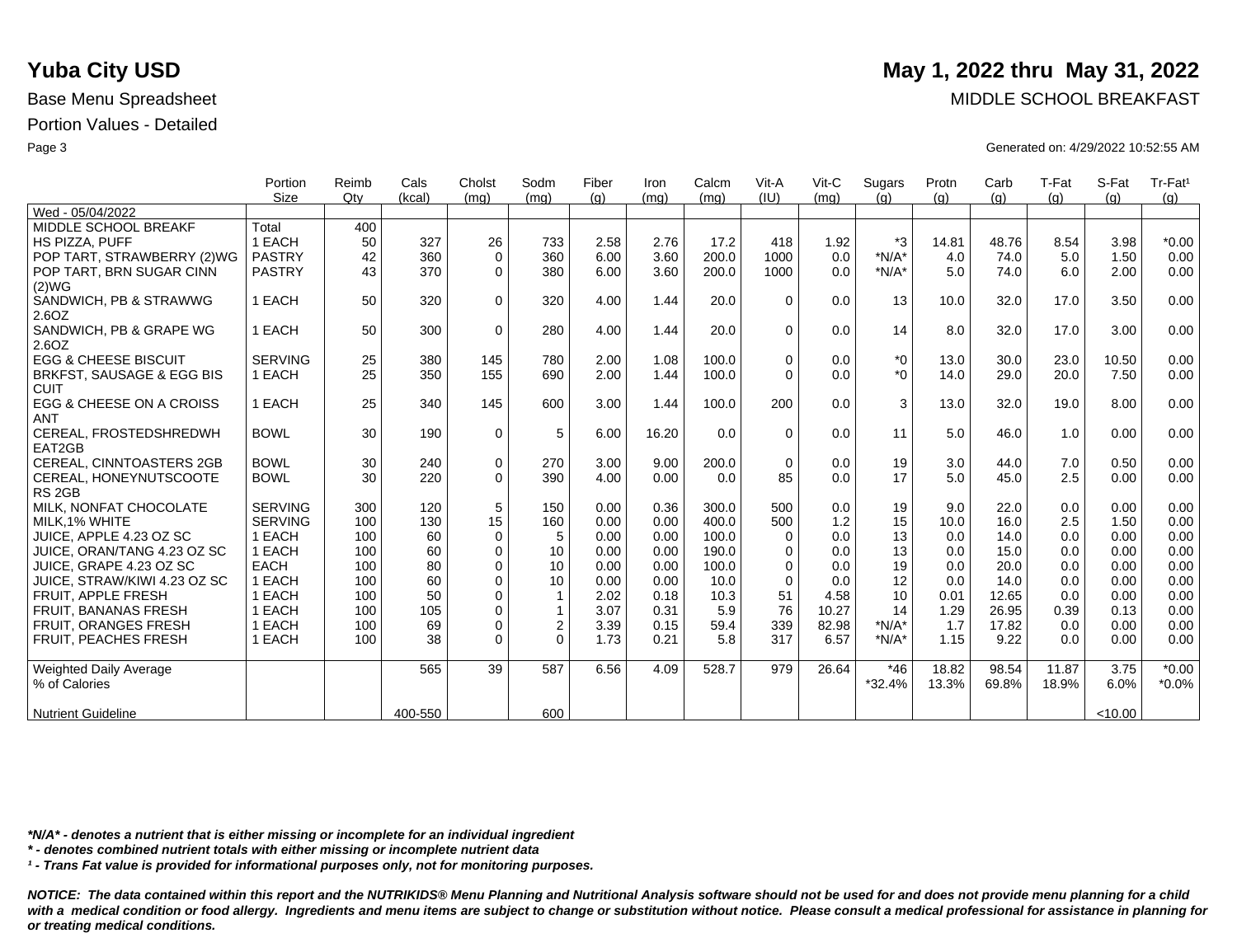|                                   | Portion        | Reimb | Cals    | Cholst      | Sodm           | Fiber | Iron  | Calcm | Vit-A       | $V$ it-C | Sugars         | Protn | Carb  | T-Fat | S-Fat   | Tr-Fat <sup>1</sup> |
|-----------------------------------|----------------|-------|---------|-------------|----------------|-------|-------|-------|-------------|----------|----------------|-------|-------|-------|---------|---------------------|
|                                   | Size           | Qtv   | (kcal)  | (mq)        | (mq)           | (q)   | (mq)  | (mq)  | (IU)        | (mq)     | (q)            | (q)   | (q)   | (q)   | (q)     | (g)                 |
| Thu - 05/05/2022                  |                |       |         |             |                |       |       |       |             |          |                |       |       |       |         |                     |
| MIDDLE SCHOOL BREAKF              | Total          | 400   |         |             |                |       |       |       |             |          |                |       |       |       |         |                     |
| PIZZA, BKFS BEEF 2.790Z WIL       | <b>SLICE</b>   | 50    | 180     | 10          | 270            | 2.00  | 1.08  | 150.0 | 300         | 3.6      | 3              | 9.0   | 17.0  | 6.0   | 2.00    | 0.00                |
| D M                               |                |       |         |             |                |       |       |       |             |          |                |       |       |       |         |                     |
| POCKET. TURKEY PIZZA 4 OZ         | 1 EACH         | 100   | 240     | 20          | 340            | 4.00  | 2.70  | 40.0  | 100         | 2.4      | $\overline{2}$ | 12.0  | 32.0  | 7.0   | 1.50    | 0.00                |
| BRKFST, BAR GLAZ BTRMLK 2<br>.5OZ | <b>BAR</b>     | 40    | 249     | 15          | 220            | 3.00  | 1.08  | 0.0   | $\Omega$    | 0.0      | $*N/A*$        | 3.0   | 43.0  | 7.0   | 1.00    | 0.00                |
| <b>BRKFST, APPLE FRUDEL</b>       | EACH           | 40    | 210     | $\mathbf 0$ | 250            | 2.00  | 1.44  | 0.0   | $\Omega$    | 0.0      | 10             | 4.0   | 36.0  | 6.0   | 1.00    | 0.00                |
| <b>BRKFST, MINI CINNIS</b>        | EACH           | 40    | 240     | 0           | 270            | 2.00  | 1.44  | 40.0  | $\Omega$    | 0.0      | 15             | 5.0   | 39.0  | 7.0   | 1.50    | 0.00                |
| BRKFST, STRAW MINI BAGELS         | 1 EACH         | 40    | 230     | 10          | 190            | 2.00  | 1.44  | 20.0  | $\Omega$    | 0.0      | 13             | 6.0   | 42.0  | 6.0   | 2.00    | 0.00                |
| CEREAL, FROSTEDSHREDWH            | <b>BOWL</b>    | 30    | 190     | $\Omega$    | 5              | 6.00  | 16.20 | 0.0   | $\Omega$    | 0.0      | 11             | 5.0   | 46.0  | 1.0   | 0.00    | 0.00                |
| EAT2GB                            |                |       |         |             |                |       |       |       |             |          |                |       |       |       |         |                     |
| <b>CEREAL, CINNTOASTERS 2GB</b>   | <b>BOWL</b>    | 30    | 240     | 0           | 270            | 3.00  | 9.00  | 200.0 | $\mathbf 0$ | 0.0      | 19             | 3.0   | 44.0  | 7.0   | 0.50    | 0.00                |
| CEREAL, HONEYNUTSCOOTE            | <b>BOWL</b>    | 30    | 220     | $\Omega$    | 390            | 4.00  | 0.00  | 0.0   | 85          | 0.0      | 17             | 5.0   | 45.0  | 2.5   | 0.00    | 0.00                |
| RS <sub>2GB</sub>                 |                |       |         |             |                |       |       |       |             |          |                |       |       |       |         |                     |
| MILK, NONFAT CHOCOLATE            | <b>SERVING</b> | 300   | 120     | 5           | 150            | 0.00  | 0.36  | 300.0 | 500         | 0.0      | 19             | 9.0   | 22.0  | 0.0   | 0.00    | 0.00                |
| MILK.1% WHITE                     | <b>SERVING</b> | 100   | 130     | 15          | 160            | 0.00  | 0.00  | 400.0 | 500         | 1.2      | 15             | 10.0  | 16.0  | 2.5   | 1.50    | 0.00                |
| JUICE. APPLE 4.23 OZ SC           | 1 EACH         | 100   | 60      | $\mathbf 0$ | 5              | 0.00  | 0.00  | 100.0 | $\Omega$    | 0.0      | 13             | 0.0   | 14.0  | 0.0   | 0.00    | 0.00                |
| JUICE, ORAN/TANG 4.23 OZ SC       | 1 EACH         | 100   | 60      | $\mathbf 0$ | 10             | 0.00  | 0.00  | 190.0 | $\Omega$    | 0.0      | 13             | 0.0   | 15.0  | 0.0   | 0.00    | 0.00                |
| JUICE. GRAPE 4.23 OZ SC           | <b>EACH</b>    | 100   | 80      | $\mathbf 0$ | 10             | 0.00  | 0.00  | 100.0 | $\Omega$    | 0.0      | 19             | 0.0   | 20.0  | 0.0   | 0.00    | 0.00                |
| JUICE, STRAW/KIWI 4.23 OZ SC      | 1 EACH         | 100   | 60      | $\mathbf 0$ | 10             | 0.00  | 0.00  | 10.0  | $\Omega$    | 0.0      | 12             | 0.0   | 14.0  | 0.0   | 0.00    | 0.00                |
| <b>FRUIT, APPLE FRESH</b>         | 1 EACH         | 100   | 50      | $\mathbf 0$ |                | 2.02  | 0.18  | 10.3  | 51          | 4.58     | 10             | 0.01  | 12.65 | 0.0   | 0.00    | 0.00                |
| <b>FRUIT, BANANAS FRESH</b>       | EACH           | 100   | 105     | $\mathbf 0$ | 1              | 3.07  | 0.31  | 5.9   | 76          | 10.27    | 14             | 1.29  | 26.95 | 0.39  | 0.13    | 0.00                |
| <b>FRUIT, ORANGES FRESH</b>       | 1 EACH         | 100   | 69      | $\mathbf 0$ | $\overline{2}$ | 3.39  | 0.15  | 59.4  | 339         | 82.98    | $*N/A*$        | 1.7   | 17.82 | 0.0   | 0.00    | 0.00                |
| <b>FRUIT, PEACHES FRESH</b>       | 1 EACH         | 100   | 38      | $\Omega$    | $\Omega$       | 1.73  | 0.21  | 5.8   | 317         | 6.57     | $*N/A*$        | 1.15  | 9.22  | 0.0   | 0.00    | 0.00                |
| <b>Weighted Daily Average</b>     |                |       | 477     | 16          | 424            | 5.68  | 3.72  | 495.1 | 765         | 27.45    | *46            | 17.19 | 89.16 | 6.61  | 1.62    | 0.00                |
| % of Calories                     |                |       |         |             |                |       |       |       |             |          | *38.9%         | 14.4% | 74.7% | 12.5% | 3.1%    | 0.0%                |
| <b>Nutrient Guideline</b>         |                |       | 400-550 |             | 600            |       |       |       |             |          |                |       |       |       | < 10.00 |                     |

*\*N/A\* - denotes a nutrient that is either missing or incomplete for an individual ingredient*

*\* - denotes combined nutrient totals with either missing or incomplete nutrient data*

*¹ - Trans Fat value is provided for informational purposes only, not for monitoring purposes.*

*NOTICE: The data contained within this report and the NUTRIKIDS® Menu Planning and Nutritional Analysis software should not be used for and does not provide menu planning for a child*  with a medical condition or food allergy. Ingredients and menu items are subject to change or substitution without notice. Please consult a medical professional for assistance in planning for *or treating medical conditions.*

### **Yuba City USD** May 1, 2022 thru May 31, 2022

Base Menu Spreadsheet **MIDDLE SCHOOL BREAKFAST** 

Page 4 Generated on: 4/29/2022 10:52:55 AM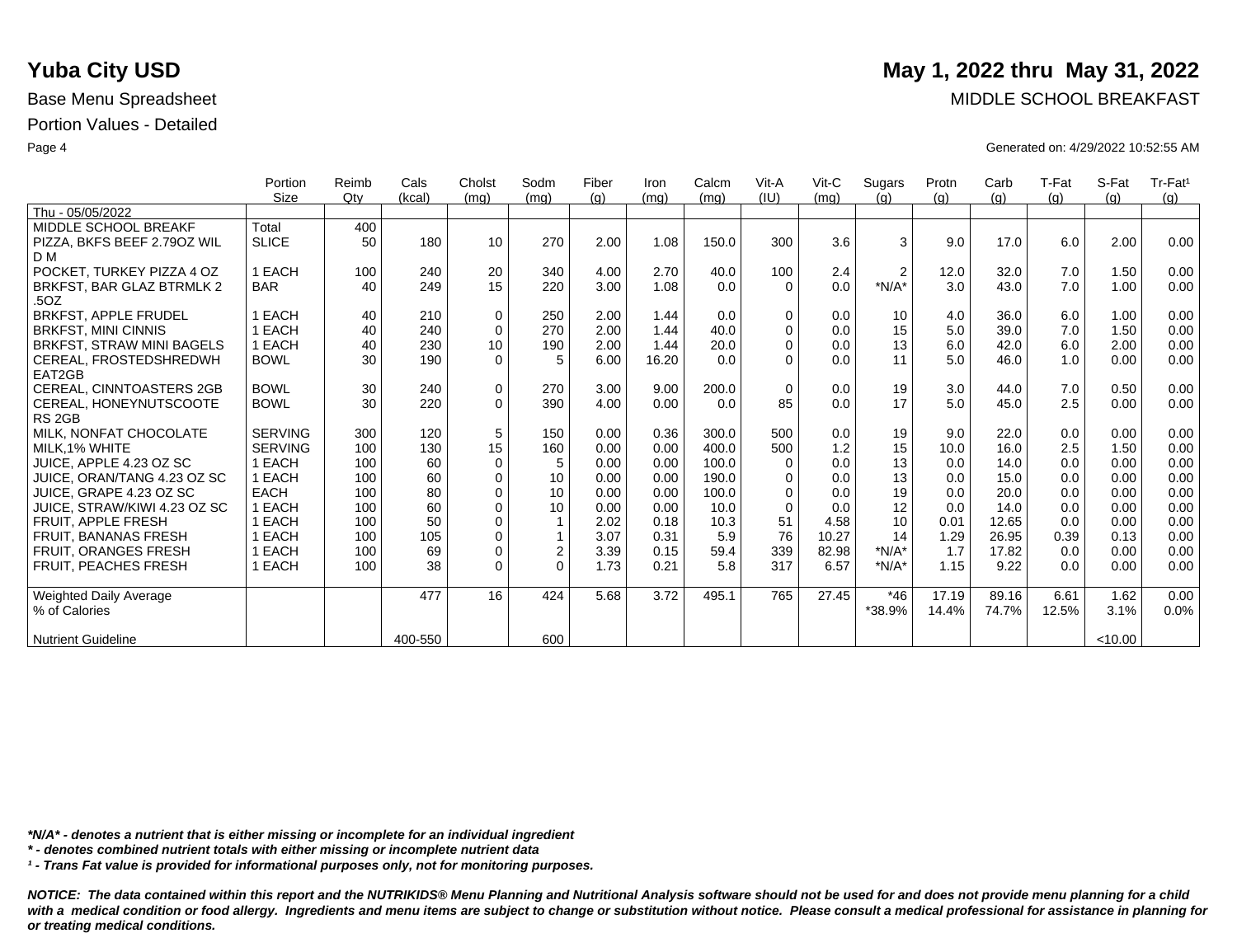|                               | Portion        | Reimb | Cals    | Cholst      | Sodm           | Fiber | Iron  | Calcm | Vit-A    | $V$ it-C | Sugars         | Protn | Carb   | T-Fat | S-Fat   | Tr-Fat <sup>1</sup> |
|-------------------------------|----------------|-------|---------|-------------|----------------|-------|-------|-------|----------|----------|----------------|-------|--------|-------|---------|---------------------|
|                               | Size           | Qty   | (kcal)  | (mq)        | (mq)           | (q)   | (mq)  | (mq)  | (IU)     | (mq)     | (q)            | (q)   | (q)    | (q)   | (q)     | (q)                 |
| Fri - 05/06/2022              |                |       |         |             |                |       |       |       |          |          |                |       |        |       |         |                     |
| MIDDLE SCHOOL BREAKF          | Total          | 400   |         |             |                |       |       |       |          |          |                |       |        |       |         |                     |
| <b>HS-BREAKFAST BURRITO</b>   | 1 EACH         | 100   | 355     | 148         | 671            | 6.00  | 3.24  | 10.0  | 251      | 1.2      | $\mathbf 0$    | 19.03 | 30.5   | 17.51 | 7.25    | 0.00                |
| POP TART, STRAWBERRY (2)WG    | <b>PASTRY</b>  | 50    | 360     | 0           | 360            | 6.00  | 3.60  | 200.0 | 1000     | 0.0      | $*N/A*$        | 4.0   | 74.0   | 5.0   | 1.50    | 0.00                |
| POP TART, BRN SUGAR CINN      | <b>PASTRY</b>  | 50    | 370     | $\Omega$    | 380            | 6.00  | 3.60  | 200.0 | 1000     | 0.0      | $*N/A*$        | 5.0   | 74.0   | 6.0   | 2.00    | 0.00                |
| (2)WG                         |                |       |         |             |                |       |       |       |          |          |                |       |        |       |         |                     |
| BREAD, BAGEL PLAIN W/CRM      | <b>BAGEL</b>   | 40    | 291     | 15          | 492            | 7.00  | 1.80  | 140.5 | $\Omega$ | 0.0      | $\overline{7}$ | 13.02 | 47.03  | 6.06  | 3.54    | 0.00                |
| <b>CH</b>                     |                |       |         |             |                |       |       |       |          |          |                |       |        |       |         |                     |
| BRKFST, CINN ROLL 2.3 OZ      | <b>ROLL</b>    | 100   | 229     | 5           | 201            | 1.00  | 8.01  | 5.2   | 3        | 0.03     | $*17$          | 5.08  | 44.7   | 3.58  | 1.05    | $*0.00$             |
| CEREAL, FROSTEDSHREDWH        | <b>BOWL</b>    | 20    | 190     | $\mathbf 0$ | 5              | 6.00  | 16.20 | 0.0   | $\Omega$ | 0.0      | 11             | 5.0   | 46.0   | 1.0   | 0.00    | 0.00                |
| EAT2GB                        |                |       |         |             |                |       |       |       |          |          |                |       |        |       |         |                     |
| CEREAL, CINNTOASTERS 2GB      | <b>BOWL</b>    | 20    | 240     | $\mathbf 0$ | 270            | 3.00  | 9.00  | 200.0 | $\Omega$ | 0.0      | 19             | 3.0   | 44.0   | 7.0   | 0.50    | 0.00                |
| CEREAL, HONEYNUTSCOOTE        | <b>BOWL</b>    | 20    | 220     | $\Omega$    | 390            | 4.00  | 0.00  | 0.0   | 85       | 0.0      | 17             | 5.0   | 45.0   | 2.5   | 0.00    | 0.00                |
| RS <sub>2GB</sub>             |                |       |         |             |                |       |       |       |          |          |                |       |        |       |         |                     |
| MILK, NONFAT CHOCOLATE        | <b>SERVING</b> | 300   | 120     | 5           | 150            | 0.00  | 0.36  | 300.0 | 500      | 0.0      | 19             | 9.0   | 22.0   | 0.0   | 0.00    | 0.00                |
| MILK.1% WHITE                 | <b>SERVING</b> | 100   | 130     | 15          | 160            | 0.00  | 0.00  | 400.0 | 500      | 1.2      | 15             | 10.0  | 16.0   | 2.5   | 1.50    | 0.00                |
| JUICE. APPLE 4.23 OZ SC       | 1 EACH         | 100   | 60      | $\mathbf 0$ | 5              | 0.00  | 0.00  | 100.0 | $\Omega$ | 0.0      | 13             | 0.0   | 14.0   | 0.0   | 0.00    | 0.00                |
| JUICE, ORAN/TANG 4.23 OZ SC   | 1 EACH         | 100   | 60      | $\mathbf 0$ | 10             | 0.00  | 0.00  | 190.0 | $\Omega$ | 0.0      | 13             | 0.0   | 15.0   | 0.0   | 0.00    | 0.00                |
| JUICE, GRAPE 4.23 OZ SC       | EACH           | 100   | 80      | $\mathbf 0$ | 10             | 0.00  | 0.00  | 100.0 | $\Omega$ | 0.0      | 19             | 0.0   | 20.0   | 0.0   | 0.00    | 0.00                |
| JUICE, STRAW/KIWI 4.23 OZ SC  | 1 EACH         | 100   | 60      | $\Omega$    | 10             | 0.00  | 0.00  | 10.0  | $\Omega$ | 0.0      | 12             | 0.0   | 14.0   | 0.0   | 0.00    | 0.00                |
| FRUIT. APPLE FRESH            | EACH           | 100   | 50      | $\mathbf 0$ |                | 2.02  | 0.18  | 10.3  | 51       | 4.58     | 10             | 0.01  | 12.65  | 0.0   | 0.00    | 0.00                |
| <b>FRUIT, BANANAS FRESH</b>   | <b>EACH</b>    | 100   | 105     | $\mathbf 0$ | $\mathbf{1}$   | 3.07  | 0.31  | 5.9   | 76       | 10.27    | 14             | 1.29  | 26.95  | 0.39  | 0.13    | 0.00                |
| <b>FRUIT, ORANGES FRESH</b>   | EACH           | 100   | 69      | 0           | $\overline{c}$ | 3.39  | 0.15  | 59.4  | 339      | 82.98    | $*N/A*$        | 1.7   | 17.82  | 0.0   | 0.00    | 0.00                |
| <b>FRUIT, PEACHES FRESH</b>   | 1 EACH         | 100   | 38      | $\Omega$    | $\Omega$       | 1.73  | 0.21  | 5.8   | 317      | 6.57     | $*N/A*$        | 1.15  | 9.22   | 0.0   | 0.00    | 0.00                |
|                               |                |       |         |             |                |       |       |       |          |          |                |       |        |       |         |                     |
| <b>Weighted Daily Average</b> |                |       | 552     | 47          | 555            | 7.15  | 5.63  | 523.2 | 1014     | 26.71    | $*46$          | 19.39 | 101.66 | 8.50  | 3.30    | $*0.00$             |
| % of Calories                 |                |       |         |             |                |       |       |       |          |          | $*33.1%$       | 14.1% | 73.7%  | 13.9% | 5.4%    | $*0.0\%$            |
|                               |                |       |         |             |                |       |       |       |          |          |                |       |        |       |         |                     |
| <b>Nutrient Guideline</b>     |                |       | 400-550 |             | 600            |       |       |       |          |          |                |       |        |       | < 10.00 |                     |

*\*N/A\* - denotes a nutrient that is either missing or incomplete for an individual ingredient*

*\* - denotes combined nutrient totals with either missing or incomplete nutrient data*

*¹ - Trans Fat value is provided for informational purposes only, not for monitoring purposes.*

*NOTICE: The data contained within this report and the NUTRIKIDS® Menu Planning and Nutritional Analysis software should not be used for and does not provide menu planning for a child*  with a medical condition or food allergy. Ingredients and menu items are subject to change or substitution without notice. Please consult a medical professional for assistance in planning for *or treating medical conditions.*

### **Yuba City USD** May 1, 2022 thru May 31, 2022

Base Menu Spreadsheet **MIDDLE SCHOOL BREAKFAST** 

Page 5 Generated on: 4/29/2022 10:52:55 AM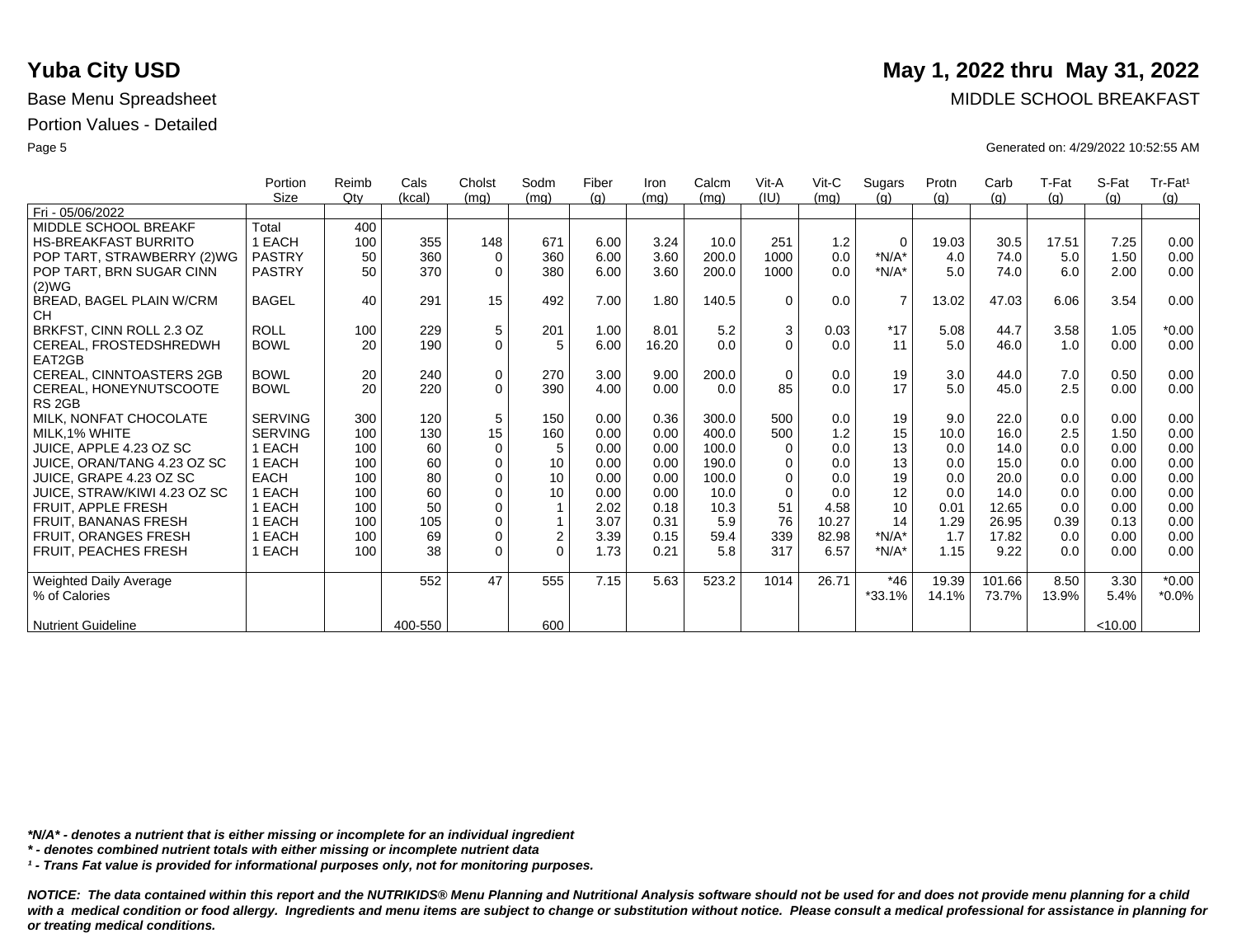|                                 | Portion        | Reimb  | Cals    | Cholst          | Sodm           | Fiber | Iron  | Calcm | Vit-A    | $V$ it-C | Sugars      | Protn | Carb  | T-Fat | S-Fat   | Tr-Fat <sup>1</sup> |
|---------------------------------|----------------|--------|---------|-----------------|----------------|-------|-------|-------|----------|----------|-------------|-------|-------|-------|---------|---------------------|
|                                 | <b>Size</b>    | $Q$ ty | (kcal)  | (mq)            | (mq)           | (q)   | (mq)  | (mq)  | (IU)     | (mq)     | (q)         | (q)   | (q)   | (g)   | (q)     | (q)                 |
| Mon - 05/09/2022                |                |        |         |                 |                |       |       |       |          |          |             |       |       |       |         |                     |
| MIDDLE SCHOOL BREAKF            | Total          | 400    |         |                 |                |       |       |       |          |          |             |       |       |       |         |                     |
| BRKFST, FR TST WG 2G            | <b>SERVING</b> | 100    | 240     | $\mathbf 0$     | 260            | 2.00  | 0.72  | 40.0  | $\Omega$ | 0.0      | 12          | 6.0   | 38.0  | 7.0   | 1.00    | 0.00                |
|                                 | 2 EA           |        |         |                 |                |       |       |       |          |          |             |       |       |       |         |                     |
| SYRUP, PANCAKE                  | FL OZ          | 100    | 100     | $\mathbf 0$     | 45             | 0.00  | 0.00  | 0.0   | $\Omega$ | 0.0      | 13          | 0.0   | 26.0  | 0.0   | 0.00    | 0.00                |
| <b>HS PIZZA, PUFF</b>           | EACH           | 100    | 327     | 26              | 733            | 2.58  | 2.76  | 17.2  | 418      | 1.92     | *3          | 14.81 | 48.76 | 8.54  | 3.98    | $*0.00$             |
| <b>HS-BREAKFAST BURRITO</b>     | <b>EACH</b>    | 100    | 355     | 148             | 671            | 6.00  | 3.24  | 10.0  | 251      | 1.2      | $\mathbf 0$ | 19.03 | 30.5  | 17.51 | 7.25    | 0.00                |
| <b>BRKFST, APPLE FRUDEL</b>     | <b>EACH</b>    | 20     | 210     | $\mathbf 0$     | 250            | 2.00  | 1.44  | 0.0   | $\Omega$ | 0.0      | 10          | 4.0   | 36.0  | 6.0   | 1.00    | 0.00                |
| <b>BRKFST, MINI CINNIS</b>      | <b>EACH</b>    | 15     | 240     | 0               | 270            | 2.00  | 1.44  | 40.0  | $\Omega$ | 0.0      | 15          | 5.0   | 39.0  | 7.0   | 1.50    | 0.00                |
| BRKFST, STRAW MINI BAGELS       | 1 EACH         | 15     | 230     | 10 <sup>°</sup> | 190            | 2.00  | 1.44  | 20.0  | $\Omega$ | 0.0      | 13          | 6.0   | 42.0  | 6.0   | 2.00    | 0.00                |
| CEREAL, FROSTEDSHREDWH          | <b>BOWL</b>    | 15     | 190     | $\Omega$        | 5              | 6.00  | 16.20 | 0.0   | $\Omega$ | 0.0      | 11          | 5.0   | 46.0  | 1.0   | 0.00    | 0.00                |
| EAT2GB                          |                |        |         |                 |                |       |       |       |          |          |             |       |       |       |         |                     |
| <b>CEREAL, CINNTOASTERS 2GB</b> | <b>BOWL</b>    | 20     | 240     | 0               | 270            | 3.00  | 9.00  | 200.0 | 0        | 0.0      | 19          | 3.0   | 44.0  | 7.0   | 0.50    | 0.00                |
| CEREAL, HONEYNUTSCOOTE          | <b>BOWL</b>    | 15     | 220     | $\Omega$        | 390            | 4.00  | 0.00  | 0.0   | 85       | 0.0      | 17          | 5.0   | 45.0  | 2.5   | 0.00    | 0.00                |
| RS <sub>2GB</sub>               |                |        |         |                 |                |       |       |       |          |          |             |       |       |       |         |                     |
| MILK, NONFAT CHOCOLATE          | <b>SERVING</b> | 300    | 120     | 5               | 150            | 0.00  | 0.36  | 300.0 | 500      | 0.0      | 19          | 9.0   | 22.0  | 0.0   | 0.00    | 0.00                |
| MILK.1% WHITE                   | <b>SERVING</b> | 100    | 130     | 15              | 160            | 0.00  | 0.00  | 400.0 | 500      | 1.2      | 15          | 10.0  | 16.0  | 2.5   | 1.50    | 0.00                |
| JUICE. APPLE 4.23 OZ SC         | 1 EACH         | 100    | 60      | $\mathbf 0$     | 5              | 0.00  | 0.00  | 100.0 | $\Omega$ | 0.0      | 13          | 0.0   | 14.0  | 0.0   | 0.00    | 0.00                |
| JUICE, ORAN/TANG 4.23 OZ SC     | 1 EACH         | 100    | 60      | $\mathbf 0$     | 10             | 0.00  | 0.00  | 190.0 | $\Omega$ | 0.0      | 13          | 0.0   | 15.0  | 0.0   | 0.00    | 0.00                |
| JUICE, GRAPE 4.23 OZ SC         | <b>EACH</b>    | 100    | 80      | $\mathbf 0$     | 10             | 0.00  | 0.00  | 100.0 | $\Omega$ | 0.0      | 19          | 0.0   | 20.0  | 0.0   | 0.00    | 0.00                |
| JUICE, STRAW/KIWI 4.23 OZ SC    | 1 EACH         | 100    | 60      | $\mathbf 0$     | 10             | 0.00  | 0.00  | 10.0  | $\Omega$ | 0.0      | 12          | 0.0   | 14.0  | 0.0   | 0.00    | 0.00                |
| FRUIT, APPLE FRESH              | 1 EACH         | 100    | 50      | $\Omega$        |                | 2.02  | 0.18  | 10.3  | 51       | 4.58     | 10          | 0.01  | 12.65 | 0.0   | 0.00    | 0.00                |
| <b>FRUIT, BANANAS FRESH</b>     | EACH           | 100    | 105     | $\mathbf 0$     | 1              | 3.07  | 0.31  | 5.9   | 76       | 10.27    | 14          | 1.29  | 26.95 | 0.39  | 0.13    | 0.00                |
| <b>FRUIT, ORANGES FRESH</b>     | 1 EACH         | 100    | 69      | $\mathbf 0$     | $\overline{c}$ | 3.39  | 0.15  | 59.4  | 339      | 82.98    | $*N/A*$     | 1.7   | 17.82 | 0.0   | 0.00    | 0.00                |
| FRUIT, PEACHES FRESH            | 1 EACH         | 100    | 38      | $\Omega$        | $\Omega$       | 1.73  | 0.21  | 5.8   | 317      | 6.57     | $*N/A*$     | 1.15  | 9.22  | 0.0   | 0.00    | 0.00                |
|                                 |                |        |         |                 |                |       |       |       |          |          |             |       |       |       |         |                     |
| <b>Weighted Daily Average</b>   |                |        | 564     | 51              | 647            | 5.97  | 3.40  | 474.4 | 866      | 27.18    | $*49$       | 21.38 | 99.18 | 10.25 | 3.67    | $*0.00$             |
| % of Calories                   |                |        |         |                 |                |       |       |       |          |          | *34.6%      | 15.2% | 70.3% | 16.4% | 5.9%    | $*0.0\%$            |
|                                 |                |        |         |                 |                |       |       |       |          |          |             |       |       |       |         |                     |
| <b>Nutrient Guideline</b>       |                |        | 400-550 |                 | 600            |       |       |       |          |          |             |       |       |       | < 10.00 |                     |

*\*N/A\* - denotes a nutrient that is either missing or incomplete for an individual ingredient*

*\* - denotes combined nutrient totals with either missing or incomplete nutrient data*

*¹ - Trans Fat value is provided for informational purposes only, not for monitoring purposes.*

*NOTICE: The data contained within this report and the NUTRIKIDS® Menu Planning and Nutritional Analysis software should not be used for and does not provide menu planning for a child*  with a medical condition or food allergy. Ingredients and menu items are subject to change or substitution without notice. Please consult a medical professional for assistance in planning for *or treating medical conditions.*

### **Yuba City USD** May 1, 2022 thru May 31, 2022

Base Menu Spreadsheet **MIDDLE SCHOOL BREAKFAST** 

Page 6 Generated on: 4/29/2022 10:52:55 AM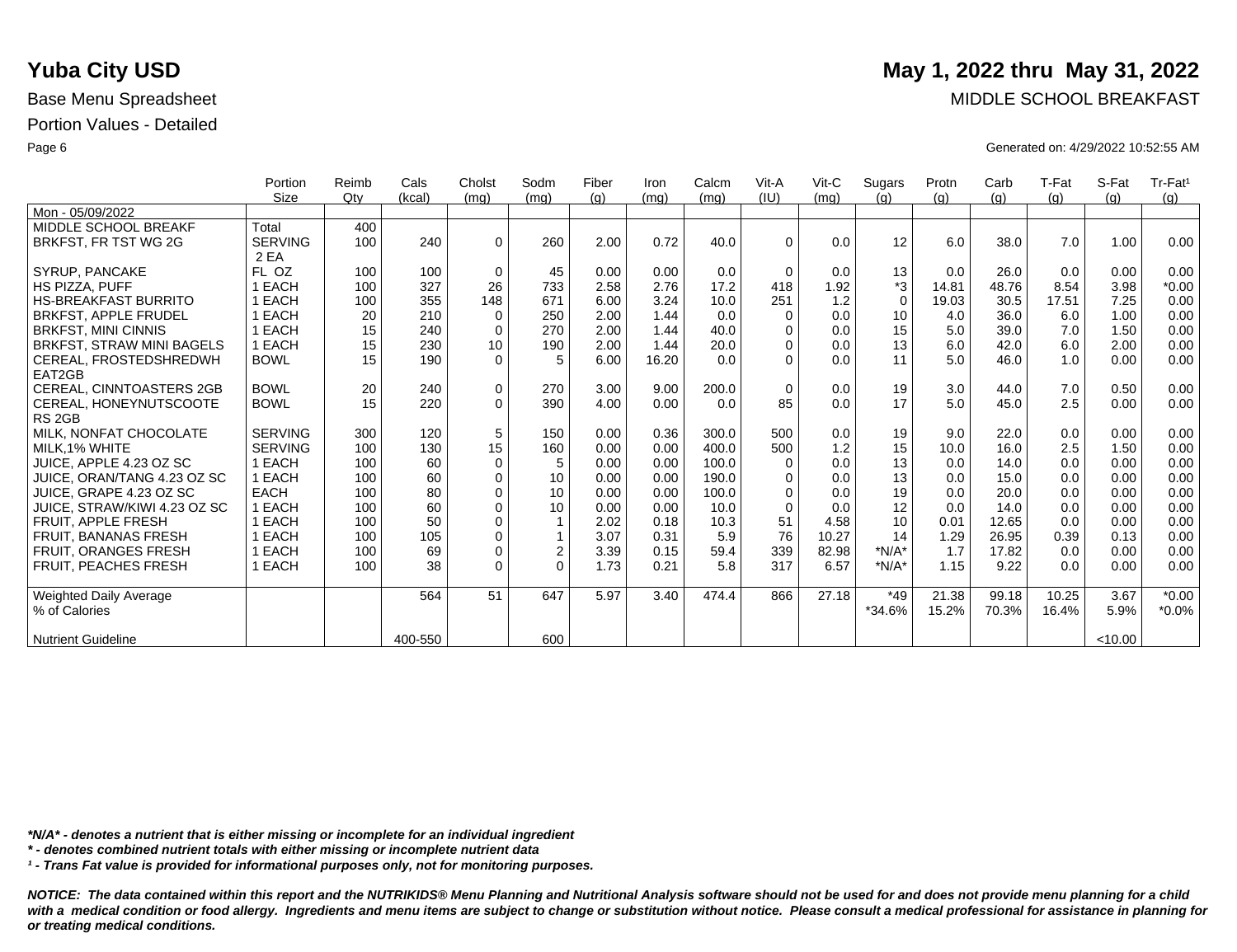|                                 | Portion        | Reimb | Cals    | Cholst      | Sodm        | Fiber | Iron  | Calcm | Vit-A    | Vit-C | Sugars      | Protn | Carb  | T-Fat | S-Fat  | Tr-Fat <sup>1</sup> |
|---------------------------------|----------------|-------|---------|-------------|-------------|-------|-------|-------|----------|-------|-------------|-------|-------|-------|--------|---------------------|
|                                 | Size           | Qtv   | (kcal)  | (mq)        | (mq)        | (q)   | (mq)  | (mq)  | (IU)     | (mq)  | (q)         | (q)   | (q)   | (q)   | (q)    | (q)                 |
| Tue - 05/10/2022                |                |       |         |             |             |       |       |       |          |       |             |       |       |       |        |                     |
| MIDDLE SCHOOL BREAKF            | Total          | 400   |         |             |             |       |       |       |          |       |             |       |       |       |        |                     |
| <b>HS-BREAKFAST BURRITO</b>     | 1 EACH         | 100   | 355     | 148         | 671         | 6.00  | 3.24  | 10.0  | 251      | 1.2   | $\mathbf 0$ | 19.03 | 30.5  | 17.51 | 7.25   | 0.00                |
| YOGURT PARFAIT, STRAWBE         | <b>SERVING</b> | 75    | 310     | 3           | 177         | 3.66  | 2.14  | 133.3 | 810      | 52.4  | $*11$       | 5.06  | 51.17 | 10.8  | 7.31   | 0.00                |
| <b>RRY BWG</b>                  |                |       |         |             |             |       |       |       |          |       |             |       |       |       |        |                     |
| YOGURT PARFAIT, BLUEBERRI       | <b>SERVING</b> | 50    | 324     | 3           | 177         | 4.00  | 1.80  | 120.0 | 800      | 3.6   | $*14$       | 4.5   | 53.8  | 11.55 | 7.30   | 0.00                |
| <b>ES BWG</b>                   |                |       |         |             |             |       |       |       |          |       |             |       |       |       |        |                     |
| PIZZA, BKFS BEEF 2.790Z WIL     | <b>SLICE</b>   | 50    | 180     | 10          | 270         | 2.00  | 1.08  | 150.0 | 300      | 3.6   | 3           | 9.0   | 17.0  | 6.0   | 2.00   | 0.00                |
| D M                             |                |       |         |             |             |       |       |       |          |       |             |       |       |       |        |                     |
| BRKFST, BAR GLAZ BTRMLK 2       | <b>BAR</b>     | 50    | 249     | 15          | 220         | 3.00  | 1.08  | 0.0   | $\Omega$ | 0.0   | $*N/A*$     | 3.0   | 43.0  | 7.0   | 1.00   | 0.00                |
| .5OZ                            |                |       |         |             |             |       |       |       |          |       |             |       |       |       |        |                     |
| CEREAL, FROSTEDSHREDWH          | <b>BOWL</b>    | 20    | 190     | $\mathbf 0$ | 5           | 6.00  | 16.20 | 0.0   | $\Omega$ | 0.0   | 11          | 5.0   | 46.0  | 1.0   | 0.00   | 0.00                |
| EAT2GB                          |                |       |         |             |             |       |       |       |          |       |             |       |       |       |        |                     |
| <b>CEREAL, CINNTOASTERS 2GB</b> | <b>BOWL</b>    | 35    | 240     | $\mathbf 0$ | 270         | 3.00  | 9.00  | 200.0 | $\Omega$ | 0.0   | 19          | 3.0   | 44.0  | 7.0   | 0.50   | 0.00                |
| CEREAL, HONEYNUTSCOOTE          | <b>BOWL</b>    | 20    | 220     | $\Omega$    | 390         | 4.00  | 0.00  | 0.0   | 85       | 0.0   | 17          | 5.0   | 45.0  | 2.5   | 0.00   | 0.00                |
| RS <sub>2GB</sub>               |                |       |         |             |             |       |       |       |          |       |             |       |       |       |        |                     |
| MILK. NONFAT CHOCOLATE          | <b>SERVING</b> | 300   | 120     | 5           | 150         | 0.00  | 0.36  | 300.0 | 500      | 0.0   | 19          | 9.0   | 22.0  | 0.0   | 0.00   | 0.00                |
| MILK.1% WHITE                   | <b>SERVING</b> | 100   | 130     | 15          | 160         | 0.00  | 0.00  | 400.0 | 500      | 1.2   | 15          | 10.0  | 16.0  | 2.5   | 1.50   | 0.00                |
| JUICE, APPLE 4.23 OZ SC         | 1 EACH         | 100   | 60      | $\Omega$    | 5           | 0.00  | 0.00  | 100.0 | $\Omega$ | 0.0   | 13          | 0.0   | 14.0  | 0.0   | 0.00   | 0.00                |
| JUICE, ORAN/TANG 4.23 OZ SC     | 1 EACH         | 100   | 60      | $\mathbf 0$ | 10          | 0.00  | 0.00  | 190.0 | $\Omega$ | 0.0   | 13          | 0.0   | 15.0  | 0.0   | 0.00   | 0.00                |
| JUICE, GRAPE 4.23 OZ SC         | <b>EACH</b>    | 100   | 80      | $\Omega$    | 10          | 0.00  | 0.00  | 100.0 | $\Omega$ | 0.0   | 19          | 0.0   | 20.0  | 0.0   | 0.00   | 0.00                |
| JUICE, STRAW/KIWI 4.23 OZ SC    | 1 EACH         | 100   | 60      | $\Omega$    | 10          | 0.00  | 0.00  | 10.0  | $\Omega$ | 0.0   | 12          | 0.0   | 14.0  | 0.0   | 0.00   | 0.00                |
| FRUIT. APPLE FRESH              | 1 EACH         | 100   | 50      | $\Omega$    | 1           | 2.02  | 0.18  | 10.3  | 51       | 4.58  | 10          | 0.01  | 12.65 | 0.0   | 0.00   | 0.00                |
| <b>FRUIT, BANANAS FRESH</b>     | 1 EACH         | 100   | 105     | $\Omega$    |             | 3.07  | 0.31  | 5.9   | 76       | 10.27 | 14          | 1.29  | 26.95 | 0.39  | 0.13   | 0.00                |
| <b>FRUIT, ORANGES FRESH</b>     | 1 EACH         | 100   | 69      | $\mathbf 0$ | $\mathbf 2$ | 3.39  | 0.15  | 59.4  | 339      | 82.98 | $*N/A*$     | 1.7   | 17.82 | 0.0   | 0.00   | 0.00                |
| FRUIT, PEACHES FRESH            | 1 EACH         | 100   | 38      | $\Omega$    | $\Omega$    | 1.73  | 0.21  | 5.8   | 317      | 6.57  | $*N/A*$     | 1.15  | 9.22  | 0.0   | 0.00   | 0.00                |
|                                 |                |       |         |             |             |       |       |       |          |       |             |       |       |       |        |                     |
| <b>Weighted Daily Average</b>   |                |       | 536     | 48          | 490         | 6.63  | 3.79  | 524.1 | 1052     | 37.42 | $*46$       | 18.82 | 92.76 | 10.98 | 4.92   | 0.00                |
| % of Calories                   |                |       |         |             |             |       |       |       |          |       | $*34.0%$    | 14.1% | 69.3% | 18.5% | 8.3%   | 0.0%                |
|                                 |                |       |         |             |             |       |       |       |          |       |             |       |       |       |        |                     |
| <b>Nutrient Guideline</b>       |                |       | 400-550 |             | 600         |       |       |       |          |       |             |       |       |       | <10.00 |                     |

*\*N/A\* - denotes a nutrient that is either missing or incomplete for an individual ingredient*

*\* - denotes combined nutrient totals with either missing or incomplete nutrient data*

*¹ - Trans Fat value is provided for informational purposes only, not for monitoring purposes.*

*NOTICE: The data contained within this report and the NUTRIKIDS® Menu Planning and Nutritional Analysis software should not be used for and does not provide menu planning for a child*  with a medical condition or food allergy. Ingredients and menu items are subject to change or substitution without notice. Please consult a medical professional for assistance in planning for *or treating medical conditions.*

# **Yuba City USD** May 1, 2022 thru May 31, 2022

Base Menu Spreadsheet **MIDDLE SCHOOL BREAKFAST** 

Page 7 Generated on: 4/29/2022 10:52:55 AM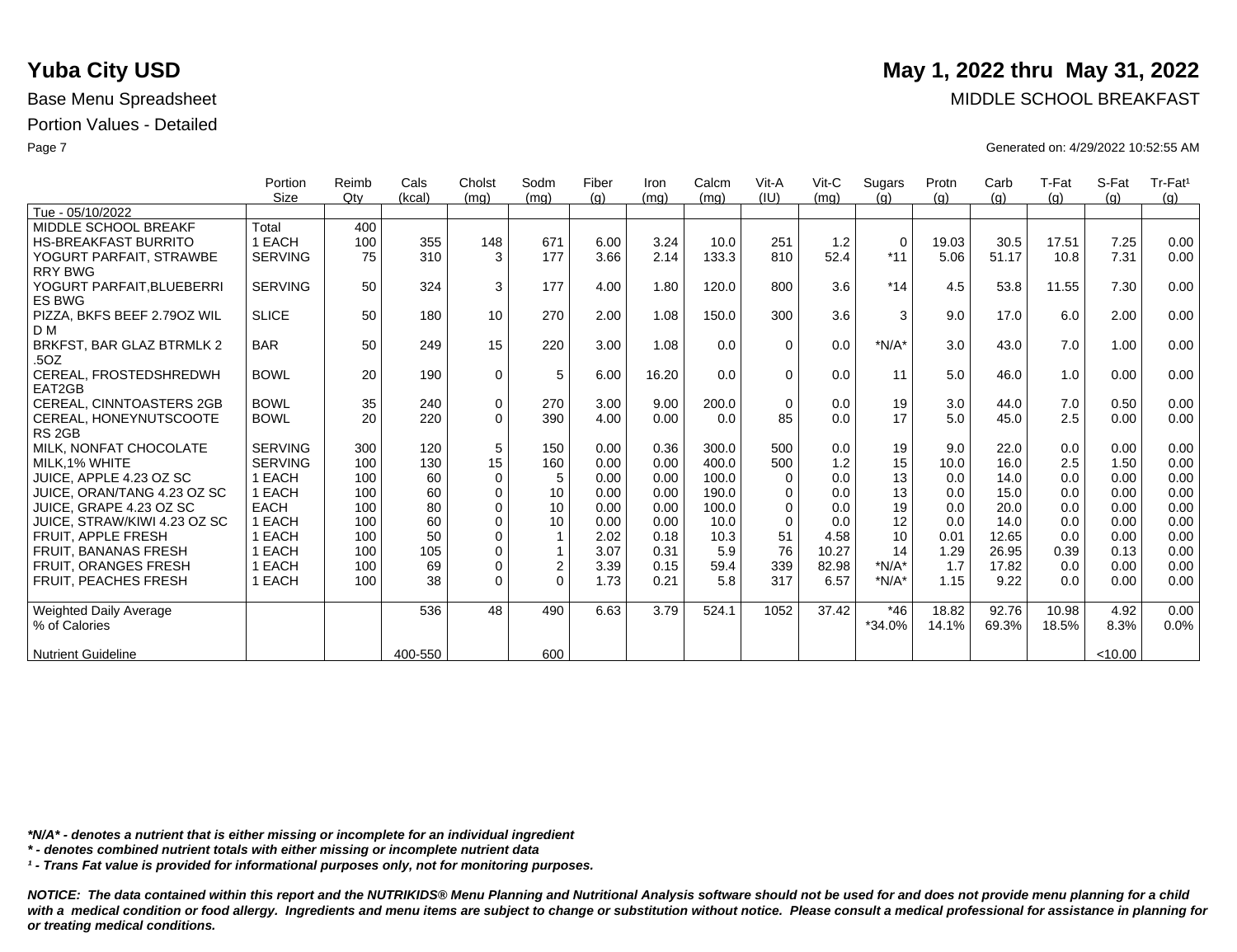|                                             | Portion        | Reimb | Cals    | Cholst      | Sodm           | Fiber | Iron  | Calcm | Vit-A    | $V$ it-C | Sugars   | Protn | Carb  | T-Fat | S-Fat   | Tr-Fat <sup>1</sup> |
|---------------------------------------------|----------------|-------|---------|-------------|----------------|-------|-------|-------|----------|----------|----------|-------|-------|-------|---------|---------------------|
|                                             | <b>Size</b>    | Qtv   | (kcal)  | (mq)        | (mq)           | (g)   | (mq)  | (mg)  | (IU)     | (mq)     | (q)      | (q)   | (q)   | (g)   | (q)     | (g)                 |
| Wed - 05/11/2022                            |                |       |         |             |                |       |       |       |          |          |          |       |       |       |         |                     |
| MIDDLE SCHOOL BREAKF                        | Total          | 400   |         |             |                |       |       |       |          |          |          |       |       |       |         |                     |
| <b>HS PIZZA, PUFF</b>                       | 1 EACH         | 50    | 327     | 26          | 733            | 2.58  | 2.76  | 17.2  | 418      | 1.92     | *3       | 14.81 | 48.76 | 8.54  | 3.98    | $*0.00$             |
| POP TART, STRAWBERRY (2)WG                  | <b>PASTRY</b>  | 42    | 360     | $\mathbf 0$ | 360            | 6.00  | 3.60  | 200.0 | 1000     | 0.0      | $*N/A*$  | 4.0   | 74.0  | 5.0   | 1.50    | 0.00                |
| POP TART, BRN SUGAR CINN<br>(2)WG           | <b>PASTRY</b>  | 43    | 370     | $\Omega$    | 380            | 6.00  | 3.60  | 200.0 | 1000     | 0.0      | $*N/A*$  | 5.0   | 74.0  | 6.0   | 2.00    | 0.00                |
| SANDWICH, PB & STRAWWG                      | 1 EACH         | 50    | 320     | $\Omega$    | 320            | 4.00  | 1.44  | 20.0  | $\Omega$ | 0.0      | 13       | 10.0  | 32.0  | 17.0  | 3.50    | 0.00                |
| 2.6OZ                                       |                |       |         |             |                |       |       |       |          |          |          |       |       |       |         |                     |
| SANDWICH, PB & GRAPE WG<br>2.6OZ            | 1 EACH         | 50    | 300     | $\mathbf 0$ | 280            | 4.00  | 1.44  | 20.0  | $\Omega$ | 0.0      | 14       | 8.0   | 32.0  | 17.0  | 3.00    | 0.00                |
| <b>EGG &amp; CHEESE BISCUIT</b>             | <b>SERVING</b> | 25    | 380     | 145         | 780            | 2.00  | 1.08  | 100.0 | $\Omega$ | 0.0      | $*_{0}$  | 13.0  | 30.0  | 23.0  | 10.50   | 0.00                |
| BRKFST, SAUSAGE & EGG BIS<br><b>CUIT</b>    | 1 EACH         | 25    | 350     | 155         | 690            | 2.00  | 1.44  | 100.0 | $\Omega$ | 0.0      | $*$ 0    | 14.0  | 29.0  | 20.0  | 7.50    | 0.00                |
| EGG & CHEESE ON A CROISS                    | 1 EACH         | 25    | 340     | 145         | 600            | 3.00  | 1.44  | 100.0 | 200      | 0.0      | 3        | 13.0  | 32.0  | 19.0  | 8.00    | 0.00                |
| <b>ANT</b>                                  |                |       |         |             |                |       |       |       |          |          |          |       |       |       |         |                     |
| CEREAL, FROSTEDSHREDWH<br>EAT2GB            | <b>BOWL</b>    | 30    | 190     | $\mathbf 0$ | 5              | 6.00  | 16.20 | 0.0   | $\Omega$ | 0.0      | 11       | 5.0   | 46.0  | 1.0   | 0.00    | 0.00                |
| <b>CEREAL, CINNTOASTERS 2GB</b>             | <b>BOWL</b>    | 30    | 240     | $\pmb{0}$   | 270            | 3.00  | 9.00  | 200.0 | $\Omega$ | 0.0      | 19       | 3.0   | 44.0  | 7.0   | 0.50    | 0.00                |
| CEREAL, HONEYNUTSCOOTE<br>RS <sub>2GB</sub> | <b>BOWL</b>    | 30    | 220     | $\Omega$    | 390            | 4.00  | 0.00  | 0.0   | 85       | 0.0      | 17       | 5.0   | 45.0  | 2.5   | 0.00    | 0.00                |
| MILK, NONFAT CHOCOLATE                      | <b>SERVING</b> | 300   | 120     | 5           | 150            | 0.00  | 0.36  | 300.0 | 500      | 0.0      | 19       | 9.0   | 22.0  | 0.0   | 0.00    | 0.00                |
| MILK, 1% WHITE                              | <b>SERVING</b> | 100   | 130     | 15          | 160            | 0.00  | 0.00  | 400.0 | 500      | 1.2      | 15       | 10.0  | 16.0  | 2.5   | 1.50    | 0.00                |
| JUICE, APPLE 4.23 OZ SC                     | 1 EACH         | 100   | 60      | 0           | 5              | 0.00  | 0.00  | 100.0 | $\Omega$ | 0.0      | 13       | 0.0   | 14.0  | 0.0   | 0.00    | 0.00                |
| JUICE, ORAN/TANG 4.23 OZ SC                 | 1 EACH         | 100   | 60      | $\mathbf 0$ | 10             | 0.00  | 0.00  | 190.0 | $\Omega$ | 0.0      | 13       | 0.0   | 15.0  | 0.0   | 0.00    | 0.00                |
| JUICE, GRAPE 4.23 OZ SC                     | <b>EACH</b>    | 100   | 80      | $\mathbf 0$ | 10             | 0.00  | 0.00  | 100.0 | $\Omega$ | 0.0      | 19       | 0.0   | 20.0  | 0.0   | 0.00    | 0.00                |
| JUICE, STRAW/KIWI 4.23 OZ SC                | 1 EACH         | 100   | 60      | $\Omega$    | 10             | 0.00  | 0.00  | 10.0  | $\Omega$ | 0.0      | 12       | 0.0   | 14.0  | 0.0   | 0.00    | 0.00                |
| FRUIT, APPLE FRESH                          | 1 EACH         | 100   | 50      | $\Omega$    | $\overline{1}$ | 2.02  | 0.18  | 10.3  | 51       | 4.58     | 10       | 0.01  | 12.65 | 0.0   | 0.00    | 0.00                |
| <b>FRUIT, BANANAS FRESH</b>                 | 1 EACH         | 100   | 105     | $\mathbf 0$ | $\mathbf{1}$   | 3.07  | 0.31  | 5.9   | 76       | 10.27    | 14       | 1.29  | 26.95 | 0.39  | 0.13    | 0.00                |
| FRUIT, ORANGES FRESH                        | 1 EACH         | 100   | 69      | $\mathbf 0$ | $\overline{2}$ | 3.39  | 0.15  | 59.4  | 339      | 82.98    | $*N/A*$  | 1.7   | 17.82 | 0.0   | 0.00    | 0.00                |
| FRUIT, PEACHES FRESH                        | 1 EACH         | 100   | 38      | $\Omega$    | $\Omega$       | 1.73  | 0.21  | 5.8   | 317      | 6.57     | $*N/A*$  | 1.15  | 9.22  | 0.0   | 0.00    | 0.00                |
| Weighted Daily Average                      |                |       | 565     | 39          | 587            | 6.56  | 4.09  | 528.7 | 979      | 26.64    | $*46$    | 18.82 | 98.54 | 11.87 | 3.75    | $*0.00$             |
| % of Calories                               |                |       |         |             |                |       |       |       |          |          | $*32.4%$ | 13.3% | 69.8% | 18.9% | 6.0%    | $*0.0\%$            |
| <b>Nutrient Guideline</b>                   |                |       | 400-550 |             | 600            |       |       |       |          |          |          |       |       |       | < 10.00 |                     |

*\*N/A\* - denotes a nutrient that is either missing or incomplete for an individual ingredient*

*\* - denotes combined nutrient totals with either missing or incomplete nutrient data*

*¹ - Trans Fat value is provided for informational purposes only, not for monitoring purposes.*

*NOTICE: The data contained within this report and the NUTRIKIDS® Menu Planning and Nutritional Analysis software should not be used for and does not provide menu planning for a child*  with a medical condition or food allergy. Ingredients and menu items are subject to change or substitution without notice. Please consult a medical professional for assistance in planning for *or treating medical conditions.*

### **Yuba City USD** May 1, 2022 thru May 31, 2022

Base Menu Spreadsheet **MIDDLE SCHOOL BREAKFAST** 

Page 8 Generated on: 4/29/2022 10:52:55 AM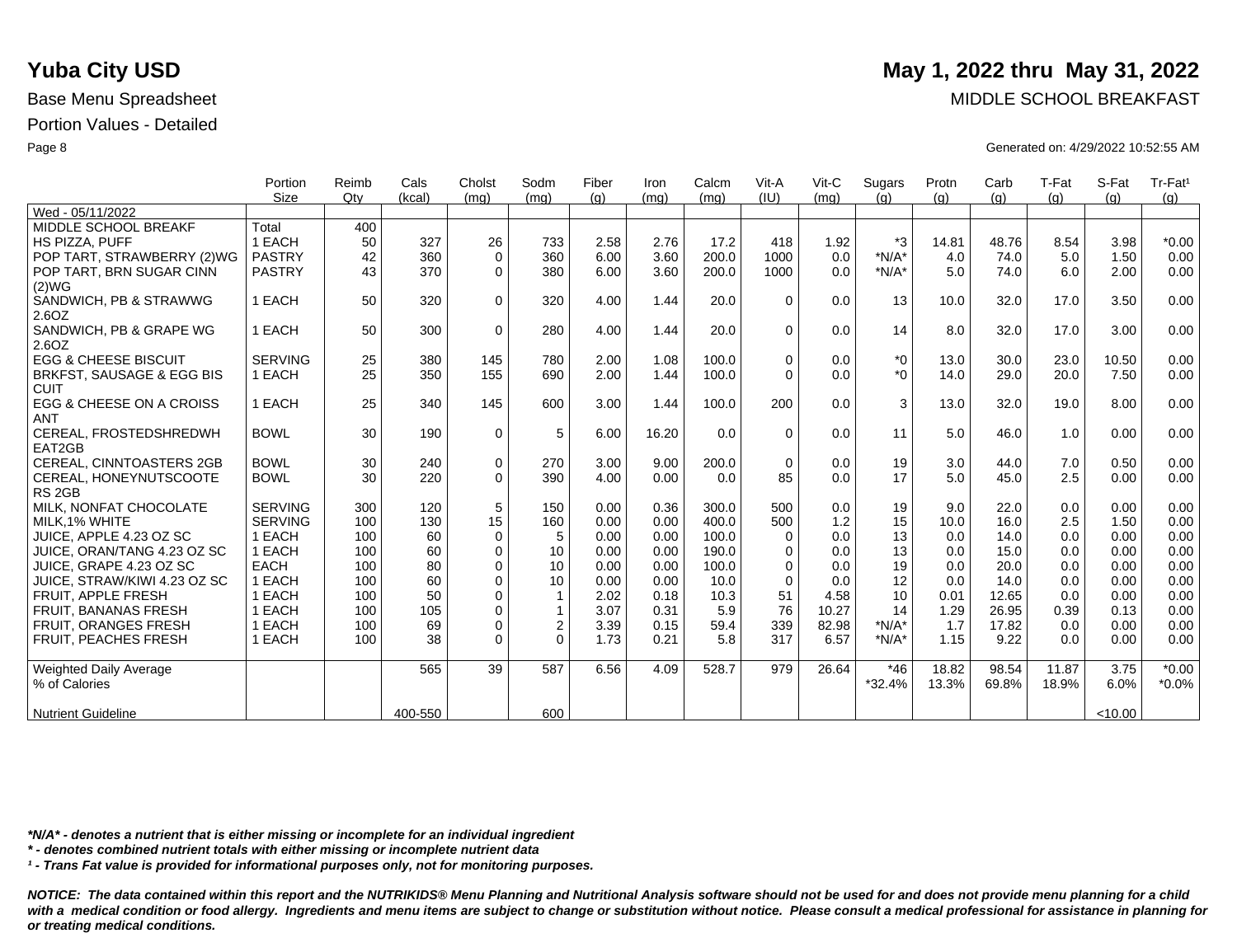|                                   | Portion        | Reimb | Cals    | Cholst      | Sodm           | Fiber | Iron  | Calcm | Vit-A       | $V$ it-C | Sugars         | Protn | Carb  | T-Fat | S-Fat   | Tr-Fat <sup>1</sup> |
|-----------------------------------|----------------|-------|---------|-------------|----------------|-------|-------|-------|-------------|----------|----------------|-------|-------|-------|---------|---------------------|
|                                   | Size           | Qtv   | (kcal)  | (mq)        | (mq)           | (q)   | (mq)  | (mq)  | (IU)        | (mq)     | (q)            | (q)   | (q)   | (q)   | (q)     | (g)                 |
| Thu - 05/12/2022                  |                |       |         |             |                |       |       |       |             |          |                |       |       |       |         |                     |
| MIDDLE SCHOOL BREAKF              | Total          | 400   |         |             |                |       |       |       |             |          |                |       |       |       |         |                     |
| PIZZA, BKFS BEEF 2.790Z WIL       | <b>SLICE</b>   | 50    | 180     | 10          | 270            | 2.00  | 1.08  | 150.0 | 300         | 3.6      | 3              | 9.0   | 17.0  | 6.0   | 2.00    | 0.00                |
| D M                               |                |       |         |             |                |       |       |       |             |          |                |       |       |       |         |                     |
| POCKET. TURKEY PIZZA 4 OZ         | 1 EACH         | 100   | 240     | 20          | 340            | 4.00  | 2.70  | 40.0  | 100         | 2.4      | $\overline{2}$ | 12.0  | 32.0  | 7.0   | 1.50    | 0.00                |
| BRKFST, BAR GLAZ BTRMLK 2<br>.5OZ | <b>BAR</b>     | 40    | 249     | 15          | 220            | 3.00  | 1.08  | 0.0   | $\Omega$    | 0.0      | $*N/A*$        | 3.0   | 43.0  | 7.0   | 1.00    | 0.00                |
| <b>BRKFST, APPLE FRUDEL</b>       | EACH           | 40    | 210     | $\mathbf 0$ | 250            | 2.00  | 1.44  | 0.0   | $\Omega$    | 0.0      | 10             | 4.0   | 36.0  | 6.0   | 1.00    | 0.00                |
| <b>BRKFST, MINI CINNIS</b>        | EACH           | 40    | 240     | 0           | 270            | 2.00  | 1.44  | 40.0  | $\Omega$    | 0.0      | 15             | 5.0   | 39.0  | 7.0   | 1.50    | 0.00                |
| BRKFST, STRAW MINI BAGELS         | 1 EACH         | 40    | 230     | 10          | 190            | 2.00  | 1.44  | 20.0  | $\Omega$    | 0.0      | 13             | 6.0   | 42.0  | 6.0   | 2.00    | 0.00                |
| CEREAL, FROSTEDSHREDWH            | <b>BOWL</b>    | 30    | 190     | $\Omega$    | 5              | 6.00  | 16.20 | 0.0   | $\Omega$    | 0.0      | 11             | 5.0   | 46.0  | 1.0   | 0.00    | 0.00                |
| EAT2GB                            |                |       |         |             |                |       |       |       |             |          |                |       |       |       |         |                     |
| <b>CEREAL, CINNTOASTERS 2GB</b>   | <b>BOWL</b>    | 30    | 240     | 0           | 270            | 3.00  | 9.00  | 200.0 | $\mathbf 0$ | 0.0      | 19             | 3.0   | 44.0  | 7.0   | 0.50    | 0.00                |
| CEREAL, HONEYNUTSCOOTE            | <b>BOWL</b>    | 30    | 220     | $\Omega$    | 390            | 4.00  | 0.00  | 0.0   | 85          | 0.0      | 17             | 5.0   | 45.0  | 2.5   | 0.00    | 0.00                |
| RS <sub>2GB</sub>                 |                |       |         |             |                |       |       |       |             |          |                |       |       |       |         |                     |
| MILK, NONFAT CHOCOLATE            | <b>SERVING</b> | 300   | 120     | 5           | 150            | 0.00  | 0.36  | 300.0 | 500         | 0.0      | 19             | 9.0   | 22.0  | 0.0   | 0.00    | 0.00                |
| MILK.1% WHITE                     | <b>SERVING</b> | 100   | 130     | 15          | 160            | 0.00  | 0.00  | 400.0 | 500         | 1.2      | 15             | 10.0  | 16.0  | 2.5   | 1.50    | 0.00                |
| JUICE. APPLE 4.23 OZ SC           | 1 EACH         | 100   | 60      | $\mathbf 0$ | 5              | 0.00  | 0.00  | 100.0 | $\Omega$    | 0.0      | 13             | 0.0   | 14.0  | 0.0   | 0.00    | 0.00                |
| JUICE, ORAN/TANG 4.23 OZ SC       | 1 EACH         | 100   | 60      | $\mathbf 0$ | 10             | 0.00  | 0.00  | 190.0 | $\Omega$    | 0.0      | 13             | 0.0   | 15.0  | 0.0   | 0.00    | 0.00                |
| JUICE. GRAPE 4.23 OZ SC           | <b>EACH</b>    | 100   | 80      | $\mathbf 0$ | 10             | 0.00  | 0.00  | 100.0 | $\Omega$    | 0.0      | 19             | 0.0   | 20.0  | 0.0   | 0.00    | 0.00                |
| JUICE, STRAW/KIWI 4.23 OZ SC      | 1 EACH         | 100   | 60      | $\mathbf 0$ | 10             | 0.00  | 0.00  | 10.0  | $\Omega$    | 0.0      | 12             | 0.0   | 14.0  | 0.0   | 0.00    | 0.00                |
| <b>FRUIT, APPLE FRESH</b>         | 1 EACH         | 100   | 50      | $\mathbf 0$ |                | 2.02  | 0.18  | 10.3  | 51          | 4.58     | 10             | 0.01  | 12.65 | 0.0   | 0.00    | 0.00                |
| <b>FRUIT, BANANAS FRESH</b>       | EACH           | 100   | 105     | $\mathbf 0$ | 1              | 3.07  | 0.31  | 5.9   | 76          | 10.27    | 14             | 1.29  | 26.95 | 0.39  | 0.13    | 0.00                |
| <b>FRUIT, ORANGES FRESH</b>       | 1 EACH         | 100   | 69      | $\mathbf 0$ | $\overline{2}$ | 3.39  | 0.15  | 59.4  | 339         | 82.98    | $*N/A*$        | 1.7   | 17.82 | 0.0   | 0.00    | 0.00                |
| <b>FRUIT, PEACHES FRESH</b>       | 1 EACH         | 100   | 38      | $\Omega$    | $\Omega$       | 1.73  | 0.21  | 5.8   | 317         | 6.57     | $*N/A*$        | 1.15  | 9.22  | 0.0   | 0.00    | 0.00                |
| <b>Weighted Daily Average</b>     |                |       | 477     | 16          | 424            | 5.68  | 3.72  | 495.1 | 765         | 27.45    | *46            | 17.19 | 89.16 | 6.61  | 1.62    | 0.00                |
| % of Calories                     |                |       |         |             |                |       |       |       |             |          | *38.9%         | 14.4% | 74.7% | 12.5% | 3.1%    | 0.0%                |
| <b>Nutrient Guideline</b>         |                |       | 400-550 |             | 600            |       |       |       |             |          |                |       |       |       | < 10.00 |                     |

*\*N/A\* - denotes a nutrient that is either missing or incomplete for an individual ingredient*

*\* - denotes combined nutrient totals with either missing or incomplete nutrient data*

*¹ - Trans Fat value is provided for informational purposes only, not for monitoring purposes.*

*NOTICE: The data contained within this report and the NUTRIKIDS® Menu Planning and Nutritional Analysis software should not be used for and does not provide menu planning for a child*  with a medical condition or food allergy. Ingredients and menu items are subject to change or substitution without notice. Please consult a medical professional for assistance in planning for *or treating medical conditions.*

### **Yuba City USD** May 1, 2022 thru May 31, 2022

Base Menu Spreadsheet **MIDDLE SCHOOL BREAKFAST** 

Page 9 Generated on: 4/29/2022 10:52:55 AM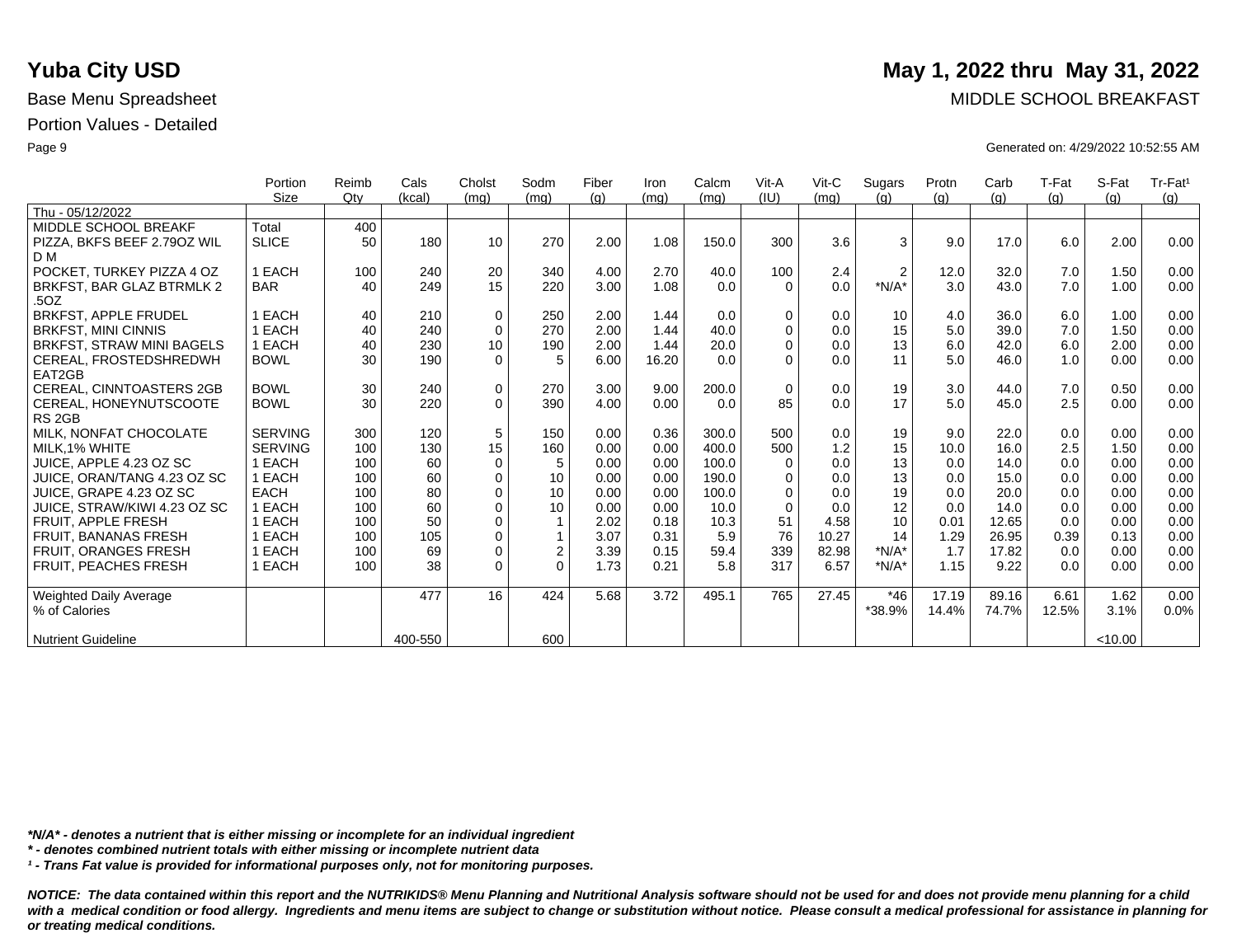|                               | Portion        | Reimb | Cals    | Cholst      | Sodm           | Fiber | Iron  | Calcm | Vit-A    | Vit-C | Sugars         | Protn | Carb   | T-Fat | S-Fat   | Tr-Fat <sup>1</sup> |
|-------------------------------|----------------|-------|---------|-------------|----------------|-------|-------|-------|----------|-------|----------------|-------|--------|-------|---------|---------------------|
|                               | <b>Size</b>    | Qtv   | (kcal)  | (mq)        | (mq)           | (q)   | (mq)  | (mq)  | (IU)     | (mq)  | (a)            | (q)   | (g)    | (q)   | (q)     | (g)                 |
| Fri - 05/13/2022              |                |       |         |             |                |       |       |       |          |       |                |       |        |       |         |                     |
| MIDDLE SCHOOL BREAKF          | Total          | 400   |         |             |                |       |       |       |          |       |                |       |        |       |         |                     |
| <b>HS-BREAKFAST BURRITO</b>   | 1 EACH         | 100   | 355     | 148         | 671            | 6.00  | 3.24  | 10.0  | 251      | 1.2   | $\Omega$       | 19.03 | 30.5   | 17.51 | 7.25    | 0.00                |
| POP TART, STRAWBERRY (2)WG    | <b>PASTRY</b>  | 50    | 360     | $\mathbf 0$ | 360            | 6.00  | 3.60  | 200.0 | 1000     | 0.0   | $*N/A*$        | 4.0   | 74.0   | 5.0   | 1.50    | 0.00                |
| POP TART, BRN SUGAR CINN      | <b>PASTRY</b>  | 50    | 370     | $\Omega$    | 380            | 6.00  | 3.60  | 200.0 | 1000     | 0.0   | $*N/A*$        | 5.0   | 74.0   | 6.0   | 2.00    | 0.00                |
| (2)WG                         |                |       |         |             |                |       |       |       |          |       |                |       |        |       |         |                     |
| BREAD, BAGEL PLAIN W/CRM      | <b>BAGEL</b>   | 40    | 291     | 15          | 492            | 7.00  | 1.80  | 140.5 | $\Omega$ | 0.0   | $\overline{7}$ | 13.02 | 47.03  | 6.06  | 3.54    | 0.00                |
| <b>CH</b>                     |                |       |         |             |                |       |       |       |          |       |                |       |        |       |         |                     |
| BRKFST, CINN ROLL 2.3 OZ      | <b>ROLL</b>    | 100   | 229     | $\,$ 5 $\,$ | 201            | 1.00  | 8.01  | 5.2   | 3        | 0.03  | $*17$          | 5.08  | 44.7   | 3.58  | 1.05    | $*0.00$             |
| CEREAL, FROSTEDSHREDWH        | <b>BOWL</b>    | 20    | 190     | $\mathbf 0$ | 5              | 6.00  | 16.20 | 0.0   | $\Omega$ | 0.0   | 11             | 5.0   | 46.0   | 1.0   | 0.00    | 0.00                |
| EAT2GB                        |                |       |         |             |                |       |       |       |          |       |                |       |        |       |         |                     |
| CEREAL, CINNTOASTERS 2GB      | <b>BOWL</b>    | 20    | 240     | $\pmb{0}$   | 270            | 3.00  | 9.00  | 200.0 | $\Omega$ | 0.0   | 19             | 3.0   | 44.0   | 7.0   | 0.50    | 0.00                |
| CEREAL, HONEYNUTSCOOTE        | <b>BOWL</b>    | 20    | 220     | $\Omega$    | 390            | 4.00  | 0.00  | 0.0   | 85       | 0.0   | 17             | 5.0   | 45.0   | 2.5   | 0.00    | 0.00                |
| RS <sub>2GB</sub>             |                |       |         |             |                |       |       |       |          |       |                |       |        |       |         |                     |
| MILK, NONFAT CHOCOLATE        | <b>SERVING</b> | 300   | 120     | 5           | 150            | 0.00  | 0.36  | 300.0 | 500      | 0.0   | 19             | 9.0   | 22.0   | 0.0   | 0.00    | 0.00                |
| MILK.1% WHITE                 | <b>SERVING</b> | 100   | 130     | 15          | 160            | 0.00  | 0.00  | 400.0 | 500      | 1.2   | 15             | 10.0  | 16.0   | 2.5   | 1.50    | 0.00                |
| JUICE, APPLE 4.23 OZ SC       | 1 EACH         | 100   | 60      | $\mathbf 0$ | 5              | 0.00  | 0.00  | 100.0 | $\Omega$ | 0.0   | 13             | 0.0   | 14.0   | 0.0   | 0.00    | 0.00                |
| JUICE, ORAN/TANG 4.23 OZ SC   | 1 EACH         | 100   | 60      | $\mathbf 0$ | 10             | 0.00  | 0.00  | 190.0 | 0        | 0.0   | 13             | 0.0   | 15.0   | 0.0   | 0.00    | 0.00                |
| JUICE, GRAPE 4.23 OZ SC       | <b>EACH</b>    | 100   | 80      | $\mathbf 0$ | 10             | 0.00  | 0.00  | 100.0 | $\Omega$ | 0.0   | 19             | 0.0   | 20.0   | 0.0   | 0.00    | 0.00                |
| JUICE. STRAW/KIWI 4.23 OZ SC  | 1 EACH         | 100   | 60      | $\mathbf 0$ | 10             | 0.00  | 0.00  | 10.0  | $\Omega$ | 0.0   | 12             | 0.0   | 14.0   | 0.0   | 0.00    | 0.00                |
| <b>FRUIT, APPLE FRESH</b>     | 1 EACH         | 100   | 50      | $\Omega$    |                | 2.02  | 0.18  | 10.3  | 51       | 4.58  | 10             | 0.01  | 12.65  | 0.0   | 0.00    | 0.00                |
| <b>FRUIT. BANANAS FRESH</b>   | 1 EACH         | 100   | 105     | $\mathbf 0$ | $\mathbf{1}$   | 3.07  | 0.31  | 5.9   | 76       | 10.27 | 14             | 1.29  | 26.95  | 0.39  | 0.13    | 0.00                |
| <b>FRUIT, ORANGES FRESH</b>   | 1 EACH         | 100   | 69      | $\mathbf 0$ | $\overline{2}$ | 3.39  | 0.15  | 59.4  | 339      | 82.98 | $*N/A*$        | 1.7   | 17.82  | 0.0   | 0.00    | 0.00                |
| FRUIT, PEACHES FRESH          | 1 EACH         | 100   | 38      | $\mathbf 0$ | $\Omega$       | 1.73  | 0.21  | 5.8   | 317      | 6.57  | $*N/A*$        | 1.15  | 9.22   | 0.0   | 0.00    | 0.00                |
|                               |                |       |         |             |                |       |       |       |          |       |                |       |        |       |         |                     |
| <b>Weighted Daily Average</b> |                |       | 552     | 47          | 555            | 7.15  | 5.63  | 523.2 | 1014     | 26.71 | $*46$          | 19.39 | 101.66 | 8.50  | 3.30    | $*0.00$             |
| % of Calories                 |                |       |         |             |                |       |       |       |          |       | $*33.1%$       | 14.1% | 73.7%  | 13.9% | 5.4%    | $*0.0\%$            |
|                               |                |       |         |             |                |       |       |       |          |       |                |       |        |       |         |                     |
| <b>Nutrient Guideline</b>     |                |       | 400-550 |             | 600            |       |       |       |          |       |                |       |        |       | < 10.00 |                     |

*\*N/A\* - denotes a nutrient that is either missing or incomplete for an individual ingredient*

*\* - denotes combined nutrient totals with either missing or incomplete nutrient data*

*¹ - Trans Fat value is provided for informational purposes only, not for monitoring purposes.*

*NOTICE: The data contained within this report and the NUTRIKIDS® Menu Planning and Nutritional Analysis software should not be used for and does not provide menu planning for a child*  with a medical condition or food allergy. Ingredients and menu items are subject to change or substitution without notice. Please consult a medical professional for assistance in planning for *or treating medical conditions.*

### **Yuba City USD** May 1, 2022 thru May 31, 2022

Base Menu Spreadsheet **MIDDLE SCHOOL BREAKFAST** 

Page 10 Generated on: 4/29/2022 10:52:55 AM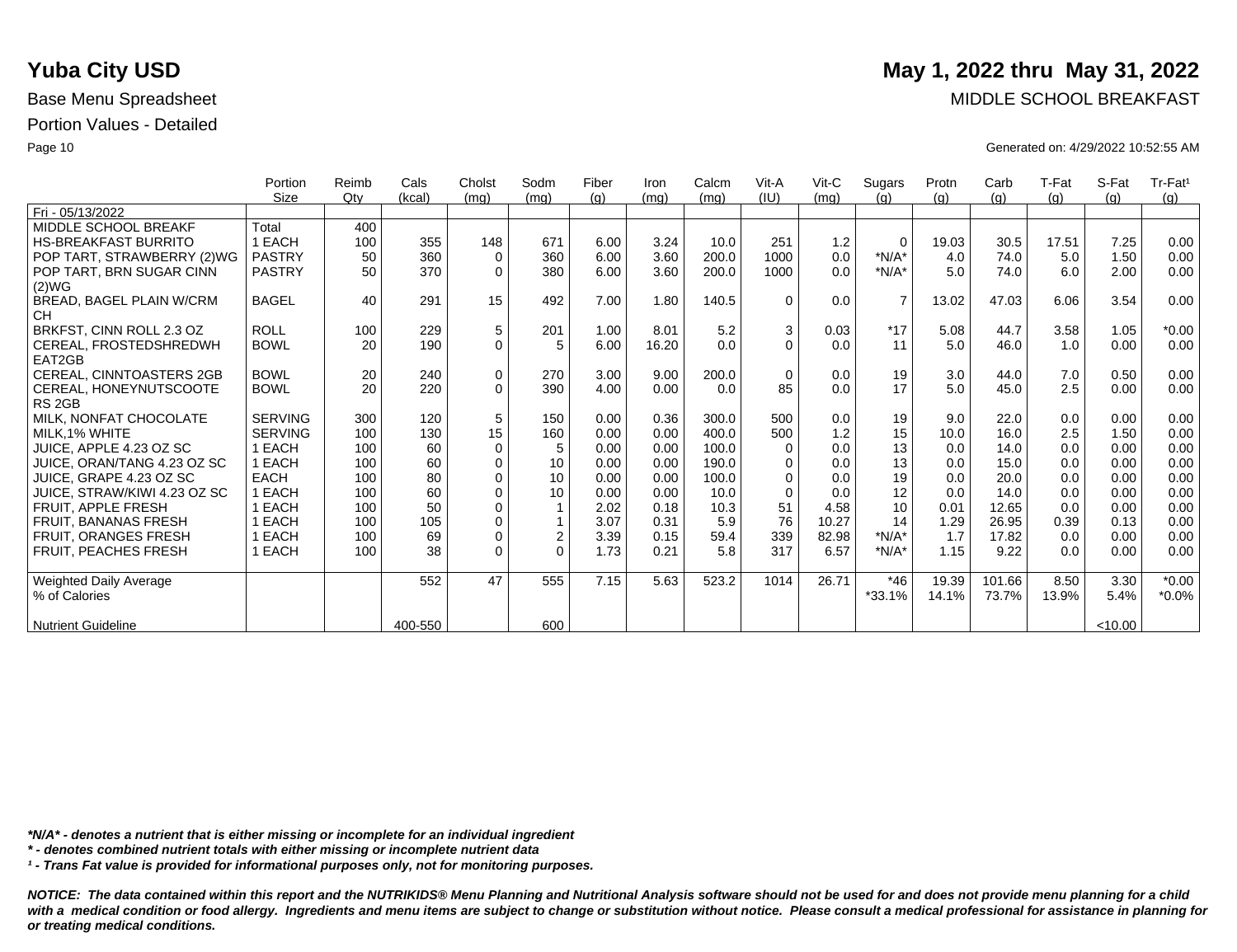|                               | Portion        | Reimb | Cals    | Cholst      | Sodm           | Fiber | Iron  | Calcm | Vit-A       | Vit-C | Sugars      | Protn | Carb  | T-Fat | S-Fat   | Tr-Fat <sup>1</sup> |
|-------------------------------|----------------|-------|---------|-------------|----------------|-------|-------|-------|-------------|-------|-------------|-------|-------|-------|---------|---------------------|
|                               | Size           | Qtv   | (kcal)  | (mq)        | (mq)           | (g)   | (mq)  | (mg)  | (IU)        | (mq)  | (g)         | (q)   | (q)   | (q)   | (q)     | (g)                 |
| Mon - 05/16/2022              |                |       |         |             |                |       |       |       |             |       |             |       |       |       |         |                     |
| MIDDLE SCHOOL BREAKF          | Total          | 400   |         |             |                |       |       |       |             |       |             |       |       |       |         |                     |
| BRKFST, FR TST WG 2G          | <b>SERVING</b> | 100   | 240     | $\mathbf 0$ | 260            | 2.00  | 0.72  | 40.0  | $\Omega$    | 0.0   | 12          | 6.0   | 38.0  | 7.0   | 1.00    | 0.00                |
|                               | 2 EA           |       |         |             |                |       |       |       |             |       |             |       |       |       |         |                     |
| SYRUP, PANCAKE                | FL OZ          | 100   | 100     | $\mathbf 0$ | 45             | 0.00  | 0.00  | 0.0   | $\Omega$    | 0.0   | 13          | 0.0   | 26.0  | 0.0   | 0.00    | 0.00                |
| HS PIZZA, PUFF                | 1 EACH         | 100   | 327     | 26          | 733            | 2.58  | 2.76  | 17.2  | 418         | 1.92  | *3          | 14.81 | 48.76 | 8.54  | 3.98    | $*0.00$             |
| <b>HS-BREAKFAST BURRITO</b>   | 1 EACH         | 100   | 355     | 148         | 671            | 6.00  | 3.24  | 10.0  | 251         | 1.2   | $\mathbf 0$ | 19.03 | 30.5  | 17.51 | 7.25    | 0.00                |
| <b>BRKFST, APPLE FRUDEL</b>   | 1 EACH         | 20    | 210     | $\mathbf 0$ | 250            | 2.00  | 1.44  | 0.0   | $\Omega$    | 0.0   | 10          | 4.0   | 36.0  | 6.0   | 1.00    | 0.00                |
| <b>BRKFST, MINI CINNIS</b>    | 1 EACH         | 15    | 240     | 0           | 270            | 2.00  | 1.44  | 40.0  | $\Omega$    | 0.0   | 15          | 5.0   | 39.0  | 7.0   | 1.50    | 0.00                |
| BRKFST, STRAW MINI BAGELS     | 1 EACH         | 15    | 230     | 10          | 190            | 2.00  | 1.44  | 20.0  | 0           | 0.0   | 13          | 6.0   | 42.0  | 6.0   | 2.00    | 0.00                |
| CEREAL, FROSTEDSHREDWH        | <b>BOWL</b>    | 15    | 190     | $\mathbf 0$ | 5              | 6.00  | 16.20 | 0.0   | $\Omega$    | 0.0   | 11          | 5.0   | 46.0  | 1.0   | 0.00    | 0.00                |
| EAT2GB                        |                |       |         |             |                |       |       |       |             |       |             |       |       |       |         |                     |
| CEREAL, CINNTOASTERS 2GB      | <b>BOWL</b>    | 20    | 240     | $\pmb{0}$   | 270            | 3.00  | 9.00  | 200.0 | $\mathbf 0$ | 0.0   | 19          | 3.0   | 44.0  | 7.0   | 0.50    | 0.00                |
| CEREAL, HONEYNUTSCOOTE        | <b>BOWL</b>    | 15    | 220     | $\Omega$    | 390            | 4.00  | 0.00  | 0.0   | 85          | 0.0   | 17          | 5.0   | 45.0  | 2.5   | 0.00    | 0.00                |
| RS <sub>2GB</sub>             |                |       |         |             |                |       |       |       |             |       |             |       |       |       |         |                     |
| MILK, NONFAT CHOCOLATE        | <b>SERVING</b> | 300   | 120     | 5           | 150            | 0.00  | 0.36  | 300.0 | 500         | 0.0   | 19          | 9.0   | 22.0  | 0.0   | 0.00    | 0.00                |
| MILK.1% WHITE                 | <b>SERVING</b> | 100   | 130     | 15          | 160            | 0.00  | 0.00  | 400.0 | 500         | 1.2   | 15          | 10.0  | 16.0  | 2.5   | 1.50    | 0.00                |
| JUICE. APPLE 4.23 OZ SC       | 1 EACH         | 100   | 60      | 0           | 5              | 0.00  | 0.00  | 100.0 | $\Omega$    | 0.0   | 13          | 0.0   | 14.0  | 0.0   | 0.00    | 0.00                |
| JUICE, ORAN/TANG 4.23 OZ SC   | 1 EACH         | 100   | 60      | $\mathbf 0$ | 10             | 0.00  | 0.00  | 190.0 | 0           | 0.0   | 13          | 0.0   | 15.0  | 0.0   | 0.00    | 0.00                |
| JUICE. GRAPE 4.23 OZ SC       | <b>EACH</b>    | 100   | 80      | $\mathbf 0$ | 10             | 0.00  | 0.00  | 100.0 | $\Omega$    | 0.0   | 19          | 0.0   | 20.0  | 0.0   | 0.00    | 0.00                |
| JUICE, STRAW/KIWI 4.23 OZ SC  | 1 EACH         | 100   | 60      | $\mathbf 0$ | 10             | 0.00  | 0.00  | 10.0  | $\Omega$    | 0.0   | 12          | 0.0   | 14.0  | 0.0   | 0.00    | 0.00                |
| <b>FRUIT, APPLE FRESH</b>     | 1 EACH         | 100   | 50      | $\mathbf 0$ |                | 2.02  | 0.18  | 10.3  | 51          | 4.58  | 10          | 0.01  | 12.65 | 0.0   | 0.00    | 0.00                |
| <b>FRUIT, BANANAS FRESH</b>   | 1 EACH         | 100   | 105     | $\mathbf 0$ |                | 3.07  | 0.31  | 5.9   | 76          | 10.27 | 14          | 1.29  | 26.95 | 0.39  | 0.13    | 0.00                |
| <b>FRUIT, ORANGES FRESH</b>   | 1 EACH         | 100   | 69      | $\mathbf 0$ | $\overline{2}$ | 3.39  | 0.15  | 59.4  | 339         | 82.98 | $*N/A*$     | 1.7   | 17.82 | 0.0   | 0.00    | 0.00                |
| <b>FRUIT. PEACHES FRESH</b>   | 1 EACH         | 100   | 38      | $\Omega$    | $\Omega$       | 1.73  | 0.21  | 5.8   | 317         | 6.57  | $*N/A*$     | 1.15  | 9.22  | 0.0   | 0.00    | 0.00                |
|                               |                |       |         |             |                |       |       |       |             |       |             |       |       |       |         |                     |
| <b>Weighted Daily Average</b> |                |       | 564     | 51          | 647            | 5.97  | 3.40  | 474.4 | 866         | 27.18 | *49         | 21.38 | 99.18 | 10.25 | 3.67    | $*0.00$             |
| % of Calories                 |                |       |         |             |                |       |       |       |             |       | $*34.6%$    | 15.2% | 70.3% | 16.4% | 5.9%    | $*0.0\%$            |
|                               |                |       |         |             |                |       |       |       |             |       |             |       |       |       |         |                     |
| <b>Nutrient Guideline</b>     |                |       | 400-550 |             | 600            |       |       |       |             |       |             |       |       |       | < 10.00 |                     |

*\*N/A\* - denotes a nutrient that is either missing or incomplete for an individual ingredient*

*\* - denotes combined nutrient totals with either missing or incomplete nutrient data*

*¹ - Trans Fat value is provided for informational purposes only, not for monitoring purposes.*

*NOTICE: The data contained within this report and the NUTRIKIDS® Menu Planning and Nutritional Analysis software should not be used for and does not provide menu planning for a child*  with a medical condition or food allergy. Ingredients and menu items are subject to change or substitution without notice. Please consult a medical professional for assistance in planning for *or treating medical conditions.*

### **Yuba City USD** May 1, 2022 thru May 31, 2022

Base Menu Spreadsheet **MIDDLE SCHOOL BREAKFAST** 

Page 11 Generated on: 4/29/2022 10:52:55 AM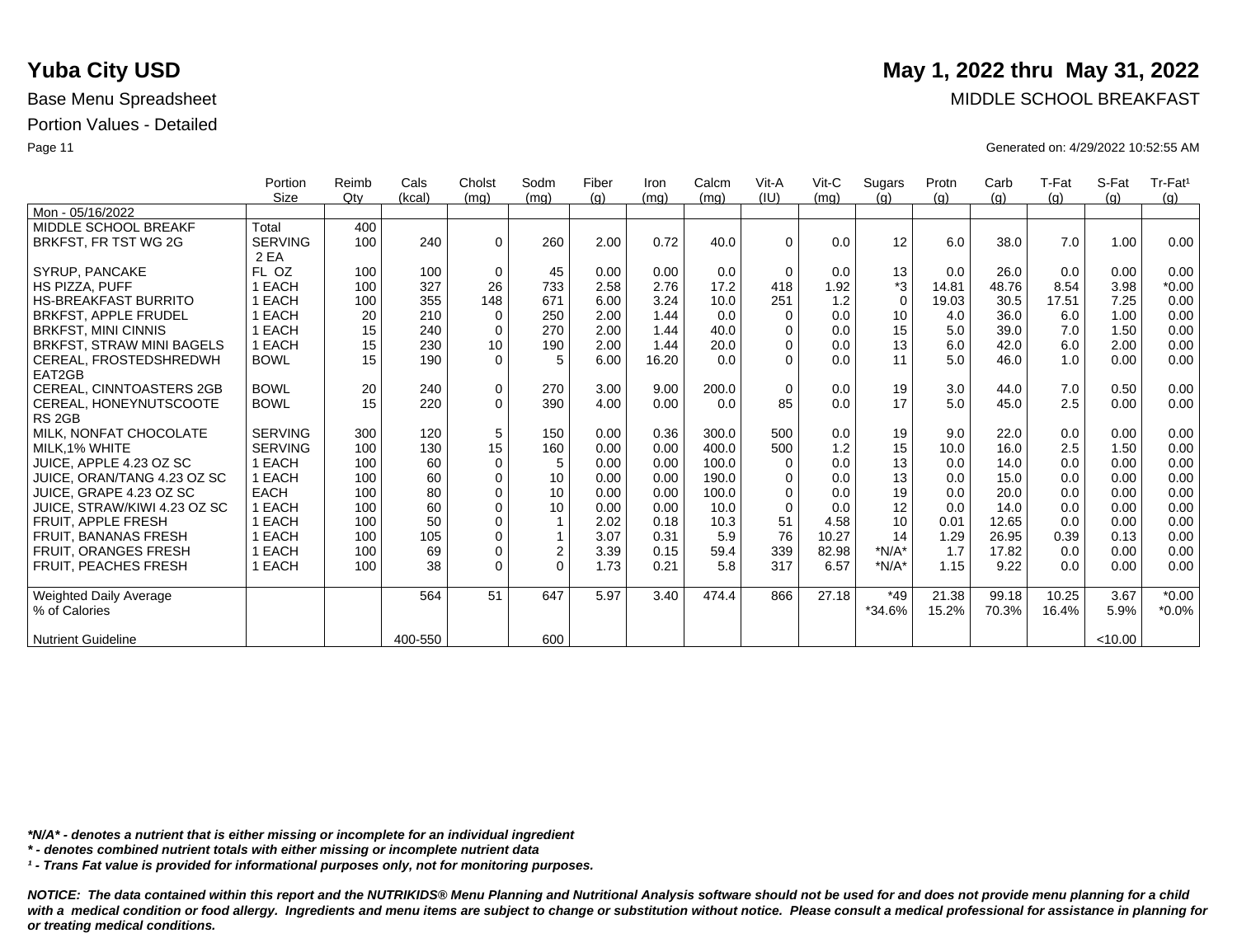|                                            | Portion        | Reimb | Cals    | Cholst      | Sodm           | Fiber | Iron  | Calcm | Vit-A    | $V$ it-C | Sugars      | Protn | Carb  | T-Fat | S-Fat  | Tr-Fat <sup>1</sup> |
|--------------------------------------------|----------------|-------|---------|-------------|----------------|-------|-------|-------|----------|----------|-------------|-------|-------|-------|--------|---------------------|
|                                            | Size           | Qtv   | (kcal)  | (mq)        | (mq)           | (q)   | (mq)  | (mq)  | (IU)     | (mq)     | (q)         | (q)   | (q)   | (g)   | (q)    | (q)                 |
| Tue - 05/17/2022                           |                |       |         |             |                |       |       |       |          |          |             |       |       |       |        |                     |
| MIDDLE SCHOOL BREAKF                       | Total          | 400   |         |             |                |       |       |       |          |          |             |       |       |       |        |                     |
| <b>HS-BREAKFAST BURRITO</b>                | 1 EACH         | 100   | 355     | 148         | 671            | 6.00  | 3.24  | 10.0  | 251      | 1.2      | $\mathbf 0$ | 19.03 | 30.5  | 17.51 | 7.25   | 0.00                |
| YOGURT PARFAIT, STRAWBE                    | <b>SERVING</b> | 75    | 310     | 3           | 177            | 3.66  | 2.14  | 133.3 | 810      | 52.4     | $*11$       | 5.06  | 51.17 | 10.8  | 7.31   | 0.00                |
| <b>RRY BWG</b>                             |                |       |         |             |                |       |       |       |          |          |             |       |       |       |        |                     |
| YOGURT PARFAIT, BLUEBERRI<br><b>ES BWG</b> | <b>SERVING</b> | 50    | 324     | 3           | 177            | 4.00  | 1.80  | 120.0 | 800      | 3.6      | $*14$       | 4.5   | 53.8  | 11.55 | 7.30   | 0.00                |
| PIZZA, BKFS BEEF 2.790Z WIL<br>D M         | <b>SLICE</b>   | 50    | 180     | 10          | 270            | 2.00  | 1.08  | 150.0 | 300      | 3.6      | 3           | 9.0   | 17.0  | 6.0   | 2.00   | 0.00                |
| BRKFST, BAR GLAZ BTRMLK 2                  | <b>BAR</b>     | 50    | 249     | 15          | 220            | 3.00  | 1.08  | 0.0   | $\Omega$ | 0.0      | $*N/A*$     | 3.0   | 43.0  | 7.0   | 1.00   | 0.00                |
| .5OZ                                       |                |       |         |             |                |       |       |       |          |          |             |       |       |       |        |                     |
| CEREAL, FROSTEDSHREDWH                     | <b>BOWL</b>    | 20    | 190     | $\mathbf 0$ | 5              | 6.00  | 16.20 | 0.0   | $\Omega$ | 0.0      | 11          | 5.0   | 46.0  | 1.0   | 0.00   | 0.00                |
| EAT2GB                                     |                |       |         |             |                |       |       |       |          |          |             |       |       |       |        |                     |
| <b>CEREAL, CINNTOASTERS 2GB</b>            | <b>BOWL</b>    | 35    | 240     | $\mathbf 0$ | 270            | 3.00  | 9.00  | 200.0 | $\Omega$ | 0.0      | 19          | 3.0   | 44.0  | 7.0   | 0.50   | 0.00                |
| CEREAL, HONEYNUTSCOOTE                     | <b>BOWL</b>    | 20    | 220     | $\Omega$    | 390            | 4.00  | 0.00  | 0.0   | 85       | 0.0      | 17          | 5.0   | 45.0  | 2.5   | 0.00   | 0.00                |
| RS <sub>2GB</sub>                          |                |       |         |             |                |       |       |       |          |          |             |       |       |       |        |                     |
| MILK, NONFAT CHOCOLATE                     | <b>SERVING</b> | 300   | 120     | 5           | 150            | 0.00  | 0.36  | 300.0 | 500      | 0.0      | 19          | 9.0   | 22.0  | 0.0   | 0.00   | 0.00                |
| MILK.1% WHITE                              | <b>SERVING</b> | 100   | 130     | 15          | 160            | 0.00  | 0.00  | 400.0 | 500      | 1.2      | 15          | 10.0  | 16.0  | 2.5   | 1.50   | 0.00                |
| JUICE, APPLE 4.23 OZ SC                    | 1 EACH         | 100   | 60      | $\mathbf 0$ | 5              | 0.00  | 0.00  | 100.0 | $\Omega$ | 0.0      | 13          | 0.0   | 14.0  | 0.0   | 0.00   | 0.00                |
| JUICE, ORAN/TANG 4.23 OZ SC                | 1 EACH         | 100   | 60      | $\mathbf 0$ | 10             | 0.00  | 0.00  | 190.0 | $\Omega$ | 0.0      | 13          | 0.0   | 15.0  | 0.0   | 0.00   | 0.00                |
| JUICE, GRAPE 4.23 OZ SC                    | <b>EACH</b>    | 100   | 80      | $\mathbf 0$ | 10             | 0.00  | 0.00  | 100.0 | $\Omega$ | 0.0      | 19          | 0.0   | 20.0  | 0.0   | 0.00   | 0.00                |
| JUICE, STRAW/KIWI 4.23 OZ SC               | 1 EACH         | 100   | 60      | $\mathbf 0$ | 10             | 0.00  | 0.00  | 10.0  | $\Omega$ | 0.0      | 12          | 0.0   | 14.0  | 0.0   | 0.00   | 0.00                |
| <b>FRUIT, APPLE FRESH</b>                  | 1 EACH         | 100   | 50      | $\mathbf 0$ | $\mathbf{1}$   | 2.02  | 0.18  | 10.3  | 51       | 4.58     | 10          | 0.01  | 12.65 | 0.0   | 0.00   | 0.00                |
| <b>FRUIT, BANANAS FRESH</b>                | 1 EACH         | 100   | 105     | $\mathbf 0$ | 1              | 3.07  | 0.31  | 5.9   | 76       | 10.27    | 14          | 1.29  | 26.95 | 0.39  | 0.13   | 0.00                |
| FRUIT, ORANGES FRESH                       | 1 EACH         | 100   | 69      | $\mathbf 0$ | $\overline{c}$ | 3.39  | 0.15  | 59.4  | 339      | 82.98    | $*N/A*$     | 1.7   | 17.82 | 0.0   | 0.00   | 0.00                |
| <b>FRUIT, PEACHES FRESH</b>                | 1 EACH         | 100   | 38      | $\Omega$    | $\Omega$       | 1.73  | 0.21  | 5.8   | 317      | 6.57     | $*N/A*$     | 1.15  | 9.22  | 0.0   | 0.00   | 0.00                |
| <b>Weighted Daily Average</b>              |                |       | 536     | 48          | 490            | 6.63  | 3.79  | 524.1 | 1052     | 37.42    | $*46$       | 18.82 | 92.76 | 10.98 | 4.92   | 0.00                |
| % of Calories                              |                |       |         |             |                |       |       |       |          |          | $*34.0\%$   | 14.1% | 69.3% | 18.5% | 8.3%   | 0.0%                |
| <b>Nutrient Guideline</b>                  |                |       | 400-550 |             | 600            |       |       |       |          |          |             |       |       |       | <10.00 |                     |

*\*N/A\* - denotes a nutrient that is either missing or incomplete for an individual ingredient*

*\* - denotes combined nutrient totals with either missing or incomplete nutrient data*

*¹ - Trans Fat value is provided for informational purposes only, not for monitoring purposes.*

*NOTICE: The data contained within this report and the NUTRIKIDS® Menu Planning and Nutritional Analysis software should not be used for and does not provide menu planning for a child*  with a medical condition or food allergy. Ingredients and menu items are subject to change or substitution without notice. Please consult a medical professional for assistance in planning for *or treating medical conditions.*

# **Yuba City USD** May 1, 2022 thru May 31, 2022

Base Menu Spreadsheet **MIDDLE SCHOOL BREAKFAST** 

Page 12 Generated on: 4/29/2022 10:52:55 AM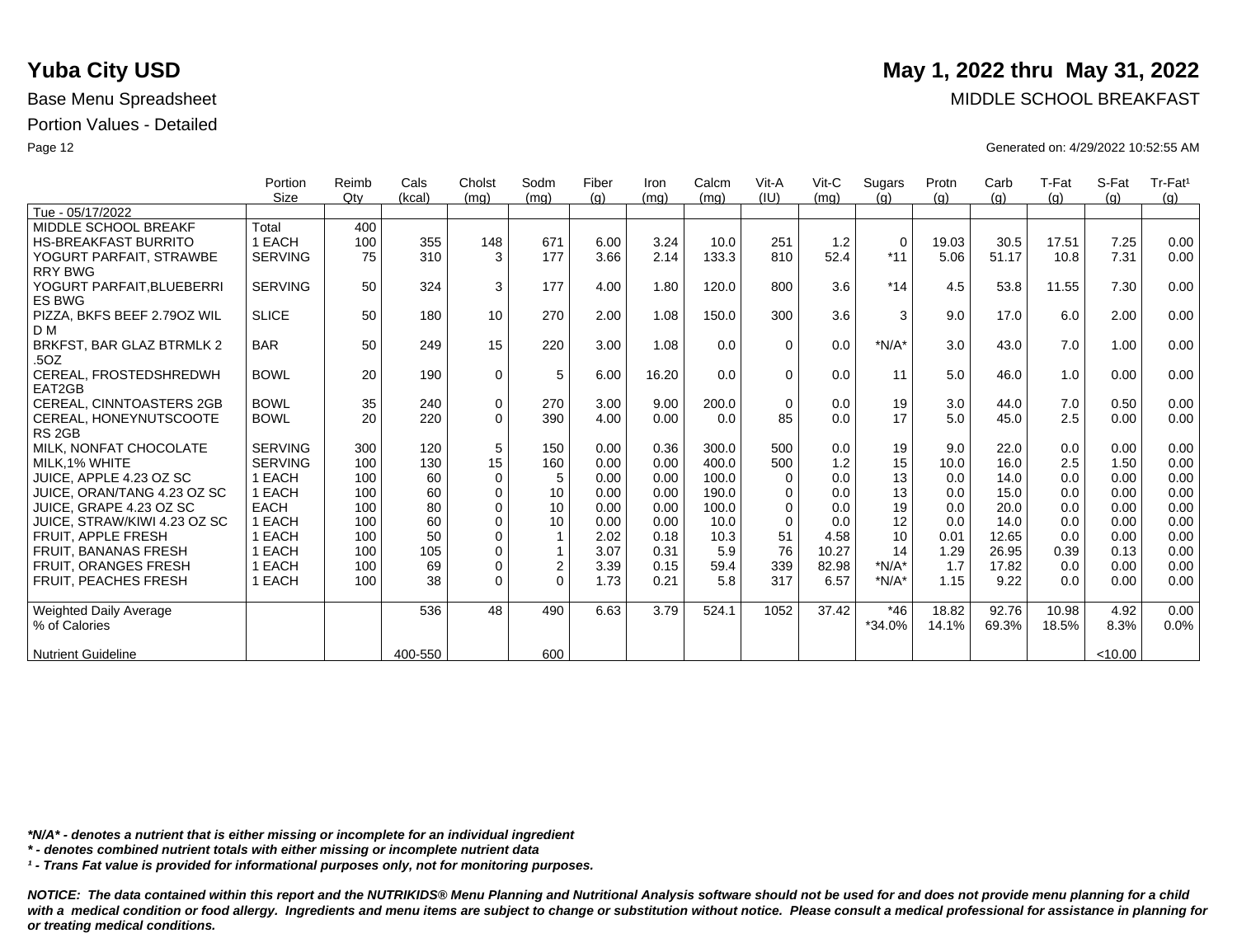|                                 | Portion        | Reimb  | Cals    | Cholst      | Sodm           | Fiber | Iron  | Calcm | Vit-A       | $V$ it-C | Sugars   | Protn | Carb  | T-Fat | S-Fat   | Tr-Fat <sup>1</sup> |
|---------------------------------|----------------|--------|---------|-------------|----------------|-------|-------|-------|-------------|----------|----------|-------|-------|-------|---------|---------------------|
|                                 | <b>Size</b>    | $Q$ ty | (kcal)  | (mq)        | (mq)           | (g)   | (mg)  | (mq)  | (IU)        | (mq)     | (g)      | (q)   | (g)   | (g)   | (g)     | (q)                 |
| Wed - 05/18/2022                |                |        |         |             |                |       |       |       |             |          |          |       |       |       |         |                     |
| MIDDLE SCHOOL BREAKF            | Total          | 400    |         |             |                |       |       |       |             |          |          |       |       |       |         |                     |
| HS PIZZA, PUFF                  | 1 EACH         | 50     | 327     | 26          | 733            | 2.58  | 2.76  | 17.2  | 418         | 1.92     | *3       | 14.81 | 48.76 | 8.54  | 3.98    | $*0.00$             |
| POP TART, STRAWBERRY (2)WG      | <b>PASTRY</b>  | 42     | 360     | $\mathbf 0$ | 360            | 6.00  | 3.60  | 200.0 | 1000        | 0.0      | $*N/A*$  | 4.0   | 74.0  | 5.0   | 1.50    | 0.00                |
| POP TART, BRN SUGAR CINN        | <b>PASTRY</b>  | 43     | 370     | $\Omega$    | 380            | 6.00  | 3.60  | 200.0 | 1000        | 0.0      | $*N/A*$  | 5.0   | 74.0  | 6.0   | 2.00    | 0.00                |
| (2)WG                           |                |        |         |             |                |       |       |       |             |          |          |       |       |       |         |                     |
| SANDWICH, PB & STRAWWG          | 1 EACH         | 50     | 320     | $\Omega$    | 320            | 4.00  | 1.44  | 20.0  | $\Omega$    | 0.0      | 13       | 10.0  | 32.0  | 17.0  | 3.50    | 0.00                |
| 2.6OZ                           |                |        |         |             |                |       |       |       |             |          |          |       |       |       |         |                     |
| SANDWICH, PB & GRAPE WG         | 1 EACH         | 50     | 300     | $\mathbf 0$ | 280            | 4.00  | 1.44  | 20.0  | $\Omega$    | 0.0      | 14       | 8.0   | 32.0  | 17.0  | 3.00    | 0.00                |
| 2.6OZ                           |                |        |         |             |                |       |       |       |             |          |          |       |       |       |         |                     |
| <b>EGG &amp; CHEESE BISCUIT</b> | <b>SERVING</b> | 25     | 380     | 145         | 780            | 2.00  | 1.08  | 100.0 | $\Omega$    | 0.0      | $*_{0}$  | 13.0  | 30.0  | 23.0  | 10.50   | 0.00                |
| BRKFST, SAUSAGE & EGG BIS       | 1 EACH         | 25     | 350     | 155         | 690            | 2.00  | 1.44  | 100.0 | $\Omega$    | 0.0      | $*_{0}$  | 14.0  | 29.0  | 20.0  | 7.50    | 0.00                |
| <b>CUIT</b>                     |                |        |         |             |                |       |       |       |             |          |          |       |       |       |         |                     |
| EGG & CHEESE ON A CROISS        | 1 EACH         | 25     | 340     | 145         | 600            | 3.00  | 1.44  | 100.0 | 200         | 0.0      | 3        | 13.0  | 32.0  | 19.0  | 8.00    | 0.00                |
| <b>ANT</b>                      |                |        |         |             |                |       |       |       |             |          |          |       |       |       |         |                     |
| CEREAL, FROSTEDSHREDWH          | <b>BOWL</b>    | 30     | 190     | 0           | 5              | 6.00  | 16.20 | 0.0   | $\Omega$    | 0.0      | 11       | 5.0   | 46.0  | 1.0   | 0.00    | 0.00                |
| EAT2GB                          |                |        |         |             |                |       |       |       |             |          |          |       |       |       |         |                     |
| CEREAL, CINNTOASTERS 2GB        | <b>BOWL</b>    | 30     | 240     | $\pmb{0}$   | 270            | 3.00  | 9.00  | 200.0 | $\mathbf 0$ | 0.0      | 19       | 3.0   | 44.0  | 7.0   | 0.50    | 0.00                |
| CEREAL, HONEYNUTSCOOTE          | <b>BOWL</b>    | 30     | 220     | $\mathbf 0$ | 390            | 4.00  | 0.00  | 0.0   | 85          | 0.0      | 17       | 5.0   | 45.0  | 2.5   | 0.00    | 0.00                |
| RS <sub>2GB</sub>               |                |        |         |             |                |       |       |       |             |          |          |       |       |       |         |                     |
| MILK, NONFAT CHOCOLATE          | <b>SERVING</b> | 300    | 120     | 5           | 150            | 0.00  | 0.36  | 300.0 | 500         | 0.0      | 19       | 9.0   | 22.0  | 0.0   | 0.00    | 0.00                |
| MILK, 1% WHITE                  | <b>SERVING</b> | 100    | 130     | 15          | 160            | 0.00  | 0.00  | 400.0 | 500         | 1.2      | 15       | 10.0  | 16.0  | 2.5   | 1.50    | 0.00                |
| JUICE, APPLE 4.23 OZ SC         | 1 EACH         | 100    | 60      | 0           | 5              | 0.00  | 0.00  | 100.0 | $\Omega$    | 0.0      | 13       | 0.0   | 14.0  | 0.0   | 0.00    | 0.00                |
| JUICE, ORAN/TANG 4.23 OZ SC     | 1 EACH         | 100    | 60      | 0           | 10             | 0.00  | 0.00  | 190.0 | $\Omega$    | 0.0      | 13       | 0.0   | 15.0  | 0.0   | 0.00    | 0.00                |
| JUICE, GRAPE 4.23 OZ SC         | <b>EACH</b>    | 100    | 80      | $\mathbf 0$ | 10             | 0.00  | 0.00  | 100.0 | $\Omega$    | 0.0      | 19       | 0.0   | 20.0  | 0.0   | 0.00    | 0.00                |
| JUICE, STRAW/KIWI 4.23 OZ SC    | 1 EACH         | 100    | 60      | $\mathbf 0$ | 10             | 0.00  | 0.00  | 10.0  | $\Omega$    | 0.0      | 12       | 0.0   | 14.0  | 0.0   | 0.00    | 0.00                |
| FRUIT, APPLE FRESH              | 1 EACH         | 100    | 50      | $\Omega$    | $\overline{1}$ | 2.02  | 0.18  | 10.3  | 51          | 4.58     | 10       | 0.01  | 12.65 | 0.0   | 0.00    | 0.00                |
| FRUIT, BANANAS FRESH            | 1 EACH         | 100    | 105     | $\Omega$    | $\mathbf{1}$   | 3.07  | 0.31  | 5.9   | 76          | 10.27    | 14       | 1.29  | 26.95 | 0.39  | 0.13    | 0.00                |
| FRUIT, ORANGES FRESH            | 1 EACH         | 100    | 69      | $\mathbf 0$ | $\overline{c}$ | 3.39  | 0.15  | 59.4  | 339         | 82.98    | $*N/A*$  | 1.7   | 17.82 | 0.0   | 0.00    | 0.00                |
| FRUIT, PEACHES FRESH            | 1 EACH         | 100    | 38      | $\mathbf 0$ | $\Omega$       | 1.73  | 0.21  | 5.8   | 317         | 6.57     | $*N/A*$  | 1.15  | 9.22  | 0.0   | 0.00    | 0.00                |
| Weighted Daily Average          |                |        | 565     | 39          | 587            | 6.56  | 4.09  | 528.7 | 979         | 26.64    | $*46$    | 18.82 | 98.54 | 11.87 | 3.75    | $*0.00$             |
| % of Calories                   |                |        |         |             |                |       |       |       |             |          | $*32.4%$ | 13.3% | 69.8% | 18.9% | 6.0%    | $*0.0\%$            |
|                                 |                |        |         |             |                |       |       |       |             |          |          |       |       |       |         |                     |
| <b>Nutrient Guideline</b>       |                |        | 400-550 |             | 600            |       |       |       |             |          |          |       |       |       | < 10.00 |                     |

*\*N/A\* - denotes a nutrient that is either missing or incomplete for an individual ingredient*

*\* - denotes combined nutrient totals with either missing or incomplete nutrient data*

*¹ - Trans Fat value is provided for informational purposes only, not for monitoring purposes.*

*NOTICE: The data contained within this report and the NUTRIKIDS® Menu Planning and Nutritional Analysis software should not be used for and does not provide menu planning for a child*  with a medical condition or food allergy. Ingredients and menu items are subject to change or substitution without notice. Please consult a medical professional for assistance in planning for *or treating medical conditions.*

# **Yuba City USD** May 1, 2022 thru May 31, 2022

Base Menu Spreadsheet **MIDDLE SCHOOL BREAKFAST** 

Page 13 Generated on: 4/29/2022 10:52:55 AM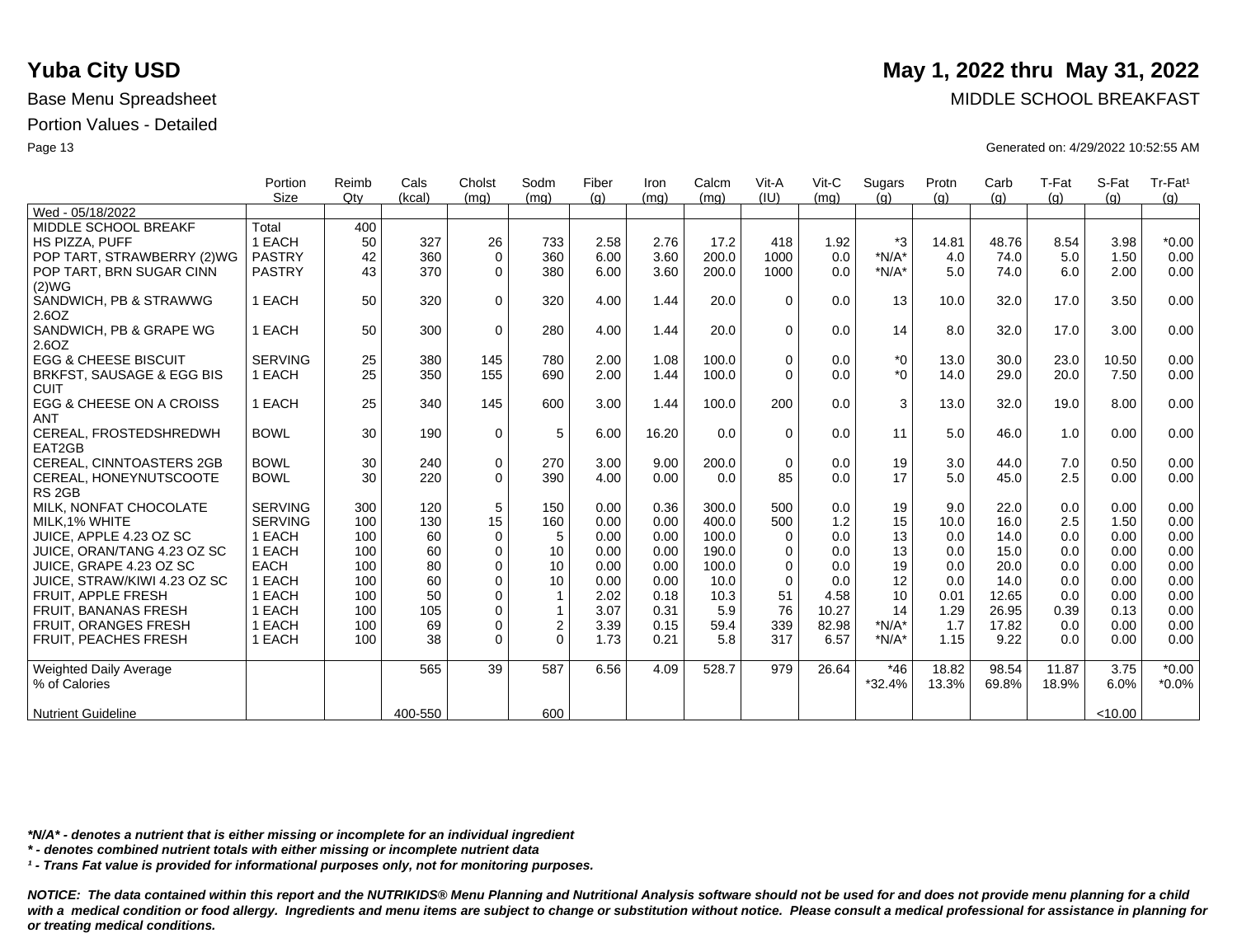|                                   | Portion        | Reimb | Cals    | Cholst          | Sodm             | Fiber | Iron  | Calcm | Vit-A       | $V$ it-C | Sugars         | Protn | Carb  | T-Fat | S-Fat   | Tr-Fat <sup>1</sup> |
|-----------------------------------|----------------|-------|---------|-----------------|------------------|-------|-------|-------|-------------|----------|----------------|-------|-------|-------|---------|---------------------|
|                                   | Size           | Qtv   | (kcal)  | (mq)            | (mq)             | (q)   | (mg)  | (mq)  | (IU)        | (mq)     | (q)            | (q)   | (q)   | (q)   | (q)     | (q)                 |
| Thu - 05/19/2022                  |                |       |         |                 |                  |       |       |       |             |          |                |       |       |       |         |                     |
| MIDDLE SCHOOL BREAKF              | Total          | 400   |         |                 |                  |       |       |       |             |          |                |       |       |       |         |                     |
| PIZZA, BKFS BEEF 2.790Z WIL       | <b>SLICE</b>   | 50    | 180     | 10              | 270              | 2.00  | 1.08  | 150.0 | 300         | 3.6      | 3              | 9.0   | 17.0  | 6.0   | 2.00    | 0.00                |
| D <sub>M</sub>                    |                |       |         |                 |                  |       |       |       |             |          |                |       |       |       |         |                     |
| POCKET. TURKEY PIZZA 4 OZ         | 1 EACH         | 100   | 240     | 20              | 340              | 4.00  | 2.70  | 40.0  | 100         | 2.4      | $\overline{2}$ | 12.0  | 32.0  | 7.0   | 1.50    | 0.00                |
| BRKFST, BAR GLAZ BTRMLK 2<br>.50Z | <b>BAR</b>     | 40    | 249     | 15              | 220              | 3.00  | 1.08  | 0.0   | $\Omega$    | 0.0      | $*N/A*$        | 3.0   | 43.0  | 7.0   | 1.00    | 0.00                |
| <b>BRKFST, APPLE FRUDEL</b>       | EACH           | 40    | 210     | 0               | 250              | 2.00  | 1.44  | 0.0   | $\mathbf 0$ | 0.0      | 10             | 4.0   | 36.0  | 6.0   | 1.00    | 0.00                |
| <b>BRKFST, MINI CINNIS</b>        | EACH           | 40    | 240     | $\mathbf 0$     | 270              | 2.00  | 1.44  | 40.0  | $\Omega$    | 0.0      | 15             | 5.0   | 39.0  | 7.0   | 1.50    | 0.00                |
| BRKFST, STRAW MINI BAGELS         | 1 EACH         | 40    | 230     | 10 <sup>°</sup> | 190              | 2.00  | 1.44  | 20.0  | $\mathbf 0$ | 0.0      | 13             | 6.0   | 42.0  | 6.0   | 2.00    | 0.00                |
| CEREAL, FROSTEDSHREDWH            | <b>BOWL</b>    | 30    | 190     | $\Omega$        | 5                | 6.00  | 16.20 | 0.0   | $\Omega$    | 0.0      | 11             | 5.0   | 46.0  | 1.0   | 0.00    | 0.00                |
| EAT2GB                            |                |       |         |                 |                  |       |       |       |             |          |                |       |       |       |         |                     |
| <b>CEREAL, CINNTOASTERS 2GB</b>   | <b>BOWL</b>    | 30    | 240     | $\mathbf 0$     | 270              | 3.00  | 9.00  | 200.0 | $\mathbf 0$ | 0.0      | 19             | 3.0   | 44.0  | 7.0   | 0.50    | 0.00                |
| CEREAL, HONEYNUTSCOOTE            | <b>BOWL</b>    | 30    | 220     | $\Omega$        | 390              | 4.00  | 0.00  | 0.0   | 85          | 0.0      | 17             | 5.0   | 45.0  | 2.5   | 0.00    | 0.00                |
| RS <sub>2GB</sub>                 |                |       |         |                 |                  |       |       |       |             |          |                |       |       |       |         |                     |
| MILK. NONFAT CHOCOLATE            | <b>SERVING</b> | 300   | 120     | 5               | 150              | 0.00  | 0.36  | 300.0 | 500         | 0.0      | 19             | 9.0   | 22.0  | 0.0   | 0.00    | 0.00                |
| MILK.1% WHITE                     | <b>SERVING</b> | 100   | 130     | 15              | 160              | 0.00  | 0.00  | 400.0 | 500         | 1.2      | 15             | 10.0  | 16.0  | 2.5   | 1.50    | 0.00                |
| JUICE. APPLE 4.23 OZ SC           | 1 EACH         | 100   | 60      | 0               | 5                | 0.00  | 0.00  | 100.0 | $\Omega$    | 0.0      | 13             | 0.0   | 14.0  | 0.0   | 0.00    | 0.00                |
| JUICE, ORAN/TANG 4.23 OZ SC       | 1 EACH         | 100   | 60      | $\mathbf 0$     | 10               | 0.00  | 0.00  | 190.0 | $\mathbf 0$ | 0.0      | 13             | 0.0   | 15.0  | 0.0   | 0.00    | 0.00                |
| JUICE. GRAPE 4.23 OZ SC           | <b>EACH</b>    | 100   | 80      | $\mathbf 0$     | 10               | 0.00  | 0.00  | 100.0 | $\Omega$    | 0.0      | 19             | 0.0   | 20.0  | 0.0   | 0.00    | 0.00                |
| JUICE, STRAW/KIWI 4.23 OZ SC      | 1 EACH         | 100   | 60      | $\mathbf 0$     | 10               | 0.00  | 0.00  | 10.0  | $\Omega$    | 0.0      | 12             | 0.0   | 14.0  | 0.0   | 0.00    | 0.00                |
| FRUIT, APPLE FRESH                | 1 EACH         | 100   | 50      | $\mathbf 0$     | 1                | 2.02  | 0.18  | 10.3  | 51          | 4.58     | 10             | 0.01  | 12.65 | 0.0   | 0.00    | 0.00                |
| <b>FRUIT, BANANAS FRESH</b>       | <b>EACH</b>    | 100   | 105     | 0               | 1                | 3.07  | 0.31  | 5.9   | 76          | 10.27    | 14             | 1.29  | 26.95 | 0.39  | 0.13    | 0.00                |
| FRUIT, ORANGES FRESH              | 1 EACH         | 100   | 69      | 0               | $\boldsymbol{2}$ | 3.39  | 0.15  | 59.4  | 339         | 82.98    | $*N/A*$        | 1.7   | 17.82 | 0.0   | 0.00    | 0.00                |
| <b>FRUIT. PEACHES FRESH</b>       | 1 EACH         | 100   | 38      | $\Omega$        | $\Omega$         | 1.73  | 0.21  | 5.8   | 317         | 6.57     | $*N/A*$        | 1.15  | 9.22  | 0.0   | 0.00    | 0.00                |
| <b>Weighted Daily Average</b>     |                |       | 477     | 16              | 424              | 5.68  | 3.72  | 495.1 | 765         | 27.45    | $*46$          | 17.19 | 89.16 | 6.61  | 1.62    | 0.00                |
| % of Calories                     |                |       |         |                 |                  |       |       |       |             |          | *38.9%         | 14.4% | 74.7% | 12.5% | 3.1%    | 0.0%                |
|                                   |                |       |         |                 |                  |       |       |       |             |          |                |       |       |       |         |                     |
| <b>Nutrient Guideline</b>         |                |       | 400-550 |                 | 600              |       |       |       |             |          |                |       |       |       | < 10.00 |                     |

*\*N/A\* - denotes a nutrient that is either missing or incomplete for an individual ingredient*

*\* - denotes combined nutrient totals with either missing or incomplete nutrient data*

*¹ - Trans Fat value is provided for informational purposes only, not for monitoring purposes.*

*NOTICE: The data contained within this report and the NUTRIKIDS® Menu Planning and Nutritional Analysis software should not be used for and does not provide menu planning for a child*  with a medical condition or food allergy. Ingredients and menu items are subject to change or substitution without notice. Please consult a medical professional for assistance in planning for *or treating medical conditions.*

### **Yuba City USD** May 1, 2022 thru May 31, 2022

Base Menu Spreadsheet **MIDDLE SCHOOL BREAKFAST** 

Page 14 Generated on: 4/29/2022 10:52:55 AM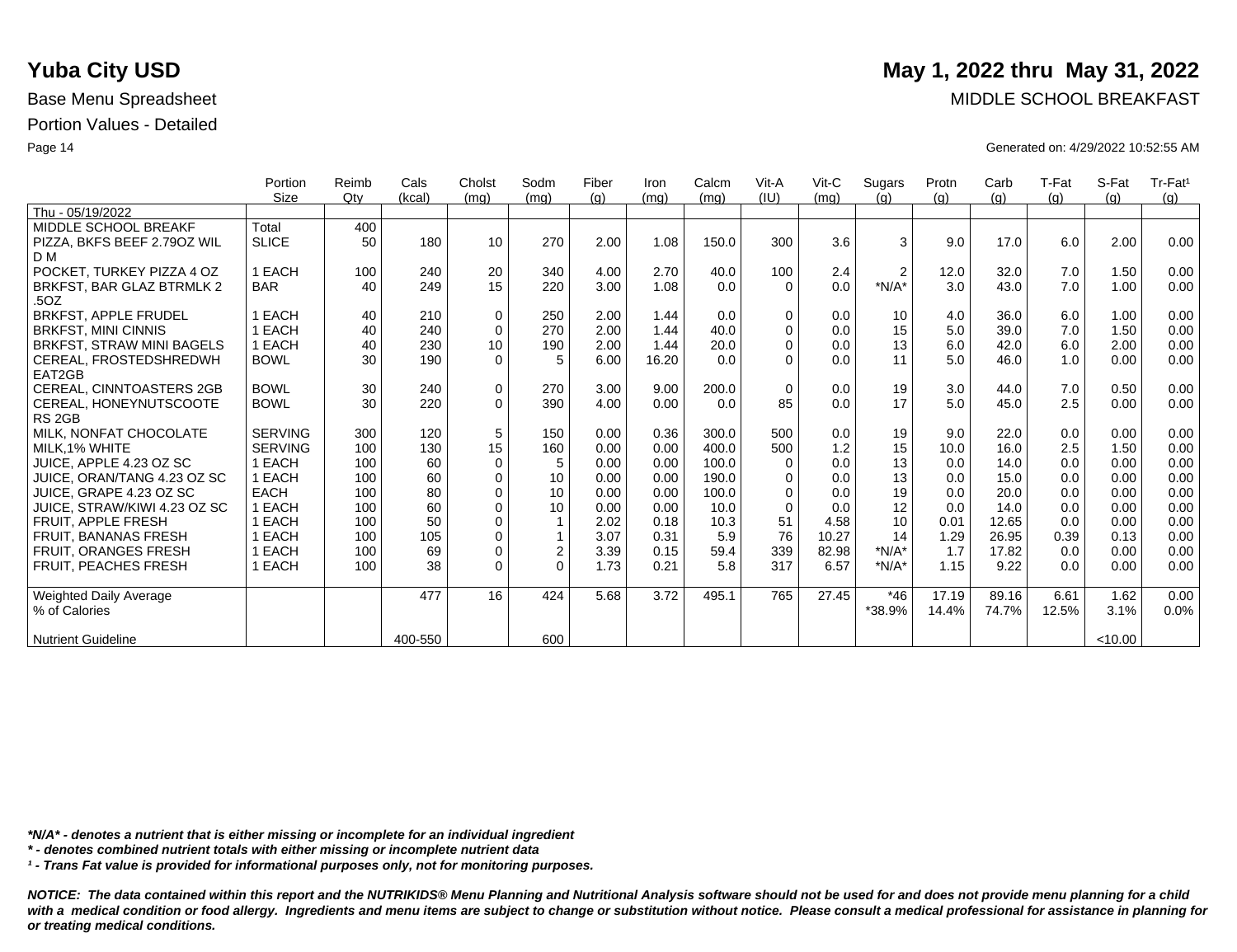|                              | Portion        | Reimb | Cals    | Cholst      | Sodm             | Fiber | Iron  | Calcm | Vit-A    | $V$ it-C | Sugars         | Protn | Carb   | T-Fat | S-Fat   | Tr-Fat <sup>1</sup> |
|------------------------------|----------------|-------|---------|-------------|------------------|-------|-------|-------|----------|----------|----------------|-------|--------|-------|---------|---------------------|
|                              | Size           | Qtv   | (kcal)  | (mq)        | (mq)             | (g)   | (mq)  | (mq)  | (IU)     | (mq)     | (a)            | (g)   | (g)    | (g)   | (a)     | (g)                 |
| Fri - 05/20/2022             |                |       |         |             |                  |       |       |       |          |          |                |       |        |       |         |                     |
| MIDDLE SCHOOL BREAKF         | Total          | 400   |         |             |                  |       |       |       |          |          |                |       |        |       |         |                     |
| <b>HS-BREAKFAST BURRITO</b>  | <b>EACH</b>    | 100   | 355     | 148         | 671              | 6.00  | 3.24  | 10.0  | 251      | 1.2      | $\mathbf 0$    | 19.03 | 30.5   | 17.51 | 7.25    | 0.00                |
| POP TART, STRAWBERRY (2)WG   | <b>PASTRY</b>  | 50    | 360     | $\Omega$    | 360              | 6.00  | 3.60  | 200.0 | 1000     | 0.0      | $*N/A*$        | 4.0   | 74.0   | 5.0   | 1.50    | 0.00                |
| POP TART, BRN SUGAR CINN     | <b>PASTRY</b>  | 50    | 370     | $\Omega$    | 380              | 6.00  | 3.60  | 200.0 | 1000     | 0.0      | $*N/A*$        | 5.0   | 74.0   | 6.0   | 2.00    | 0.00                |
| (2)WG                        |                |       |         |             |                  |       |       |       |          |          |                |       |        |       |         |                     |
| BREAD, BAGEL PLAIN W/CRM     | <b>BAGEL</b>   | 40    | 291     | 15          | 492              | 7.00  | 1.80  | 140.5 | $\Omega$ | 0.0      | $\overline{7}$ | 13.02 | 47.03  | 6.06  | 3.54    | 0.00                |
| <b>CH</b>                    |                |       |         |             |                  |       |       |       |          |          |                |       |        |       |         |                     |
| BRKFST, CINN ROLL 2.3 OZ     | <b>ROLL</b>    | 100   | 229     | 5           | 201              | 1.00  | 8.01  | 5.2   | 3        | 0.03     | $*17$          | 5.08  | 44.7   | 3.58  | 1.05    | $*0.00$             |
| CEREAL, FROSTEDSHREDWH       | <b>BOWL</b>    | 20    | 190     | $\mathbf 0$ | 5                | 6.00  | 16.20 | 0.0   | $\Omega$ | 0.0      | 11             | 5.0   | 46.0   | 1.0   | 0.00    | 0.00                |
| EAT2GB                       |                |       |         |             |                  |       |       |       |          |          |                |       |        |       |         |                     |
| CEREAL, CINNTOASTERS 2GB     | <b>BOWL</b>    | 20    | 240     | $\mathbf 0$ | 270              | 3.00  | 9.00  | 200.0 | $\Omega$ | 0.0      | 19             | 3.0   | 44.0   | 7.0   | 0.50    | 0.00                |
| CEREAL, HONEYNUTSCOOTE       | <b>BOWL</b>    | 20    | 220     | $\Omega$    | 390              | 4.00  | 0.00  | 0.0   | 85       | 0.0      | 17             | 5.0   | 45.0   | 2.5   | 0.00    | 0.00                |
| RS <sub>2GB</sub>            |                |       |         |             |                  |       |       |       |          |          |                |       |        |       |         |                     |
| MILK, NONFAT CHOCOLATE       | <b>SERVING</b> | 300   | 120     | 5           | 150              | 0.00  | 0.36  | 300.0 | 500      | 0.0      | 19             | 9.0   | 22.0   | 0.0   | 0.00    | 0.00                |
| MILK.1% WHITE                | <b>SERVING</b> | 100   | 130     | 15          | 160              | 0.00  | 0.00  | 400.0 | 500      | 1.2      | 15             | 10.0  | 16.0   | 2.5   | 1.50    | 0.00                |
| JUICE, APPLE 4.23 OZ SC      | 1 EACH         | 100   | 60      | $\mathbf 0$ | 5                | 0.00  | 0.00  | 100.0 | $\Omega$ | 0.0      | 13             | 0.0   | 14.0   | 0.0   | 0.00    | 0.00                |
| JUICE, ORAN/TANG 4.23 OZ SC  | <b>EACH</b>    | 100   | 60      | $\Omega$    | 10               | 0.00  | 0.00  | 190.0 | $\Omega$ | 0.0      | 13             | 0.0   | 15.0   | 0.0   | 0.00    | 0.00                |
| JUICE, GRAPE 4.23 OZ SC      | <b>EACH</b>    | 100   | 80      | $\Omega$    | 10               | 0.00  | 0.00  | 100.0 | $\Omega$ | 0.0      | 19             | 0.0   | 20.0   | 0.0   | 0.00    | 0.00                |
| JUICE, STRAW/KIWI 4.23 OZ SC | <b>EACH</b>    | 100   | 60      | $\Omega$    | 10               | 0.00  | 0.00  | 10.0  | $\Omega$ | 0.0      | 12             | 0.0   | 14.0   | 0.0   | 0.00    | 0.00                |
| <b>FRUIT, APPLE FRESH</b>    | EACH           | 100   | 50      | $\Omega$    |                  | 2.02  | 0.18  | 10.3  | 51       | 4.58     | 10             | 0.01  | 12.65  | 0.0   | 0.00    | 0.00                |
| <b>FRUIT, BANANAS FRESH</b>  | 1 EACH         | 100   | 105     | $\mathbf 0$ |                  | 3.07  | 0.31  | 5.9   | 76       | 10.27    | 14             | 1.29  | 26.95  | 0.39  | 0.13    | 0.00                |
| <b>FRUIT, ORANGES FRESH</b>  | EACH           | 100   | 69      | $\mathbf 0$ | $\boldsymbol{2}$ | 3.39  | 0.15  | 59.4  | 339      | 82.98    | $*N/A*$        | 1.7   | 17.82  | 0.0   | 0.00    | 0.00                |
| FRUIT, PEACHES FRESH         | 1 EACH         | 100   | 38      | $\mathbf 0$ | $\Omega$         | 1.73  | 0.21  | 5.8   | 317      | 6.57     | $*N/A*$        | 1.15  | 9.22   | 0.0   | 0.00    | 0.00                |
|                              |                |       |         |             |                  |       |       |       |          |          |                |       |        |       |         |                     |
| Weighted Daily Average       |                |       | 552     | 47          | 555              | 7.15  | 5.63  | 523.2 | 1014     | 26.71    | $*46$          | 19.39 | 101.66 | 8.50  | 3.30    | $*0.00$             |
| % of Calories                |                |       |         |             |                  |       |       |       |          |          | $*33.1%$       | 14.1% | 73.7%  | 13.9% | 5.4%    | $*0.0\%$            |
|                              |                |       |         |             |                  |       |       |       |          |          |                |       |        |       |         |                     |
| <b>Nutrient Guideline</b>    |                |       | 400-550 |             | 600              |       |       |       |          |          |                |       |        |       | < 10.00 |                     |

*\*N/A\* - denotes a nutrient that is either missing or incomplete for an individual ingredient*

*\* - denotes combined nutrient totals with either missing or incomplete nutrient data*

*¹ - Trans Fat value is provided for informational purposes only, not for monitoring purposes.*

*NOTICE: The data contained within this report and the NUTRIKIDS® Menu Planning and Nutritional Analysis software should not be used for and does not provide menu planning for a child*  with a medical condition or food allergy. Ingredients and menu items are subject to change or substitution without notice. Please consult a medical professional for assistance in planning for *or treating medical conditions.*

### **Yuba City USD** May 1, 2022 thru May 31, 2022

Base Menu Spreadsheet **MIDDLE SCHOOL BREAKFAST** 

Page 15 Generated on: 4/29/2022 10:52:55 AM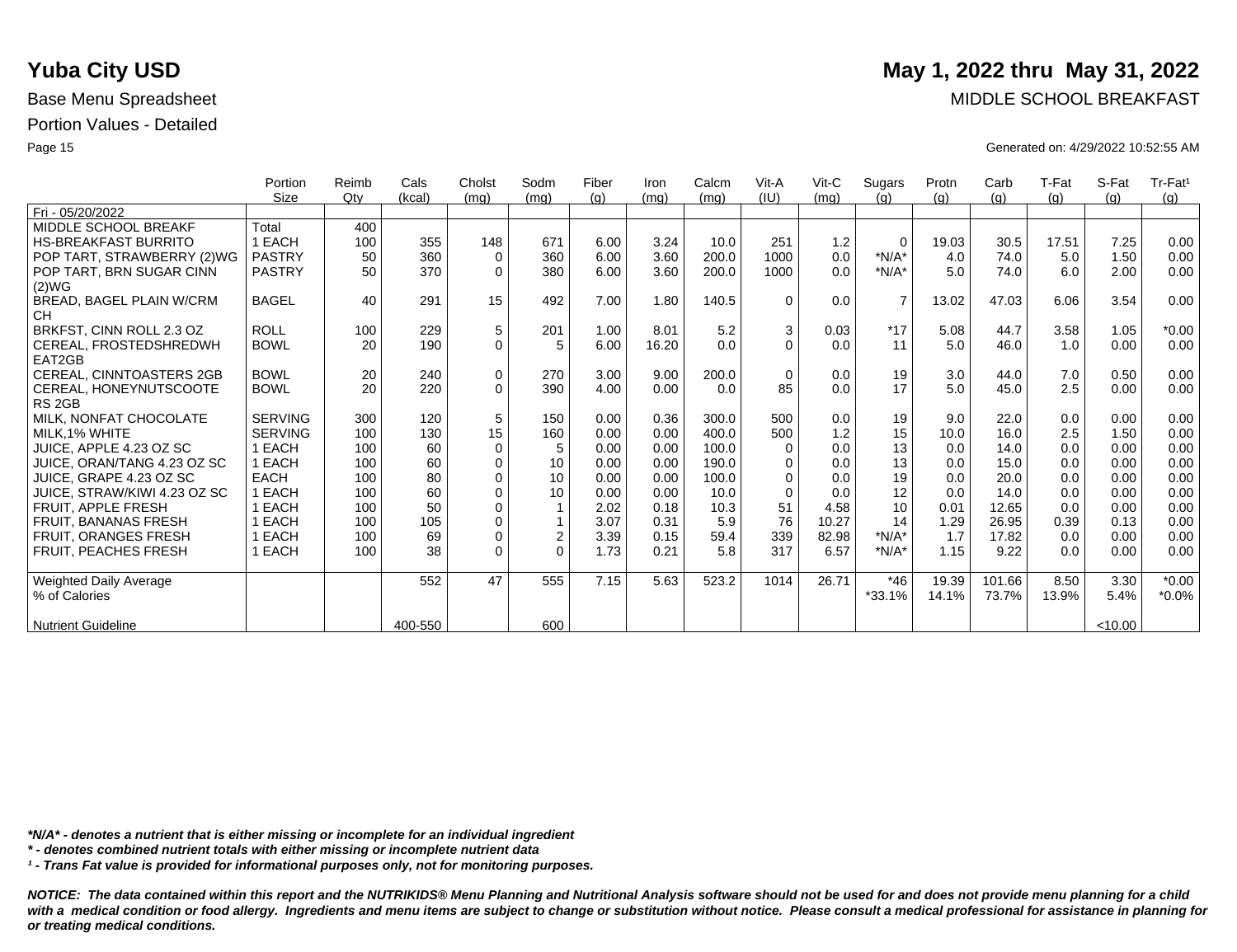|                                  | Portion        | Reimb | Cals    | Cholst          | Sodm         | Fiber | Iron  | Calcm | Vit-A       | $V$ it-C | Sugars      | Protn | Carb  | T-Fat | S-Fat  | Tr-Fat <sup>1</sup> |
|----------------------------------|----------------|-------|---------|-----------------|--------------|-------|-------|-------|-------------|----------|-------------|-------|-------|-------|--------|---------------------|
|                                  | <b>Size</b>    | Qty   | (kcal)  | (mq)            | (mq)         | (a)   | (mq)  | (mq)  | (IU)        | (mq)     | (q)         | (q)   | (g)   | (g)   | (q)    | (q)                 |
| Mon - 05/23/2022                 |                |       |         |                 |              |       |       |       |             |          |             |       |       |       |        |                     |
| MIDDLE SCHOOL BREAKF             | Total          | 400   |         |                 |              |       |       |       |             |          |             |       |       |       |        |                     |
| BRKFST, FR TST WG 2G             | <b>SERVING</b> | 100   | 240     | $\Omega$        | 260          | 2.00  | 0.72  | 40.0  | $\Omega$    | 0.0      | 12          | 6.0   | 38.0  | 7.0   | 1.00   | 0.00                |
|                                  | 2 EA           |       |         |                 |              |       |       |       |             |          |             |       |       |       |        |                     |
| <b>SYRUP, PANCAKE</b>            | FL OZ          | 100   | 100     | $\mathbf 0$     | 45           | 0.00  | 0.00  | 0.0   | $\Omega$    | 0.0      | 13          | 0.0   | 26.0  | 0.0   | 0.00   | 0.00                |
| HS PIZZA, PUFF                   | 1 EACH         | 100   | 327     | 26              | 733          | 2.58  | 2.76  | 17.2  | 418         | 1.92     | *3          | 14.81 | 48.76 | 8.54  | 3.98   | $*0.00$             |
| <b>HS-BREAKFAST BURRITO</b>      | 1 EACH         | 100   | 355     | 148             | 671          | 6.00  | 3.24  | 10.0  | 251         | 1.2      | $\mathbf 0$ | 19.03 | 30.5  | 17.51 | 7.25   | 0.00                |
| <b>BRKFST, APPLE FRUDEL</b>      | 1 EACH         | 20    | 210     | 0               | 250          | 2.00  | 1.44  | 0.0   | $\Omega$    | 0.0      | 10          | 4.0   | 36.0  | 6.0   | 1.00   | 0.00                |
| <b>BRKFST, MINI CINNIS</b>       | 1 EACH         | 15    | 240     | $\mathbf 0$     | 270          | 2.00  | 1.44  | 40.0  | $\Omega$    | 0.0      | 15          | 5.0   | 39.0  | 7.0   | 1.50   | 0.00                |
| <b>BRKFST, STRAW MINI BAGELS</b> | 1 EACH         | 15    | 230     | 10 <sup>1</sup> | 190          | 2.00  | 1.44  | 20.0  | $\Omega$    | 0.0      | 13          | 6.0   | 42.0  | 6.0   | 2.00   | 0.00                |
| CEREAL, FROSTEDSHREDWH           | <b>BOWL</b>    | 15    | 190     | $\Omega$        | 5            | 6.00  | 16.20 | 0.0   | $\Omega$    | 0.0      | 11          | 5.0   | 46.0  | 1.0   | 0.00   | 0.00                |
| EAT2GB                           |                |       |         |                 |              |       |       |       |             |          |             |       |       |       |        |                     |
| CEREAL, CINNTOASTERS 2GB         | <b>BOWL</b>    | 20    | 240     | 0               | 270          | 3.00  | 9.00  | 200.0 | $\mathbf 0$ | 0.0      | 19          | 3.0   | 44.0  | 7.0   | 0.50   | 0.00                |
| CEREAL, HONEYNUTSCOOTE           | <b>BOWL</b>    | 15    | 220     | $\Omega$        | 390          | 4.00  | 0.00  | 0.0   | 85          | 0.0      | 17          | 5.0   | 45.0  | 2.5   | 0.00   | 0.00                |
| RS <sub>2GB</sub>                |                |       |         |                 |              |       |       |       |             |          |             |       |       |       |        |                     |
| MILK. NONFAT CHOCOLATE           | <b>SERVING</b> | 300   | 120     | 5               | 150          | 0.00  | 0.36  | 300.0 | 500         | 0.0      | 19          | 9.0   | 22.0  | 0.0   | 0.00   | 0.00                |
| MILK.1% WHITE                    | <b>SERVING</b> | 100   | 130     | 15              | 160          | 0.00  | 0.00  | 400.0 | 500         | 1.2      | 15          | 10.0  | 16.0  | 2.5   | 1.50   | 0.00                |
| JUICE, APPLE 4.23 OZ SC          | 1 EACH         | 100   | 60      | $\mathbf 0$     | 5            | 0.00  | 0.00  | 100.0 | $\Omega$    | 0.0      | 13          | 0.0   | 14.0  | 0.0   | 0.00   | 0.00                |
| JUICE, ORAN/TANG 4.23 OZ SC      | 1 EACH         | 100   | 60      | $\mathbf 0$     | 10           | 0.00  | 0.00  | 190.0 | $\Omega$    | 0.0      | 13          | 0.0   | 15.0  | 0.0   | 0.00   | 0.00                |
| JUICE, GRAPE 4.23 OZ SC          | <b>EACH</b>    | 100   | 80      | $\mathbf 0$     | 10           | 0.00  | 0.00  | 100.0 | $\Omega$    | 0.0      | 19          | 0.0   | 20.0  | 0.0   | 0.00   | 0.00                |
| JUICE, STRAW/KIWI 4.23 OZ SC     | 1 EACH         | 100   | 60      | 0               | 10           | 0.00  | 0.00  | 10.0  | $\Omega$    | 0.0      | 12          | 0.0   | 14.0  | 0.0   | 0.00   | 0.00                |
| FRUIT, APPLE FRESH               | 1 EACH         | 100   | 50      | $\Omega$        | $\mathbf{1}$ | 2.02  | 0.18  | 10.3  | 51          | 4.58     | 10          | 0.01  | 12.65 | 0.0   | 0.00   | 0.00                |
| <b>FRUIT, BANANAS FRESH</b>      | 1 EACH         | 100   | 105     | $\mathbf 0$     | $\mathbf{1}$ | 3.07  | 0.31  | 5.9   | 76          | 10.27    | 14          | 1.29  | 26.95 | 0.39  | 0.13   | 0.00                |
| FRUIT, ORANGES FRESH             | 1 EACH         | 100   | 69      | $\mathbf 0$     | $\mathbf 2$  | 3.39  | 0.15  | 59.4  | 339         | 82.98    | $*N/A*$     | 1.7   | 17.82 | 0.0   | 0.00   | 0.00                |
| FRUIT, PEACHES FRESH             | 1 EACH         | 100   | 38      | $\Omega$        | $\Omega$     | 1.73  | 0.21  | 5.8   | 317         | 6.57     | $*N/A*$     | 1.15  | 9.22  | 0.0   | 0.00   | 0.00                |
|                                  |                |       |         |                 |              |       |       |       |             |          |             |       |       |       |        |                     |
| <b>Weighted Daily Average</b>    |                |       | 564     | 51              | 647          | 5.97  | 3.40  | 474.4 | 866         | 27.18    | $*49$       | 21.38 | 99.18 | 10.25 | 3.67   | $*0.00$             |
| % of Calories                    |                |       |         |                 |              |       |       |       |             |          | *34.6%      | 15.2% | 70.3% | 16.4% | 5.9%   | $*0.0\%$            |
|                                  |                |       |         |                 |              |       |       |       |             |          |             |       |       |       |        |                     |
| Nutrient Guideline               |                |       | 400-550 |                 | 600          |       |       |       |             |          |             |       |       |       | <10.00 |                     |

*\*N/A\* - denotes a nutrient that is either missing or incomplete for an individual ingredient*

*\* - denotes combined nutrient totals with either missing or incomplete nutrient data*

*¹ - Trans Fat value is provided for informational purposes only, not for monitoring purposes.*

*NOTICE: The data contained within this report and the NUTRIKIDS® Menu Planning and Nutritional Analysis software should not be used for and does not provide menu planning for a child*  with a medical condition or food allergy. Ingredients and menu items are subject to change or substitution without notice. Please consult a medical professional for assistance in planning for *or treating medical conditions.*

### **Yuba City USD** May 1, 2022 thru May 31, 2022

Base Menu Spreadsheet **MIDDLE SCHOOL BREAKFAST** 

Page 16 Generated on: 4/29/2022 10:52:55 AM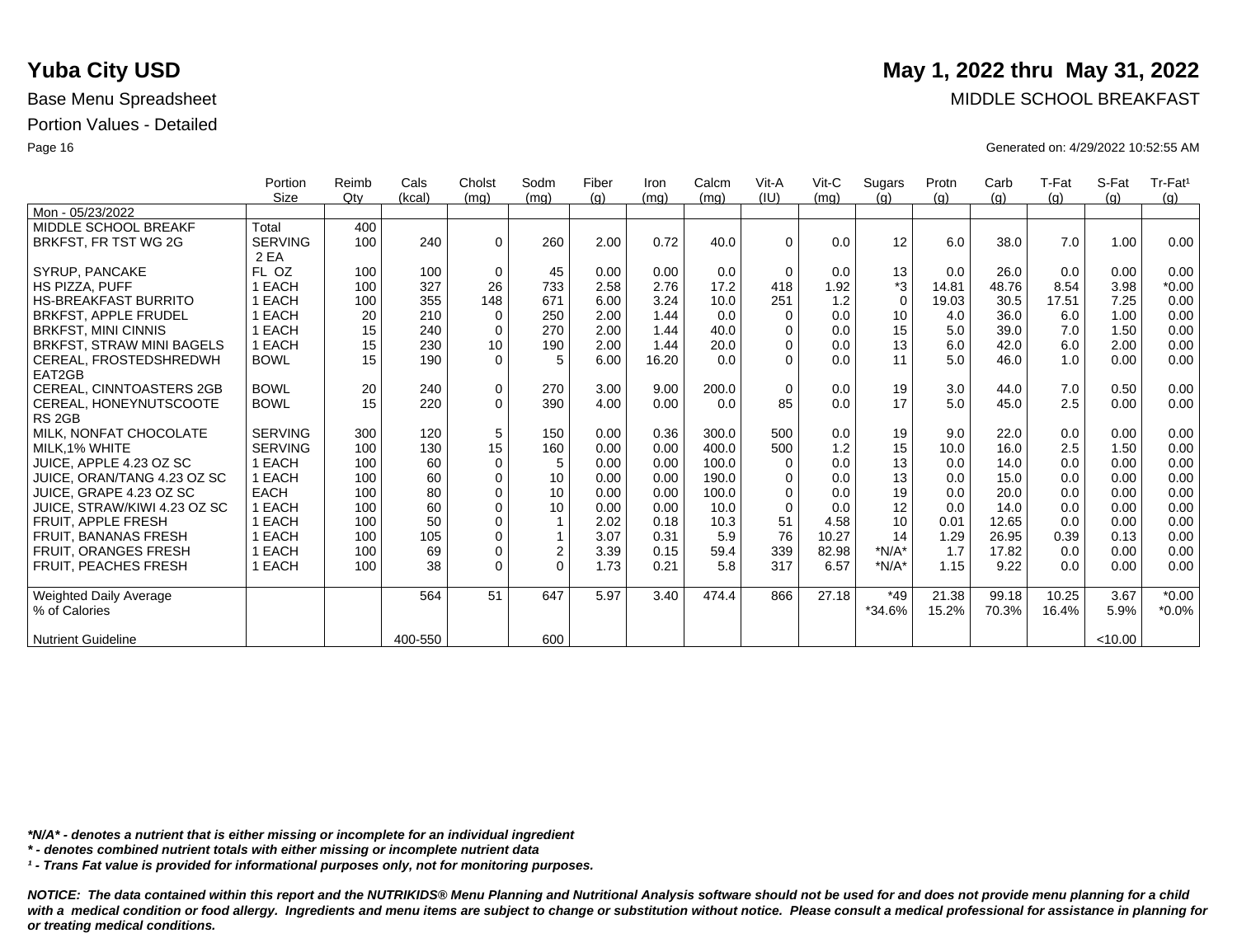|                                            | Portion        | Reimb | Cals    | Cholst      | Sodm           | Fiber | Iron  | Calcm | Vit-A    | $V$ it-C | Sugars      | Protn | Carb  | T-Fat | S-Fat  | Tr-Fat <sup>1</sup> |
|--------------------------------------------|----------------|-------|---------|-------------|----------------|-------|-------|-------|----------|----------|-------------|-------|-------|-------|--------|---------------------|
|                                            | Size           | Qtv   | (kcal)  | (mq)        | (mq)           | (q)   | (mq)  | (mq)  | (IU)     | (mq)     | (q)         | (q)   | (q)   | (g)   | (q)    | (q)                 |
| Tue - 05/24/2022                           |                |       |         |             |                |       |       |       |          |          |             |       |       |       |        |                     |
| MIDDLE SCHOOL BREAKF                       | Total          | 400   |         |             |                |       |       |       |          |          |             |       |       |       |        |                     |
| <b>HS-BREAKFAST BURRITO</b>                | 1 EACH         | 100   | 355     | 148         | 671            | 6.00  | 3.24  | 10.0  | 251      | 1.2      | $\mathbf 0$ | 19.03 | 30.5  | 17.51 | 7.25   | 0.00                |
| YOGURT PARFAIT, STRAWBE                    | <b>SERVING</b> | 75    | 310     | 3           | 177            | 3.66  | 2.14  | 133.3 | 810      | 52.4     | $*11$       | 5.06  | 51.17 | 10.8  | 7.31   | 0.00                |
| <b>RRY BWG</b>                             |                |       |         |             |                |       |       |       |          |          |             |       |       |       |        |                     |
| YOGURT PARFAIT, BLUEBERRI<br><b>ES BWG</b> | <b>SERVING</b> | 50    | 324     | 3           | 177            | 4.00  | 1.80  | 120.0 | 800      | 3.6      | $*14$       | 4.5   | 53.8  | 11.55 | 7.30   | 0.00                |
| PIZZA, BKFS BEEF 2.790Z WIL<br>D M         | <b>SLICE</b>   | 50    | 180     | 10          | 270            | 2.00  | 1.08  | 150.0 | 300      | 3.6      | 3           | 9.0   | 17.0  | 6.0   | 2.00   | 0.00                |
| BRKFST, BAR GLAZ BTRMLK 2                  | <b>BAR</b>     | 50    | 249     | 15          | 220            | 3.00  | 1.08  | 0.0   | $\Omega$ | 0.0      | $*N/A*$     | 3.0   | 43.0  | 7.0   | 1.00   | 0.00                |
| .5OZ                                       |                |       |         |             |                |       |       |       |          |          |             |       |       |       |        |                     |
| CEREAL, FROSTEDSHREDWH                     | <b>BOWL</b>    | 20    | 190     | $\mathbf 0$ | 5              | 6.00  | 16.20 | 0.0   | $\Omega$ | 0.0      | 11          | 5.0   | 46.0  | 1.0   | 0.00   | 0.00                |
| EAT2GB                                     |                |       |         |             |                |       |       |       |          |          |             |       |       |       |        |                     |
| <b>CEREAL, CINNTOASTERS 2GB</b>            | <b>BOWL</b>    | 35    | 240     | $\mathbf 0$ | 270            | 3.00  | 9.00  | 200.0 | $\Omega$ | 0.0      | 19          | 3.0   | 44.0  | 7.0   | 0.50   | 0.00                |
| CEREAL, HONEYNUTSCOOTE                     | <b>BOWL</b>    | 20    | 220     | $\Omega$    | 390            | 4.00  | 0.00  | 0.0   | 85       | 0.0      | 17          | 5.0   | 45.0  | 2.5   | 0.00   | 0.00                |
| RS <sub>2GB</sub>                          |                |       |         |             |                |       |       |       |          |          |             |       |       |       |        |                     |
| MILK, NONFAT CHOCOLATE                     | <b>SERVING</b> | 300   | 120     | 5           | 150            | 0.00  | 0.36  | 300.0 | 500      | 0.0      | 19          | 9.0   | 22.0  | 0.0   | 0.00   | 0.00                |
| MILK.1% WHITE                              | <b>SERVING</b> | 100   | 130     | 15          | 160            | 0.00  | 0.00  | 400.0 | 500      | 1.2      | 15          | 10.0  | 16.0  | 2.5   | 1.50   | 0.00                |
| JUICE, APPLE 4.23 OZ SC                    | 1 EACH         | 100   | 60      | $\mathbf 0$ | 5              | 0.00  | 0.00  | 100.0 | $\Omega$ | 0.0      | 13          | 0.0   | 14.0  | 0.0   | 0.00   | 0.00                |
| JUICE, ORAN/TANG 4.23 OZ SC                | 1 EACH         | 100   | 60      | $\mathbf 0$ | 10             | 0.00  | 0.00  | 190.0 | $\Omega$ | 0.0      | 13          | 0.0   | 15.0  | 0.0   | 0.00   | 0.00                |
| JUICE, GRAPE 4.23 OZ SC                    | <b>EACH</b>    | 100   | 80      | $\mathbf 0$ | 10             | 0.00  | 0.00  | 100.0 | $\Omega$ | 0.0      | 19          | 0.0   | 20.0  | 0.0   | 0.00   | 0.00                |
| JUICE, STRAW/KIWI 4.23 OZ SC               | 1 EACH         | 100   | 60      | $\mathbf 0$ | 10             | 0.00  | 0.00  | 10.0  | $\Omega$ | 0.0      | 12          | 0.0   | 14.0  | 0.0   | 0.00   | 0.00                |
| <b>FRUIT, APPLE FRESH</b>                  | 1 EACH         | 100   | 50      | $\mathbf 0$ | $\mathbf{1}$   | 2.02  | 0.18  | 10.3  | 51       | 4.58     | 10          | 0.01  | 12.65 | 0.0   | 0.00   | 0.00                |
| <b>FRUIT, BANANAS FRESH</b>                | 1 EACH         | 100   | 105     | $\mathbf 0$ | 1              | 3.07  | 0.31  | 5.9   | 76       | 10.27    | 14          | 1.29  | 26.95 | 0.39  | 0.13   | 0.00                |
| FRUIT, ORANGES FRESH                       | 1 EACH         | 100   | 69      | $\mathbf 0$ | $\overline{c}$ | 3.39  | 0.15  | 59.4  | 339      | 82.98    | $*N/A*$     | 1.7   | 17.82 | 0.0   | 0.00   | 0.00                |
| <b>FRUIT, PEACHES FRESH</b>                | 1 EACH         | 100   | 38      | $\Omega$    | $\Omega$       | 1.73  | 0.21  | 5.8   | 317      | 6.57     | $*N/A*$     | 1.15  | 9.22  | 0.0   | 0.00   | 0.00                |
| <b>Weighted Daily Average</b>              |                |       | 536     | 48          | 490            | 6.63  | 3.79  | 524.1 | 1052     | 37.42    | $*46$       | 18.82 | 92.76 | 10.98 | 4.92   | 0.00                |
| % of Calories                              |                |       |         |             |                |       |       |       |          |          | $*34.0\%$   | 14.1% | 69.3% | 18.5% | 8.3%   | 0.0%                |
| <b>Nutrient Guideline</b>                  |                |       | 400-550 |             | 600            |       |       |       |          |          |             |       |       |       | <10.00 |                     |

*\*N/A\* - denotes a nutrient that is either missing or incomplete for an individual ingredient*

*\* - denotes combined nutrient totals with either missing or incomplete nutrient data*

*¹ - Trans Fat value is provided for informational purposes only, not for monitoring purposes.*

*NOTICE: The data contained within this report and the NUTRIKIDS® Menu Planning and Nutritional Analysis software should not be used for and does not provide menu planning for a child*  with a medical condition or food allergy. Ingredients and menu items are subject to change or substitution without notice. Please consult a medical professional for assistance in planning for *or treating medical conditions.*

# **Yuba City USD** May 1, 2022 thru May 31, 2022

Base Menu Spreadsheet **MIDDLE SCHOOL BREAKFAST** 

Page 17 Generated on: 4/29/2022 10:52:55 AM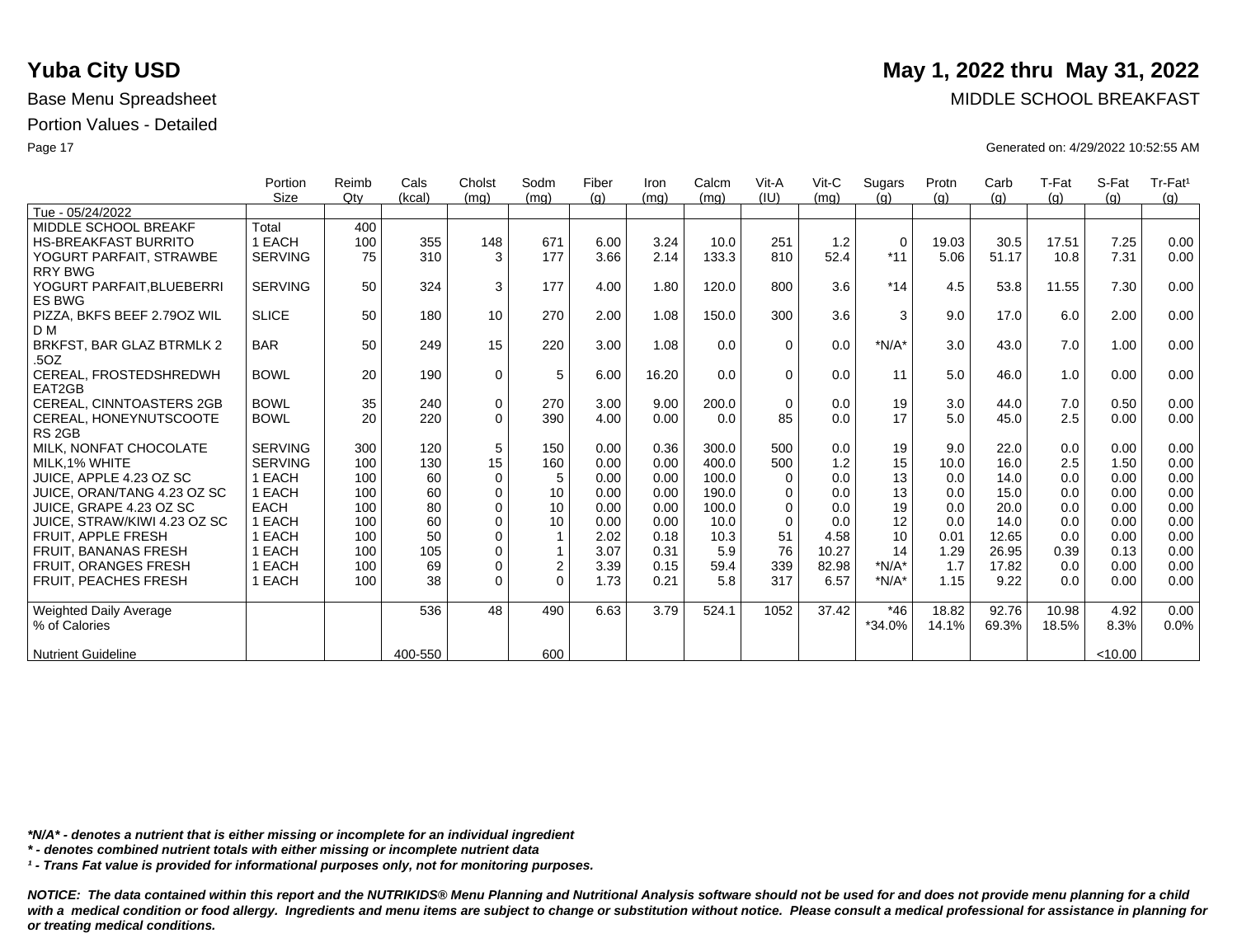|                                  | Portion        | Reimb | Cals    | Cholst      | Sodm           | Fiber | Iron  | Calcm | Vit-A       | $V$ it-C | Sugars   | Protn | Carb  | T-Fat | S-Fat   | Tr-Fat <sup>1</sup> |
|----------------------------------|----------------|-------|---------|-------------|----------------|-------|-------|-------|-------------|----------|----------|-------|-------|-------|---------|---------------------|
|                                  | <b>Size</b>    | Qtv   | (kcal)  | (mq)        | (mq)           | (g)   | (mq)  | (mg)  | (IU)        | (mq)     | (q)      | (q)   | (g)   | (g)   | (q)     | (g)                 |
| Wed - 05/25/2022                 |                |       |         |             |                |       |       |       |             |          |          |       |       |       |         |                     |
| MIDDLE SCHOOL BREAKF             | Total          | 400   |         |             |                |       |       |       |             |          |          |       |       |       |         |                     |
| <b>HS PIZZA, PUFF</b>            | 1 EACH         | 50    | 327     | 26          | 733            | 2.58  | 2.76  | 17.2  | 418         | 1.92     | *3       | 14.81 | 48.76 | 8.54  | 3.98    | $*0.00$             |
| POP TART, STRAWBERRY (2)WG       | <b>PASTRY</b>  | 42    | 360     | $\mathbf 0$ | 360            | 6.00  | 3.60  | 200.0 | 1000        | 0.0      | $*N/A*$  | 4.0   | 74.0  | 5.0   | 1.50    | 0.00                |
| POP TART, BRN SUGAR CINN         | <b>PASTRY</b>  | 43    | 370     | $\Omega$    | 380            | 6.00  | 3.60  | 200.0 | 1000        | 0.0      | $*N/A*$  | 5.0   | 74.0  | 6.0   | 2.00    | 0.00                |
| (2)WG<br>SANDWICH, PB & STRAWWG  | 1 EACH         | 50    | 320     | $\Omega$    | 320            | 4.00  | 1.44  | 20.0  | $\Omega$    | 0.0      | 13       | 10.0  | 32.0  | 17.0  | 3.50    | 0.00                |
| 2.6OZ                            |                |       |         |             |                |       |       |       |             |          |          |       |       |       |         |                     |
| SANDWICH, PB & GRAPE WG<br>2.6OZ | 1 EACH         | 50    | 300     | $\mathbf 0$ | 280            | 4.00  | 1.44  | 20.0  | $\Omega$    | 0.0      | 14       | 8.0   | 32.0  | 17.0  | 3.00    | 0.00                |
| <b>EGG &amp; CHEESE BISCUIT</b>  | <b>SERVING</b> | 25    | 380     | 145         | 780            | 2.00  | 1.08  | 100.0 | $\Omega$    | 0.0      | $*_{0}$  | 13.0  | 30.0  | 23.0  | 10.50   | 0.00                |
| BRKFST, SAUSAGE & EGG BIS        | 1 EACH         | 25    | 350     | 155         | 690            | 2.00  | 1.44  | 100.0 | $\Omega$    | 0.0      | $*$ 0    | 14.0  | 29.0  | 20.0  | 7.50    | 0.00                |
| <b>CUIT</b>                      |                |       |         |             |                |       |       |       |             |          |          |       |       |       |         |                     |
| EGG & CHEESE ON A CROISS         | 1 EACH         | 25    | 340     | 145         | 600            | 3.00  | 1.44  | 100.0 | 200         | 0.0      | 3        | 13.0  | 32.0  | 19.0  | 8.00    | 0.00                |
| <b>ANT</b>                       |                |       |         |             |                |       |       |       |             |          |          |       |       |       |         |                     |
| CEREAL, FROSTEDSHREDWH<br>EAT2GB | <b>BOWL</b>    | 30    | 190     | 0           | 5              | 6.00  | 16.20 | 0.0   | $\Omega$    | 0.0      | 11       | 5.0   | 46.0  | 1.0   | 0.00    | 0.00                |
| <b>CEREAL, CINNTOASTERS 2GB</b>  | <b>BOWL</b>    | 30    | 240     | 0           | 270            | 3.00  | 9.00  | 200.0 | $\mathbf 0$ | 0.0      | 19       | 3.0   | 44.0  | 7.0   | 0.50    | 0.00                |
| CEREAL, HONEYNUTSCOOTE           | <b>BOWL</b>    | 30    | 220     | $\mathbf 0$ | 390            | 4.00  | 0.00  | 0.0   | 85          | 0.0      | 17       | 5.0   | 45.0  | 2.5   | 0.00    | 0.00                |
| RS <sub>2GB</sub>                |                |       |         |             |                |       |       |       |             |          |          |       |       |       |         |                     |
| MILK, NONFAT CHOCOLATE           | <b>SERVING</b> | 300   | 120     | 5           | 150            | 0.00  | 0.36  | 300.0 | 500         | 0.0      | 19       | 9.0   | 22.0  | 0.0   | 0.00    | 0.00                |
| MILK, 1% WHITE                   | <b>SERVING</b> | 100   | 130     | 15          | 160            | 0.00  | 0.00  | 400.0 | 500         | 1.2      | 15       | 10.0  | 16.0  | 2.5   | 1.50    | 0.00                |
| JUICE, APPLE 4.23 OZ SC          | 1 EACH         | 100   | 60      | $\mathbf 0$ | 5              | 0.00  | 0.00  | 100.0 | $\Omega$    | 0.0      | 13       | 0.0   | 14.0  | 0.0   | 0.00    | 0.00                |
| JUICE, ORAN/TANG 4.23 OZ SC      | 1 EACH         | 100   | 60      | $\mathbf 0$ | 10             | 0.00  | 0.00  | 190.0 | $\Omega$    | 0.0      | 13       | 0.0   | 15.0  | 0.0   | 0.00    | 0.00                |
| JUICE, GRAPE 4.23 OZ SC          | <b>EACH</b>    | 100   | 80      | $\mathbf 0$ | 10             | 0.00  | 0.00  | 100.0 | $\Omega$    | 0.0      | 19       | 0.0   | 20.0  | 0.0   | 0.00    | 0.00                |
| JUICE, STRAW/KIWI 4.23 OZ SC     | 1 EACH         | 100   | 60      | $\Omega$    | 10             | 0.00  | 0.00  | 10.0  | $\Omega$    | 0.0      | 12       | 0.0   | 14.0  | 0.0   | 0.00    | 0.00                |
| <b>FRUIT, APPLE FRESH</b>        | 1 EACH         | 100   | 50      | $\mathbf 0$ | $\overline{1}$ | 2.02  | 0.18  | 10.3  | 51          | 4.58     | 10       | 0.01  | 12.65 | 0.0   | 0.00    | 0.00                |
| FRUIT, BANANAS FRESH             | 1 EACH         | 100   | 105     | $\mathbf 0$ | 1              | 3.07  | 0.31  | 5.9   | 76          | 10.27    | 14       | 1.29  | 26.95 | 0.39  | 0.13    | 0.00                |
| FRUIT, ORANGES FRESH             | 1 EACH         | 100   | 69      | $\mathbf 0$ | $\overline{2}$ | 3.39  | 0.15  | 59.4  | 339         | 82.98    | $*N/A*$  | 1.7   | 17.82 | 0.0   | 0.00    | 0.00                |
| FRUIT, PEACHES FRESH             | 1 EACH         | 100   | 38      | $\Omega$    | $\Omega$       | 1.73  | 0.21  | 5.8   | 317         | 6.57     | $*N/A*$  | 1.15  | 9.22  | 0.0   | 0.00    | 0.00                |
| Weighted Daily Average           |                |       | 565     | 39          | 587            | 6.56  | 4.09  | 528.7 | 979         | 26.64    | $*46$    | 18.82 | 98.54 | 11.87 | 3.75    | $*0.00$             |
| % of Calories                    |                |       |         |             |                |       |       |       |             |          | $*32.4%$ | 13.3% | 69.8% | 18.9% | 6.0%    | $*0.0\%$            |
| <b>Nutrient Guideline</b>        |                |       | 400-550 |             | 600            |       |       |       |             |          |          |       |       |       | < 10.00 |                     |

*\*N/A\* - denotes a nutrient that is either missing or incomplete for an individual ingredient*

*\* - denotes combined nutrient totals with either missing or incomplete nutrient data*

*¹ - Trans Fat value is provided for informational purposes only, not for monitoring purposes.*

*NOTICE: The data contained within this report and the NUTRIKIDS® Menu Planning and Nutritional Analysis software should not be used for and does not provide menu planning for a child*  with a medical condition or food allergy. Ingredients and menu items are subject to change or substitution without notice. Please consult a medical professional for assistance in planning for *or treating medical conditions.*

## **Yuba City USD** May 1, 2022 thru May 31, 2022

Base Menu Spreadsheet **MIDDLE SCHOOL BREAKFAST** 

Page 18 Generated on: 4/29/2022 10:52:55 AM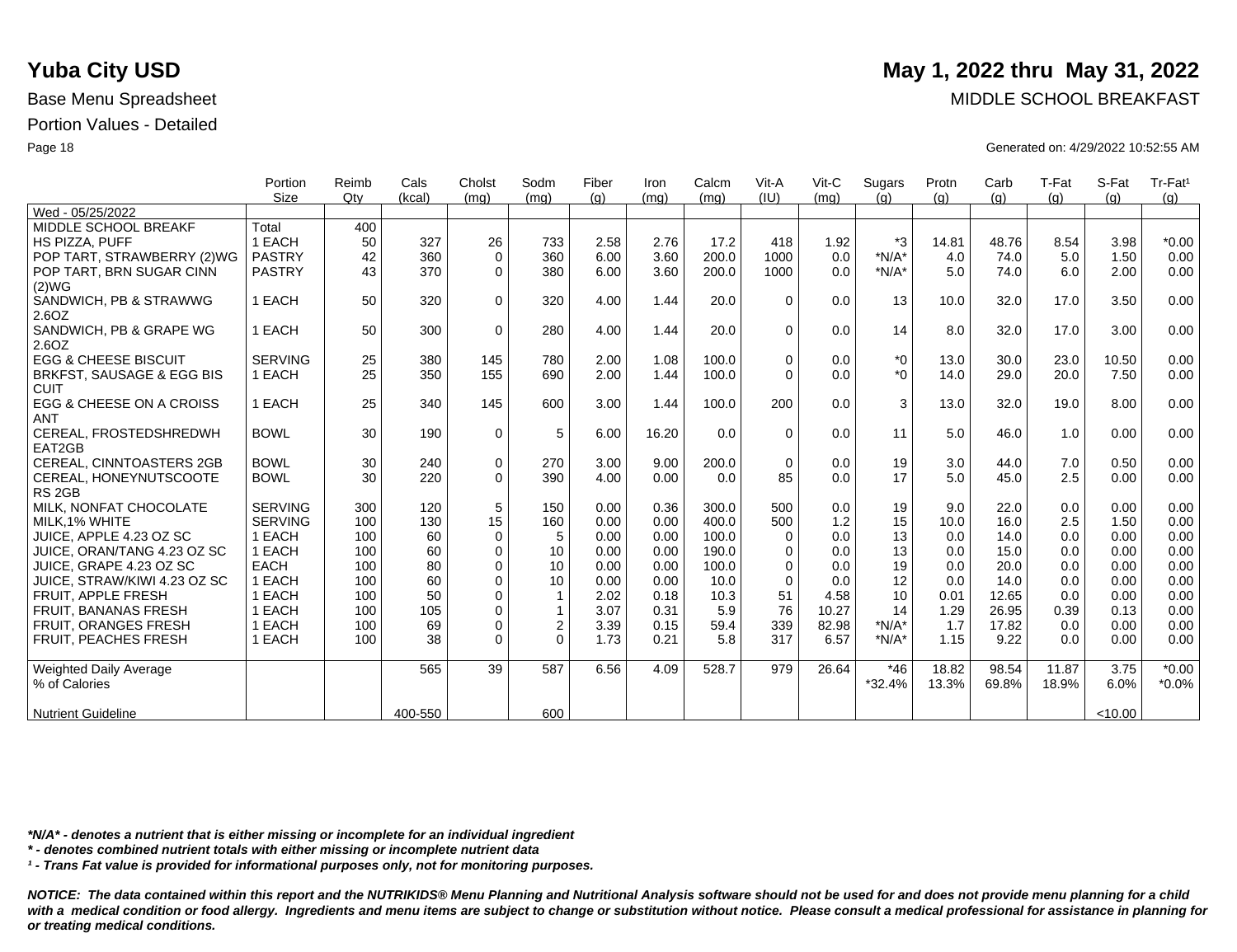|                                   | Portion        | Reimb | Cals    | Cholst          | Sodm             | Fiber | Iron  | Calcm | Vit-A       | $V$ it-C | Sugars         | Protn | Carb  | T-Fat | S-Fat   | Tr-Fat <sup>1</sup> |
|-----------------------------------|----------------|-------|---------|-----------------|------------------|-------|-------|-------|-------------|----------|----------------|-------|-------|-------|---------|---------------------|
|                                   | Size           | Qtv   | (kcal)  | (mq)            | (mq)             | (q)   | (mg)  | (mq)  | (IU)        | (mq)     | (q)            | (q)   | (q)   | (q)   | (q)     | (q)                 |
| Thu - 05/26/2022                  |                |       |         |                 |                  |       |       |       |             |          |                |       |       |       |         |                     |
| MIDDLE SCHOOL BREAKF              | Total          | 400   |         |                 |                  |       |       |       |             |          |                |       |       |       |         |                     |
| PIZZA, BKFS BEEF 2.790Z WIL       | <b>SLICE</b>   | 50    | 180     | 10              | 270              | 2.00  | 1.08  | 150.0 | 300         | 3.6      | 3              | 9.0   | 17.0  | 6.0   | 2.00    | 0.00                |
| D <sub>M</sub>                    |                |       |         |                 |                  |       |       |       |             |          |                |       |       |       |         |                     |
| POCKET. TURKEY PIZZA 4 OZ         | 1 EACH         | 100   | 240     | 20              | 340              | 4.00  | 2.70  | 40.0  | 100         | 2.4      | $\overline{2}$ | 12.0  | 32.0  | 7.0   | 1.50    | 0.00                |
| BRKFST, BAR GLAZ BTRMLK 2<br>.5OZ | <b>BAR</b>     | 40    | 249     | 15              | 220              | 3.00  | 1.08  | 0.0   | $\Omega$    | 0.0      | $*N/A*$        | 3.0   | 43.0  | 7.0   | 1.00    | 0.00                |
| <b>BRKFST, APPLE FRUDEL</b>       | EACH           | 40    | 210     | 0               | 250              | 2.00  | 1.44  | 0.0   | $\mathbf 0$ | 0.0      | 10             | 4.0   | 36.0  | 6.0   | 1.00    | 0.00                |
| <b>BRKFST, MINI CINNIS</b>        | EACH           | 40    | 240     | $\mathbf 0$     | 270              | 2.00  | 1.44  | 40.0  | $\Omega$    | 0.0      | 15             | 5.0   | 39.0  | 7.0   | 1.50    | 0.00                |
| BRKFST, STRAW MINI BAGELS         | 1 EACH         | 40    | 230     | 10 <sup>°</sup> | 190              | 2.00  | 1.44  | 20.0  | $\mathbf 0$ | 0.0      | 13             | 6.0   | 42.0  | 6.0   | 2.00    | 0.00                |
| CEREAL, FROSTEDSHREDWH            | <b>BOWL</b>    | 30    | 190     | $\Omega$        | 5                | 6.00  | 16.20 | 0.0   | $\Omega$    | 0.0      | 11             | 5.0   | 46.0  | 1.0   | 0.00    | 0.00                |
| EAT2GB                            |                |       |         |                 |                  |       |       |       |             |          |                |       |       |       |         |                     |
| <b>CEREAL, CINNTOASTERS 2GB</b>   | <b>BOWL</b>    | 30    | 240     | $\mathbf 0$     | 270              | 3.00  | 9.00  | 200.0 | $\mathbf 0$ | 0.0      | 19             | 3.0   | 44.0  | 7.0   | 0.50    | 0.00                |
| CEREAL, HONEYNUTSCOOTE            | <b>BOWL</b>    | 30    | 220     | $\Omega$        | 390              | 4.00  | 0.00  | 0.0   | 85          | 0.0      | 17             | 5.0   | 45.0  | 2.5   | 0.00    | 0.00                |
| RS <sub>2GB</sub>                 |                |       |         |                 |                  |       |       |       |             |          |                |       |       |       |         |                     |
| MILK. NONFAT CHOCOLATE            | <b>SERVING</b> | 300   | 120     | 5               | 150              | 0.00  | 0.36  | 300.0 | 500         | 0.0      | 19             | 9.0   | 22.0  | 0.0   | 0.00    | 0.00                |
| MILK.1% WHITE                     | <b>SERVING</b> | 100   | 130     | 15              | 160              | 0.00  | 0.00  | 400.0 | 500         | 1.2      | 15             | 10.0  | 16.0  | 2.5   | 1.50    | 0.00                |
| JUICE. APPLE 4.23 OZ SC           | 1 EACH         | 100   | 60      | 0               | 5                | 0.00  | 0.00  | 100.0 | $\Omega$    | 0.0      | 13             | 0.0   | 14.0  | 0.0   | 0.00    | 0.00                |
| JUICE, ORAN/TANG 4.23 OZ SC       | 1 EACH         | 100   | 60      | $\mathbf 0$     | 10               | 0.00  | 0.00  | 190.0 | $\mathbf 0$ | 0.0      | 13             | 0.0   | 15.0  | 0.0   | 0.00    | 0.00                |
| JUICE. GRAPE 4.23 OZ SC           | <b>EACH</b>    | 100   | 80      | $\mathbf 0$     | 10               | 0.00  | 0.00  | 100.0 | $\Omega$    | 0.0      | 19             | 0.0   | 20.0  | 0.0   | 0.00    | 0.00                |
| JUICE, STRAW/KIWI 4.23 OZ SC      | 1 EACH         | 100   | 60      | $\mathbf 0$     | 10               | 0.00  | 0.00  | 10.0  | $\Omega$    | 0.0      | 12             | 0.0   | 14.0  | 0.0   | 0.00    | 0.00                |
| FRUIT, APPLE FRESH                | 1 EACH         | 100   | 50      | $\mathbf 0$     | 1                | 2.02  | 0.18  | 10.3  | 51          | 4.58     | 10             | 0.01  | 12.65 | 0.0   | 0.00    | 0.00                |
| <b>FRUIT, BANANAS FRESH</b>       | <b>EACH</b>    | 100   | 105     | 0               | 1                | 3.07  | 0.31  | 5.9   | 76          | 10.27    | 14             | 1.29  | 26.95 | 0.39  | 0.13    | 0.00                |
| FRUIT, ORANGES FRESH              | 1 EACH         | 100   | 69      | 0               | $\boldsymbol{2}$ | 3.39  | 0.15  | 59.4  | 339         | 82.98    | $*N/A*$        | 1.7   | 17.82 | 0.0   | 0.00    | 0.00                |
| <b>FRUIT. PEACHES FRESH</b>       | 1 EACH         | 100   | 38      | $\Omega$        | $\Omega$         | 1.73  | 0.21  | 5.8   | 317         | 6.57     | $*N/A*$        | 1.15  | 9.22  | 0.0   | 0.00    | 0.00                |
|                                   |                |       | 477     | 16              | 424              | 5.68  | 3.72  |       | 765         | 27.45    | $*46$          | 17.19 | 89.16 | 6.61  | 1.62    | 0.00                |
| <b>Weighted Daily Average</b>     |                |       |         |                 |                  |       |       | 495.1 |             |          |                |       |       |       |         |                     |
| % of Calories                     |                |       |         |                 |                  |       |       |       |             |          | *38.9%         | 14.4% | 74.7% | 12.5% | 3.1%    | 0.0%                |
| <b>Nutrient Guideline</b>         |                |       | 400-550 |                 | 600              |       |       |       |             |          |                |       |       |       | < 10.00 |                     |

*\*N/A\* - denotes a nutrient that is either missing or incomplete for an individual ingredient*

*\* - denotes combined nutrient totals with either missing or incomplete nutrient data*

*¹ - Trans Fat value is provided for informational purposes only, not for monitoring purposes.*

*NOTICE: The data contained within this report and the NUTRIKIDS® Menu Planning and Nutritional Analysis software should not be used for and does not provide menu planning for a child*  with a medical condition or food allergy. Ingredients and menu items are subject to change or substitution without notice. Please consult a medical professional for assistance in planning for *or treating medical conditions.*

### **Yuba City USD** May 1, 2022 thru May 31, 2022

Base Menu Spreadsheet **MIDDLE SCHOOL BREAKFAST** 

Page 19 Generated on: 4/29/2022 10:52:55 AM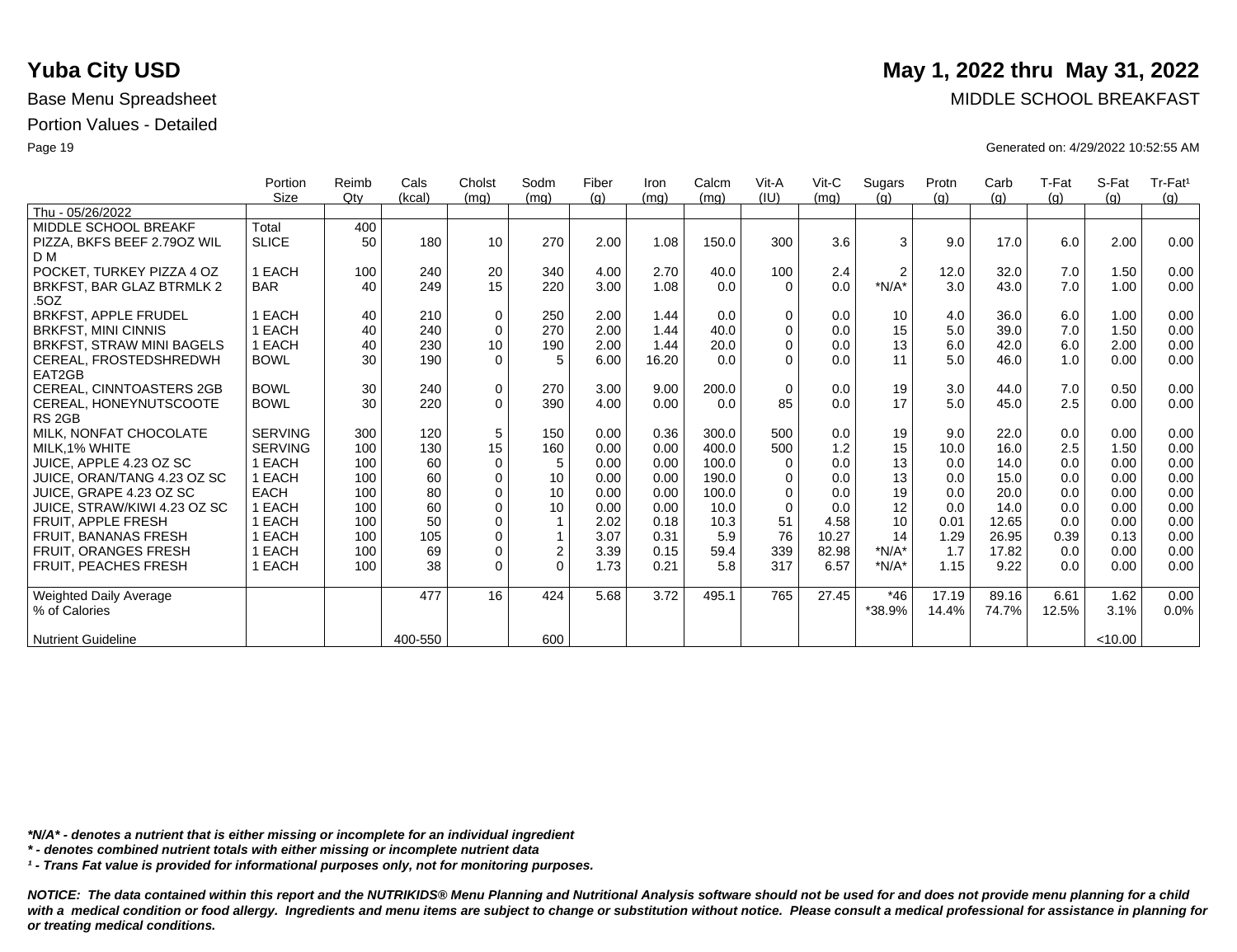|                               | Portion        | Reimb  | Cals    | Cholst      | Sodm           | Fiber | Iron  | Calcm | Vit-A    | Vit-C | Sugars         | Protn | Carb   | T-Fat | S-Fat   | Tr-Fat <sup>1</sup> |
|-------------------------------|----------------|--------|---------|-------------|----------------|-------|-------|-------|----------|-------|----------------|-------|--------|-------|---------|---------------------|
|                               | Size           | $Q$ ty | (kcal)  | (mq)        | (mq)           | (g)   | (mq)  | (mg)  | (IU)     | (mq)  | (a)            | (q)   | (q)    | (g)   | (q)     | (q)                 |
| Fri - 05/27/2022              |                |        |         |             |                |       |       |       |          |       |                |       |        |       |         |                     |
| MIDDLE SCHOOL BREAKF          | Total          | 400    |         |             |                |       |       |       |          |       |                |       |        |       |         |                     |
| <b>HS-BREAKFAST BURRITO</b>   | 1 EACH         | 100    | 355     | 148         | 671            | 6.00  | 3.24  | 10.0  | 251      | 1.2   | $\Omega$       | 19.03 | 30.5   | 17.51 | 7.25    | 0.00                |
| POP TART, STRAWBERRY (2)WG    | <b>PASTRY</b>  | 50     | 360     | $\mathbf 0$ | 360            | 6.00  | 3.60  | 200.0 | 1000     | 0.0   | $*N/A*$        | 4.0   | 74.0   | 5.0   | 1.50    | 0.00                |
| POP TART, BRN SUGAR CINN      | <b>PASTRY</b>  | 50     | 370     | $\Omega$    | 380            | 6.00  | 3.60  | 200.0 | 1000     | 0.0   | $*N/A*$        | 5.0   | 74.0   | 6.0   | 2.00    | 0.00                |
| (2)WG                         |                |        |         |             |                |       |       |       |          |       |                |       |        |       |         |                     |
| BREAD, BAGEL PLAIN W/CRM      | <b>BAGEL</b>   | 40     | 291     | 15          | 492            | 7.00  | 1.80  | 140.5 | $\Omega$ | 0.0   | $\overline{7}$ | 13.02 | 47.03  | 6.06  | 3.54    | 0.00                |
| <b>CH</b>                     |                |        |         |             |                |       |       |       |          |       |                |       |        |       |         |                     |
| BRKFST, CINN ROLL 2.3 OZ      | <b>ROLL</b>    | 100    | 229     | $\sqrt{5}$  | 201            | 1.00  | 8.01  | 5.2   | 3        | 0.03  | $*17$          | 5.08  | 44.7   | 3.58  | 1.05    | $*0.00$             |
| CEREAL, FROSTEDSHREDWH        | <b>BOWL</b>    | 20     | 190     | $\mathbf 0$ | 5              | 6.00  | 16.20 | 0.0   | $\Omega$ | 0.0   | 11             | 5.0   | 46.0   | 1.0   | 0.00    | 0.00                |
| EAT2GB                        |                |        |         |             |                |       |       |       |          |       |                |       |        |       |         |                     |
| CEREAL, CINNTOASTERS 2GB      | <b>BOWL</b>    | 20     | 240     | $\pmb{0}$   | 270            | 3.00  | 9.00  | 200.0 | $\Omega$ | 0.0   | 19             | 3.0   | 44.0   | 7.0   | 0.50    | 0.00                |
| CEREAL, HONEYNUTSCOOTE        | <b>BOWL</b>    | 20     | 220     | $\Omega$    | 390            | 4.00  | 0.00  | 0.0   | 85       | 0.0   | 17             | 5.0   | 45.0   | 2.5   | 0.00    | 0.00                |
| RS <sub>2GB</sub>             |                |        |         |             |                |       |       |       |          |       |                |       |        |       |         |                     |
| MILK. NONFAT CHOCOLATE        | <b>SERVING</b> | 300    | 120     | 5           | 150            | 0.00  | 0.36  | 300.0 | 500      | 0.0   | 19             | 9.0   | 22.0   | 0.0   | 0.00    | 0.00                |
| MILK.1% WHITE                 | <b>SERVING</b> | 100    | 130     | 15          | 160            | 0.00  | 0.00  | 400.0 | 500      | 1.2   | 15             | 10.0  | 16.0   | 2.5   | 1.50    | 0.00                |
| JUICE, APPLE 4.23 OZ SC       | 1 EACH         | 100    | 60      | $\mathbf 0$ | 5              | 0.00  | 0.00  | 100.0 | $\Omega$ | 0.0   | 13             | 0.0   | 14.0   | 0.0   | 0.00    | 0.00                |
| JUICE, ORAN/TANG 4.23 OZ SC   | 1 EACH         | 100    | 60      | $\mathbf 0$ | 10             | 0.00  | 0.00  | 190.0 | 0        | 0.0   | 13             | 0.0   | 15.0   | 0.0   | 0.00    | 0.00                |
| JUICE, GRAPE 4.23 OZ SC       | <b>EACH</b>    | 100    | 80      | $\mathbf 0$ | 10             | 0.00  | 0.00  | 100.0 | $\Omega$ | 0.0   | 19             | 0.0   | 20.0   | 0.0   | 0.00    | 0.00                |
| JUICE. STRAW/KIWI 4.23 OZ SC  | 1 EACH         | 100    | 60      | $\Omega$    | 10             | 0.00  | 0.00  | 10.0  | $\Omega$ | 0.0   | 12             | 0.0   | 14.0   | 0.0   | 0.00    | 0.00                |
| <b>FRUIT, APPLE FRESH</b>     | 1 EACH         | 100    | 50      | $\mathbf 0$ |                | 2.02  | 0.18  | 10.3  | 51       | 4.58  | 10             | 0.01  | 12.65  | 0.0   | 0.00    | 0.00                |
| FRUIT, BANANAS FRESH          | 1 EACH         | 100    | 105     | $\mathbf 0$ | $\mathbf{1}$   | 3.07  | 0.31  | 5.9   | 76       | 10.27 | 14             | 1.29  | 26.95  | 0.39  | 0.13    | 0.00                |
| <b>FRUIT, ORANGES FRESH</b>   | 1 EACH         | 100    | 69      | $\mathbf 0$ | $\overline{c}$ | 3.39  | 0.15  | 59.4  | 339      | 82.98 | $*N/A*$        | 1.7   | 17.82  | 0.0   | 0.00    | 0.00                |
| <b>FRUIT. PEACHES FRESH</b>   | 1 EACH         | 100    | 38      | $\Omega$    | $\Omega$       | 1.73  | 0.21  | 5.8   | 317      | 6.57  | $*N/A*$        | 1.15  | 9.22   | 0.0   | 0.00    | 0.00                |
|                               |                |        |         |             |                |       |       |       |          |       |                |       |        |       |         |                     |
| <b>Weighted Daily Average</b> |                |        | 552     | 47          | 555            | 7.15  | 5.63  | 523.2 | 1014     | 26.71 | $*46$          | 19.39 | 101.66 | 8.50  | 3.30    | $*0.00$             |
| % of Calories                 |                |        |         |             |                |       |       |       |          |       | $*33.1%$       | 14.1% | 73.7%  | 13.9% | 5.4%    | $*0.0\%$            |
|                               |                |        |         |             |                |       |       |       |          |       |                |       |        |       |         |                     |
| <b>Nutrient Guideline</b>     |                |        | 400-550 |             | 600            |       |       |       |          |       |                |       |        |       | < 10.00 |                     |

*\*N/A\* - denotes a nutrient that is either missing or incomplete for an individual ingredient*

*\* - denotes combined nutrient totals with either missing or incomplete nutrient data*

*¹ - Trans Fat value is provided for informational purposes only, not for monitoring purposes.*

*NOTICE: The data contained within this report and the NUTRIKIDS® Menu Planning and Nutritional Analysis software should not be used for and does not provide menu planning for a child*  with a medical condition or food allergy. Ingredients and menu items are subject to change or substitution without notice. Please consult a medical professional for assistance in planning for *or treating medical conditions.*

### **Yuba City USD** May 1, 2022 thru May 31, 2022

Base Menu Spreadsheet **MIDDLE SCHOOL BREAKFAST** 

Page 20 Generated on: 4/29/2022 10:52:55 AM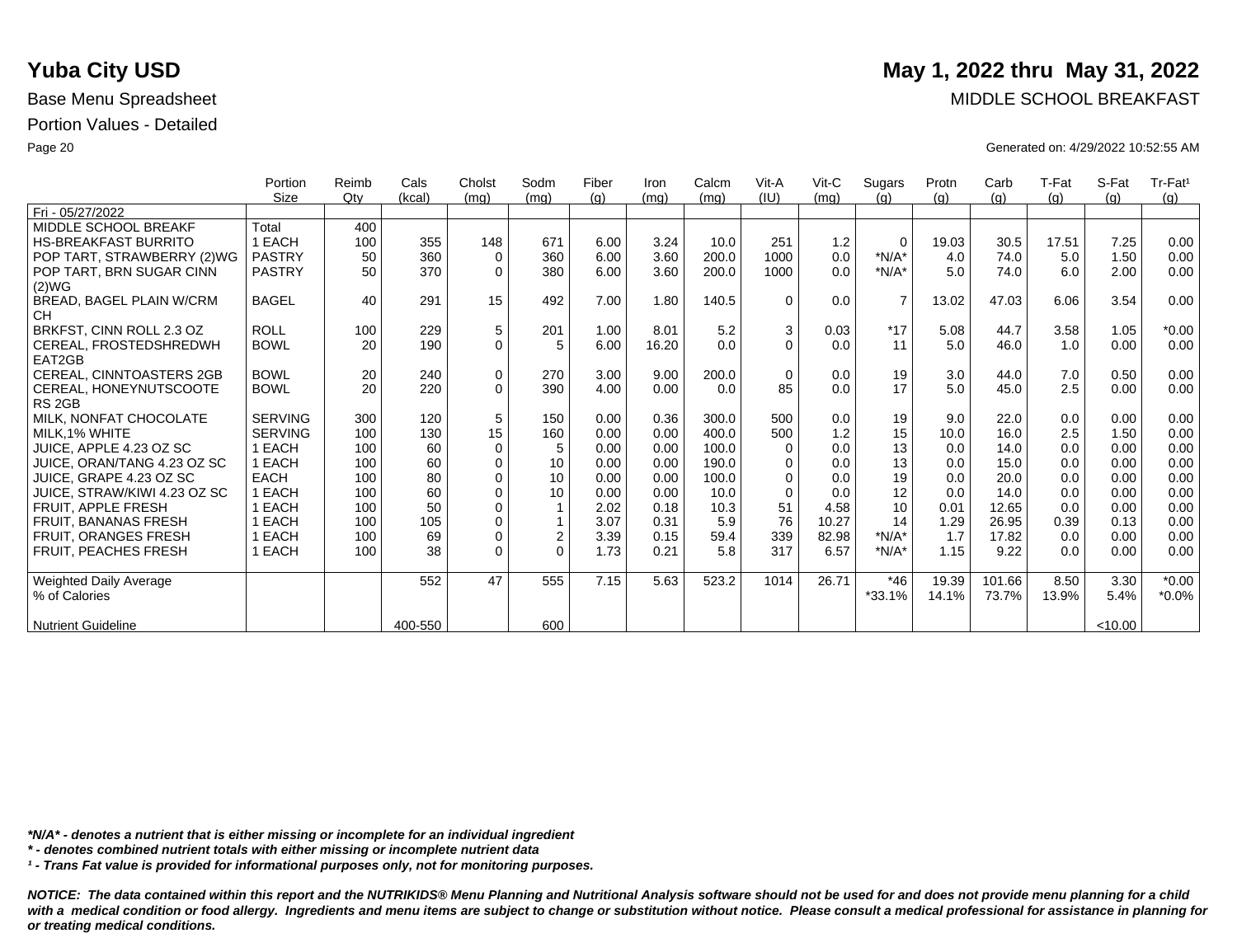|                                            | Portion        | Reimb  | Cals    | Cholst      | Sodm             | Fiber | Iron  | Calcm | Vit-A       | Vit-C | Sugars      | Protn | Carb  | T-Fat | S-Fat   | Tr-Fat <sup>1</sup> |
|--------------------------------------------|----------------|--------|---------|-------------|------------------|-------|-------|-------|-------------|-------|-------------|-------|-------|-------|---------|---------------------|
|                                            | Size           | $Q$ ty | (kcal)  | (mq)        | (mq)             | (g)   | (mq)  | (mq)  | (IU)        | (mq)  | (q)         | (q)   | (q)   | (q)   | (g)     | (g)                 |
| Tue - 05/31/2022                           |                |        |         |             |                  |       |       |       |             |       |             |       |       |       |         |                     |
| MIDDLE SCHOOL BREAKF                       | Total          | 400    |         |             |                  |       |       |       |             |       |             |       |       |       |         |                     |
| <b>HS-BREAKFAST BURRITO</b>                | 1 EACH         | 100    | 355     | 148         | 671              | 6.00  | 3.24  | 10.0  | 251         | 1.2   | $\mathbf 0$ | 19.03 | 30.5  | 17.51 | 7.25    | 0.00                |
| YOGURT PARFAIT, STRAWBE                    | <b>SERVING</b> | 75     | 310     | 3           | 177              | 3.66  | 2.14  | 133.3 | 810         | 52.4  | $*11$       | 5.06  | 51.17 | 10.8  | 7.31    | 0.00                |
| <b>RRY BWG</b>                             |                |        |         |             |                  |       |       |       |             |       |             |       |       |       |         |                     |
| YOGURT PARFAIT, BLUEBERRI<br><b>ES BWG</b> | <b>SERVING</b> | 50     | 324     | 3           | 177              | 4.00  | 1.80  | 120.0 | 800         | 3.6   | $*14$       | 4.5   | 53.8  | 11.55 | 7.30    | 0.00                |
| PIZZA, BKFS BEEF 2.790Z WIL<br>D M         | <b>SLICE</b>   | 50     | 180     | 10          | 270              | 2.00  | 1.08  | 150.0 | 300         | 3.6   | 3           | 9.0   | 17.0  | 6.0   | 2.00    | 0.00                |
| BRKFST, BAR GLAZ BTRMLK 2<br>.5OZ          | <b>BAR</b>     | 50     | 249     | 15          | 220              | 3.00  | 1.08  | 0.0   | $\Omega$    | 0.0   | $*N/A*$     | 3.0   | 43.0  | 7.0   | 1.00    | 0.00                |
| CEREAL, FROSTEDSHREDWH<br>EAT2GB           | <b>BOWL</b>    | 20     | 190     | $\mathbf 0$ | 5                | 6.00  | 16.20 | 0.0   | $\Omega$    | 0.0   | 11          | 5.0   | 46.0  | 1.0   | 0.00    | 0.00                |
| <b>CEREAL, CINNTOASTERS 2GB</b>            | <b>BOWL</b>    | 35     | 240     | $\mathbf 0$ | 270              | 3.00  | 9.00  | 200.0 | $\mathbf 0$ | 0.0   | 19          | 3.0   | 44.0  | 7.0   | 0.50    | 0.00                |
| CEREAL, HONEYNUTSCOOTE                     | <b>BOWL</b>    | 20     | 220     | $\Omega$    | 390              | 4.00  | 0.00  | 0.0   | 85          | 0.0   | 17          | 5.0   | 45.0  | 2.5   | 0.00    | 0.00                |
| RS <sub>2GB</sub>                          |                |        |         |             |                  |       |       |       |             |       |             |       |       |       |         |                     |
| MILK. NONFAT CHOCOLATE                     | <b>SERVING</b> | 300    | 120     | $\mathbf 5$ | 150              | 0.00  | 0.36  | 300.0 | 500         | 0.0   | 19          | 9.0   | 22.0  | 0.0   | 0.00    | 0.00                |
| MILK.1% WHITE                              | <b>SERVING</b> | 100    | 130     | 15          | 160              | 0.00  | 0.00  | 400.0 | 500         | 1.2   | 15          | 10.0  | 16.0  | 2.5   | 1.50    | 0.00                |
| JUICE, APPLE 4.23 OZ SC                    | 1 EACH         | 100    | 60      | $\mathbf 0$ | 5                | 0.00  | 0.00  | 100.0 | 0           | 0.0   | 13          | 0.0   | 14.0  | 0.0   | 0.00    | 0.00                |
| JUICE, ORAN/TANG 4.23 OZ SC                | 1 EACH         | 100    | 60      | 0           | 10               | 0.00  | 0.00  | 190.0 | 0           | 0.0   | 13          | 0.0   | 15.0  | 0.0   | 0.00    | 0.00                |
| JUICE. GRAPE 4.23 OZ SC                    | <b>EACH</b>    | 100    | 80      | $\mathbf 0$ | 10               | 0.00  | 0.00  | 100.0 | $\Omega$    | 0.0   | 19          | 0.0   | 20.0  | 0.0   | 0.00    | 0.00                |
| JUICE, STRAW/KIWI 4.23 OZ SC               | 1 EACH         | 100    | 60      | $\Omega$    | 10               | 0.00  | 0.00  | 10.0  | $\Omega$    | 0.0   | 12          | 0.0   | 14.0  | 0.0   | 0.00    | 0.00                |
| <b>FRUIT, APPLE FRESH</b>                  | 1 EACH         | 100    | 50      | $\Omega$    | $\mathbf{1}$     | 2.02  | 0.18  | 10.3  | 51          | 4.58  | 10          | 0.01  | 12.65 | 0.0   | 0.00    | 0.00                |
| <b>FRUIT, BANANAS FRESH</b>                | 1 EACH         | 100    | 105     | $\Omega$    | $\mathbf{1}$     | 3.07  | 0.31  | 5.9   | 76          | 10.27 | 14          | 1.29  | 26.95 | 0.39  | 0.13    | 0.00                |
| FRUIT, ORANGES FRESH                       | 1 EACH         | 100    | 69      | 0           | $\boldsymbol{2}$ | 3.39  | 0.15  | 59.4  | 339         | 82.98 | $*N/A*$     | 1.7   | 17.82 | 0.0   | 0.00    | 0.00                |
| <b>FRUIT, PEACHES FRESH</b>                | 1 EACH         | 100    | 38      | $\Omega$    | $\Omega$         | 1.73  | 0.21  | 5.8   | 317         | 6.57  | $*N/A*$     | 1.15  | 9.22  | 0.0   | 0.00    | 0.00                |
| <b>Weighted Daily Average</b>              |                |        | 536     | 48          | 490              | 6.63  | 3.79  | 524.1 | 1052        | 37.42 | $*46$       | 18.82 | 92.76 | 10.98 | 4.92    | 0.00                |
| % of Calories                              |                |        |         |             |                  |       |       |       |             |       | *34.0%      | 14.1% | 69.3% | 18.5% | 8.3%    | 0.0%                |
| <b>Nutrient Guideline</b>                  |                |        | 400-550 |             | 600              |       |       |       |             |       |             |       |       |       | < 10.00 |                     |
|                                            |                |        |         |             |                  |       |       |       |             |       |             |       |       |       |         |                     |
| <b>Weighted Average</b>                    |                |        | 539     | 41          | 538              | 6.41  | 4.11  | 509.8 | 941         | 29.48 | $*46$       | 19.10 | 96.09 | 9.71  | 3.52    | $*0.00$             |

*\*N/A\* - denotes a nutrient that is either missing or incomplete for an individual ingredient*

*\* - denotes combined nutrient totals with either missing or incomplete nutrient data*

*¹ - Trans Fat value is provided for informational purposes only, not for monitoring purposes.*

*NOTICE: The data contained within this report and the NUTRIKIDS® Menu Planning and Nutritional Analysis software should not be used for and does not provide menu planning for a child*  with a medical condition or food allergy. Ingredients and menu items are subject to change or substitution without notice. Please consult a medical professional for assistance in planning for *or treating medical conditions.*

# **Yuba City USD** May 1, 2022 thru May 31, 2022

\*77.5%

14.2%

71.4%

16.2%

5.9%

\*0.0%

Base Menu Spreadsheet **MIDDLE SCHOOL BREAKFAST** 

Page 21 Generated on: 4/29/2022 10:52:55 AM